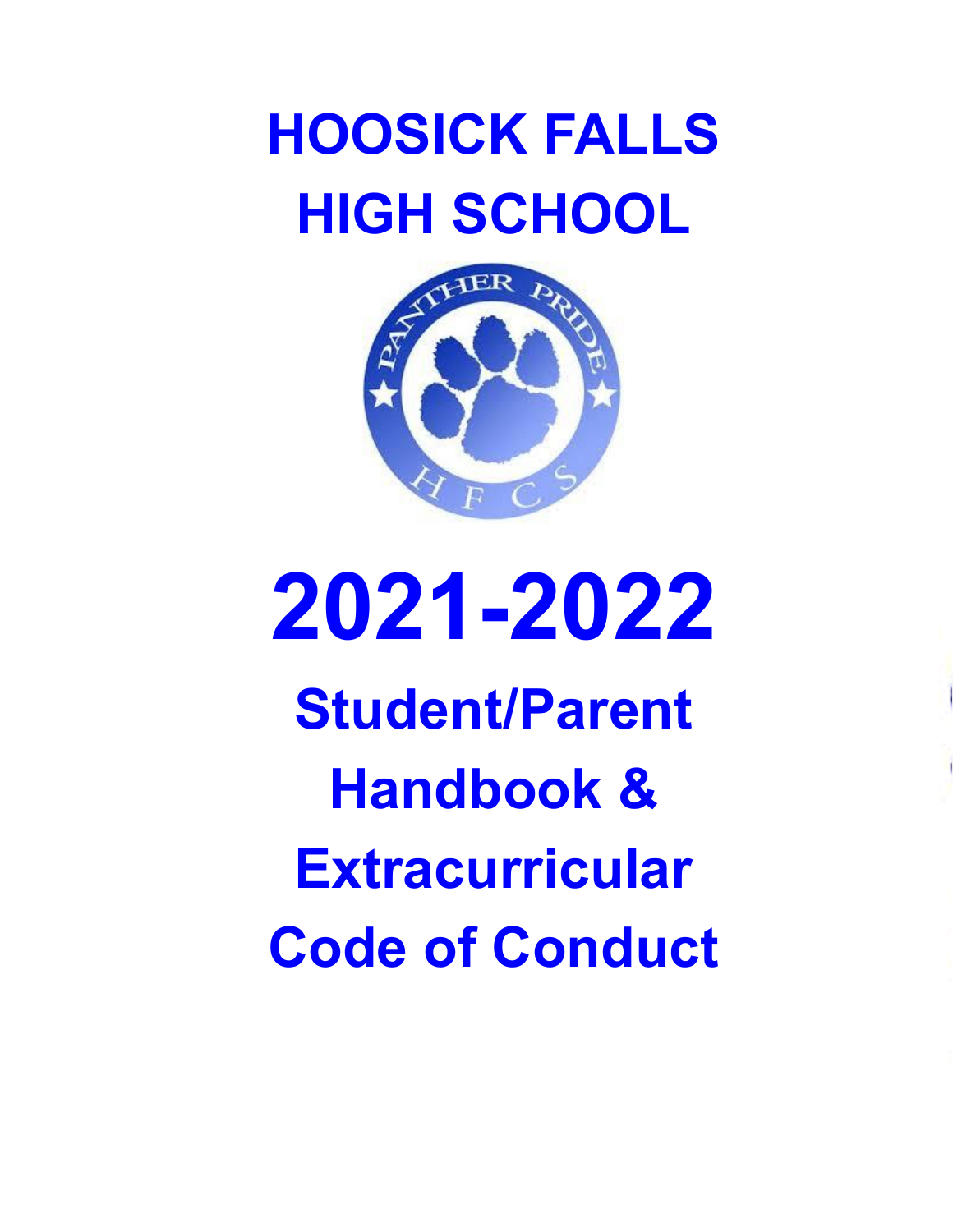## **2021-2022**

## **Hoosick Falls High School**

## **Student & Parent Handbook**

Welcome to this year's edition of the Hoosick Falls Student/Parent Handbook!

This handbook provides important information for students and parents that pertain to being a student at Hoosick Falls High School during the 2021-2022 school year. All students in grades 9 through 12 are responsible for knowing the rules, policies and procedures contained within. During the school year, this handbook should be maintained and used as a reference whenever questions may arise. Parents and students are asked to read and review the contents of this handbook thoroughly to ensure an understanding of its contents. Any questions relating to the information contained in this handbook should be referred to the school administration.

Sincerely,

Will I Hell

Michael J. Hall **Principal** 

picolemanony

Nicole Mahoney Assistant Principal

SCHOOL COLORS Blue and White

SCHOOL EMBLEM Panther

Our school athletic teams are called The Panthers.

District Website: [www.hoosickfallscsd.org](http://www.hoosickfallscsd.org)

CEEB-ACT Code: 332-445

The contents of this handbook are in most cases arranged by general title or topic, though key words may be applicable under other topic headings.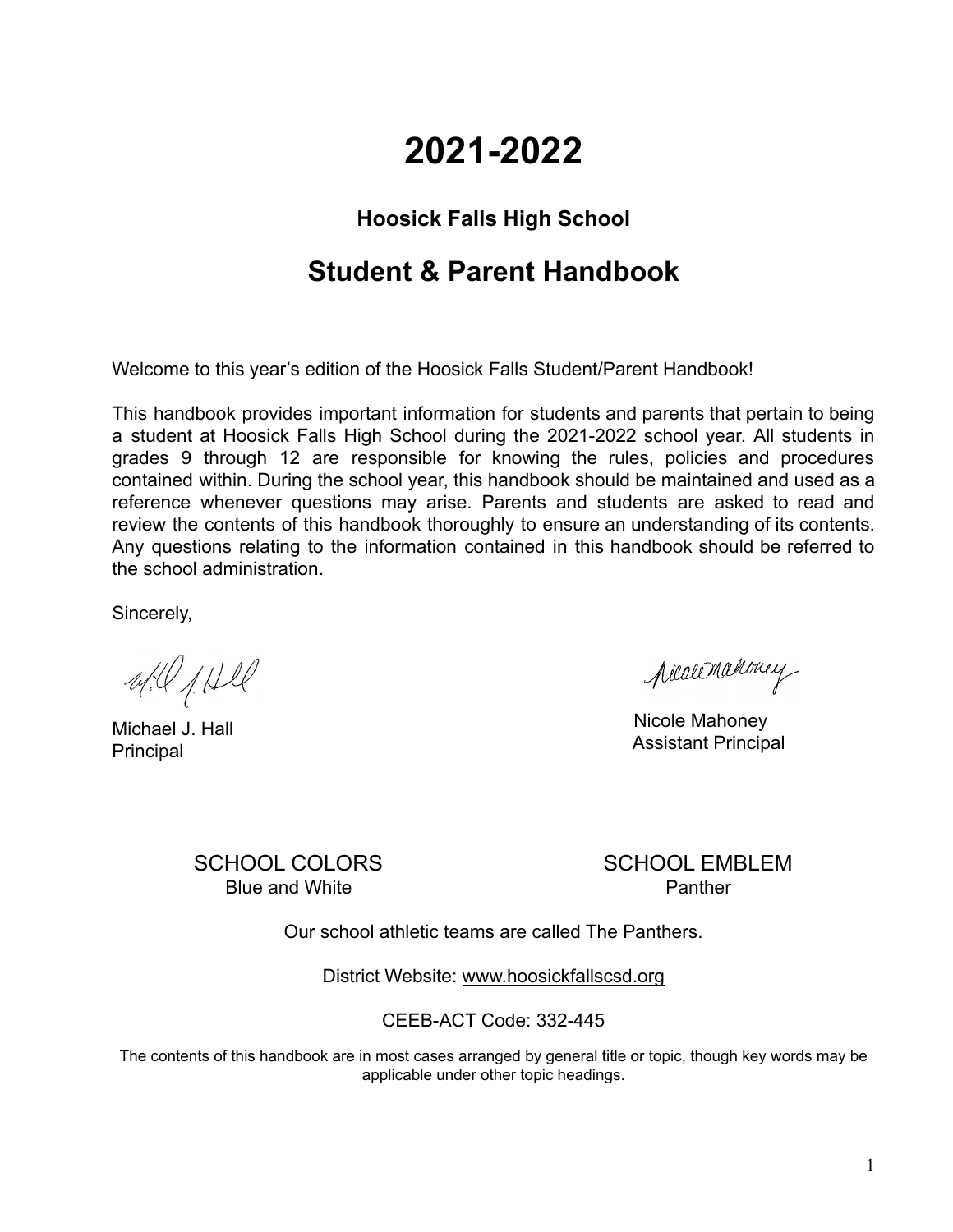#### **TABLE OF CONTENTS**

|                                                     | Page            |
|-----------------------------------------------------|-----------------|
| <b>Introduction &amp; School Information</b>        | $1 - 4$         |
| <b>Public Information</b>                           | $5-6$           |
| <b>Policy Statement</b>                             | 5               |
| <b>School District Records</b>                      | 5               |
| Code of Conduct                                     | 5               |
| <b>Student Rights and Responsibilities</b>          | $6 - 7$         |
| <b>Attendance Information</b>                       | $7 - 11$        |
| Morning Attendance Procedures                       | 7               |
| <b>Tardiness</b>                                    | 8               |
| Leaving School Early                                | 8               |
| Field Trip Attendance/Participation                 | 8               |
| Participation in After School Activities            | 8               |
| Grounds for Excused/Unexcused Absences or Tardiness | 8               |
| <b>Homework Requests</b>                            | 9               |
| Tutoring                                            | 9               |
| Truancy                                             | 9               |
| Compulsory Education for 17 Year Old                | 10              |
| <b>Attendance Policy</b>                            | 10 <sup>°</sup> |
| Minimal Attendance Procedures                       | 10              |
| Make-up Procedures                                  | 10              |
| <b>Course/Grading/Graduation Information</b>        | $11 - 13$       |
| Required Course Load                                | 11              |
| Grading/Promotion/Retention                         | 11              |
| Summer School                                       | 11              |
| <b>Final Grades</b>                                 | 11              |
| Unexcused Absences and Final Exams                  | 12              |
| Students Who Enroll During the School Year          | 12 <sub>2</sub> |
| Incomplete Grades                                   | 12 <sub>2</sub> |
| Course Add/Drop/Change Policy                       | 13              |
| Repeating a Course (Grades 9-12)                    | 13              |
| <b>General Information</b>                          | $13 - 18$       |
| Video Surveillance                                  | 13              |
| <b>Emergency School Closings</b>                    | 13              |
| <b>Fire Drills</b>                                  | 13              |
| <b>District Level Safety Plans</b>                  | 14              |
| Visitors to the School                              | 14              |
| Lockers                                             | 14              |
| <b>Textbooks</b>                                    | 14              |
| <b>Internet Use</b>                                 | 15              |
| <b>Class and Club Activities</b>                    | 15              |
| Selling Items at School                             | 15              |
| <b>Student Publications</b>                         | 15              |
| Distribution of Literature                          | 15              |
| Opting Out of Literature                            | 16              |
| Loitering                                           | 16              |
| Free and Reduced Food Services                      | 16              |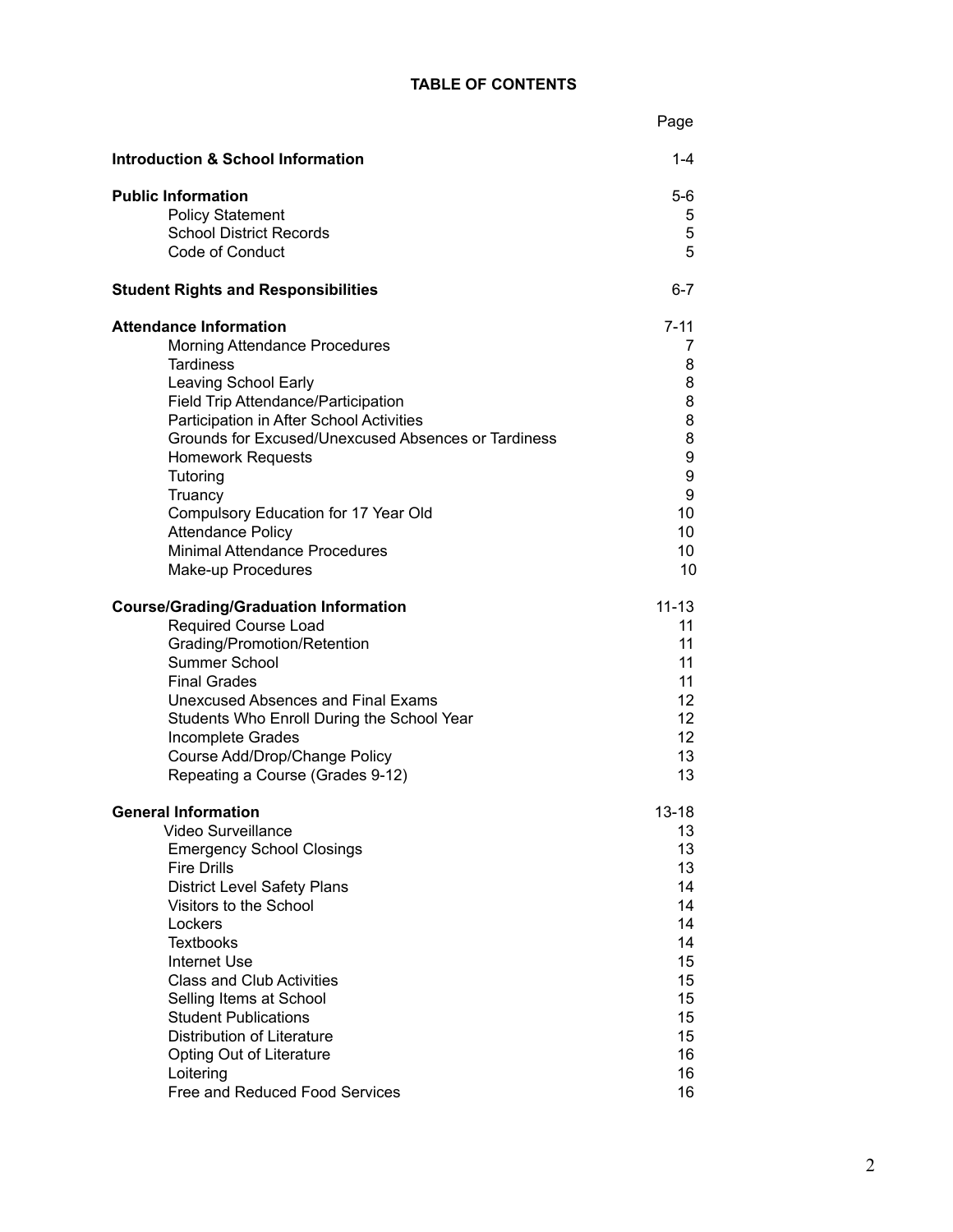| <b>General Information Cont.</b>                  | Page      |
|---------------------------------------------------|-----------|
| <b>School Dances</b>                              | 16        |
| Dance Rules                                       | 16        |
| Parental Pick-Up After Extracurricular Activities | 17        |
| <b>Student Parking</b>                            | 17        |
| <b>Working Papers</b>                             | 17        |
| <b>Student Awards and Scholarships</b>            | 17        |
| <b>Transportation Services</b>                    | 18        |
| <b>School Bus Regulations</b>                     | 18        |
| <b>Bus Conduct Report</b>                         | 18        |
| Buses to Athletic Contests and Field Trips        | 18        |
| <b>Bus Passes</b>                                 | 18        |
| <b>Health Services</b>                            | 19-20     |
| <b>Medication Procedures</b>                      | 19        |
| <b>Sports Physicals</b>                           | 19        |
| <b>Accident Prevention and Safety Procedures</b>  | 19        |
| Use of Eye Safety                                 | 19        |
| <b>First Aid</b>                                  | 19        |
| <b>Student Conduct</b>                            | $20 - 23$ |
| <b>Student Dress</b>                              | 20        |
| <b>Behavior at Assemblies and School Events</b>   | 21        |
| <b>Behavior During Lunch Periods</b>              | 21        |
| Behavior in Study Hall                            | 21        |
| Passes/Student Planner                            | 22        |
| Senior Passes and Senior Privileges               | 22        |
| Care of School Property                           | 22        |
| <b>Cell Phones and Electronic Devices</b>         | 22        |
| <b>Student Use of Social Media</b>                | 23        |
| <b>Prohibited Conduct</b>                         | $23 - 25$ |
|                                                   |           |
| <b>School Discipline Policies</b>                 | 25-31     |
| <b>Penalties</b>                                  | 25        |
| Drug and Alcohol Policy                           | 26        |
| <b>Alco-Sensor Policy</b>                         | 26        |
| <b>Vaping Policy</b>                              | 26        |
| <b>DASA</b>                                       | 27        |
| Fraternization                                    | 27        |
| Searches                                          | 28        |
| <b>Gun-Free School Policy</b>                     | 29        |
| <b>Corporal Punishment</b>                        | 29        |
| Investigation of Complaint                        | 29        |
| Off Campus Policy                                 | 30        |
| <b>Standard Detention</b>                         | 30        |
| Suspensions                                       | 30        |
| Principal's Hearing                               | 31        |
| Superintendent's Hearing                          | 31        |
| <b>Court Action</b>                               | 31        |
| <b>Education Law - Due Process</b>                | 31        |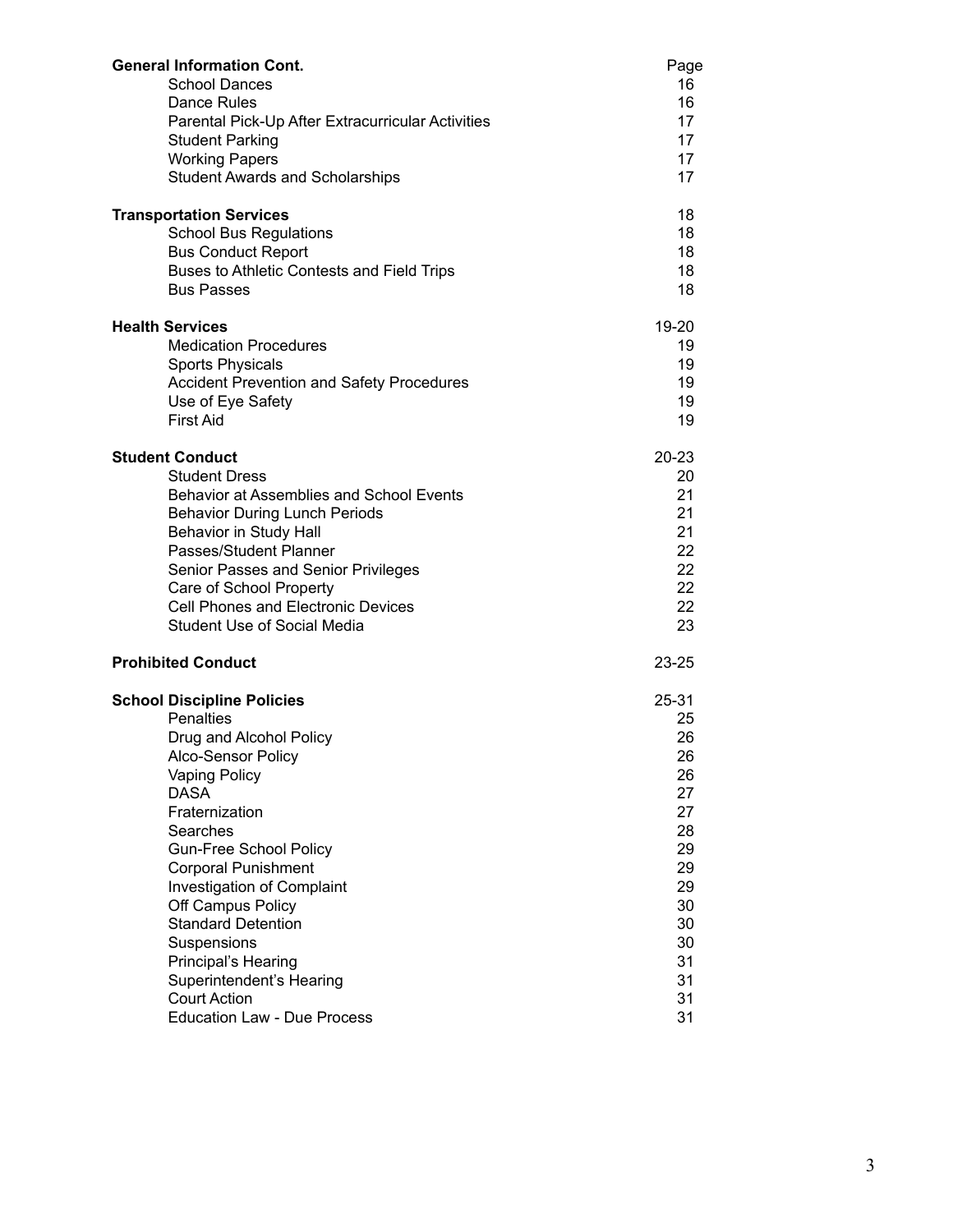| <b>Appendix A: Academic Tutorial &amp; Extracurricular Academic</b><br><b>Eligibility Policy and Standards</b> | 34-36   |
|----------------------------------------------------------------------------------------------------------------|---------|
| <b>Appendix B: Military Recruitment</b>                                                                        | 37      |
| <b>Appendix C:</b> Complaint / Concerns by Parents or Guardians                                                | 38      |
| <b>Appendix D: DASA Regulations</b>                                                                            | $39-43$ |
| <b>Appendix E: Code of Conduct for Extra-Curricular Activities</b>                                             | 44-53   |
| <b>Appendix F: Holistic Student Assessment (HSA)</b>                                                           | 54      |

## **OFFICE PHONE NUMBERS**

#### **HIGH SCHOOL MAIN OFFICE**

#### **Phone: (518) 686-7321 Fax: (518) 686-7452**

| Michael Hall:: Principal            | Ext. 1506 |
|-------------------------------------|-----------|
| Nicole Mahoney: Assistant Principal | Ext. 1509 |
| Jane Whitman: Attendance Clerk      | Ext. 1500 |
| <b>Emily Colegrove: Secretary</b>   | Ext. 1501 |
|                                     |           |

#### **CAREER AND COUNSELING CENTER**

#### **Fax: (518) 686-9847**

Leanne Victor: Counselor, Grades 9-12 Ext. 1512 Jenna Libecci: Counselor, Grades 9-12 Ext. 1508 Kaitlyn George: Counselor,Grades K-12 Ext. Colleen Viera: Guidance Secretary Ext. 1510

#### **SPECIAL EDUCATION OFFICE**

#### **Phone: (518) 686-0197 Fax: (518) 686-5869**

Kristin Philpott: Director of Special Ed Ext. 1605 Julie Lynch: Special Education Secretary Ext. 1607

Corie Rushman: HS Psychologist Ext. 2219

#### **ATHLETIC OFFICE**

Tom Husser: Athletic Coordinator Ext. 3901

#### **HIGH SCHOOL NURSE**

 $\mathcal{L}_\text{max}$  , and the contract of the contract of the contract of the contract of the contract of the contract of the contract of the contract of the contract of the contract of the contract of the contract of the contr

Jane Conte: Jr./Sr. High School Nurse Ext. 1514

#### **CUSTODIAL DEPARTMENT**

Paul Baker: Supt. of Buildings & Grounds Ext. 1801

#### **CAFETERIA**

Ken Fleming: Cafeteria Manager Ext. 1708

#### **BUS GARAGE (518) 686-9663**

Joe Steller: Transportation Supervisor

**DISTRICT OFFICE (518) 686-7012**

#### **ELEMENTARY OFFICE (518) 686-9492**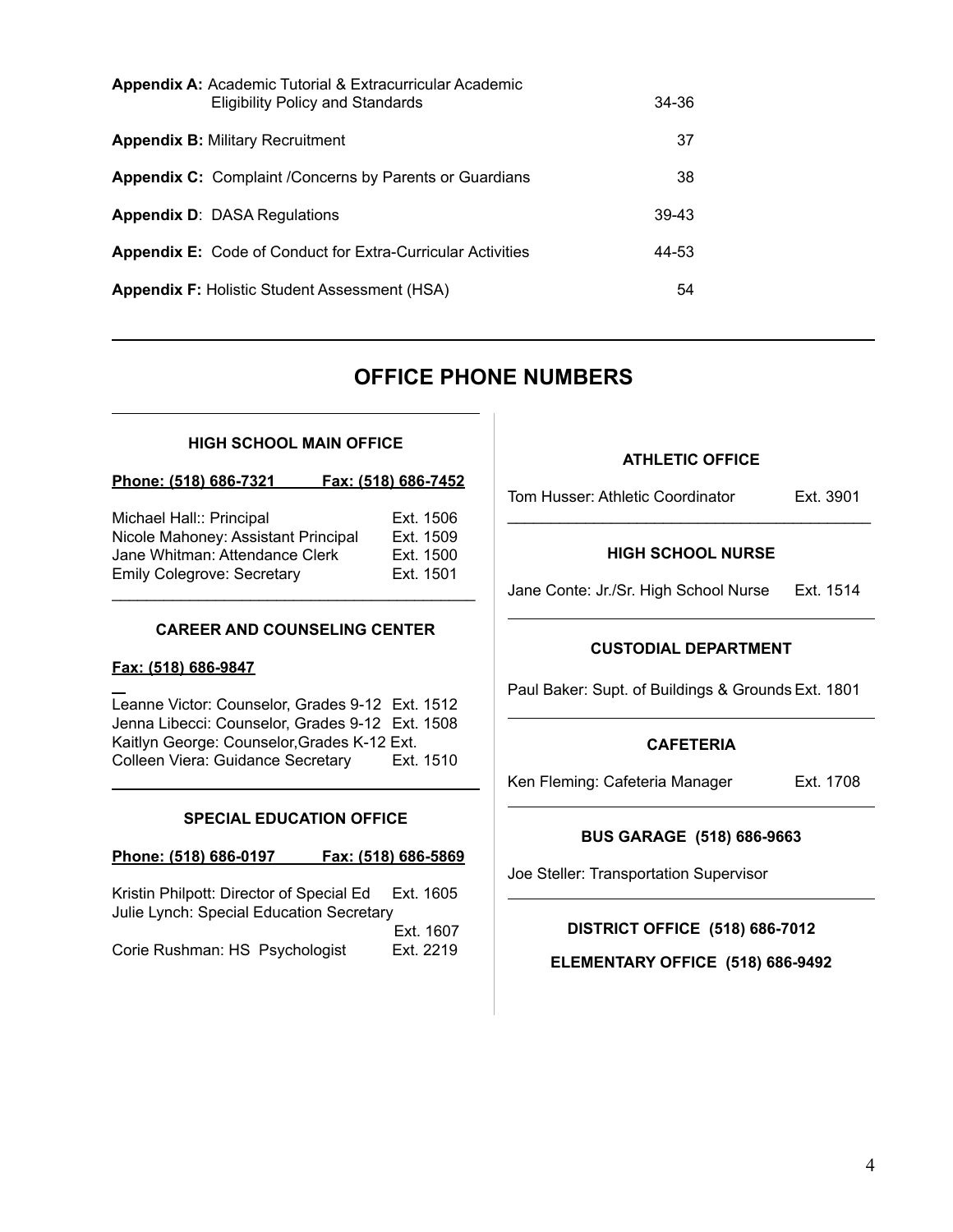## *PUBLIC INFORMATION*

#### **POLICY STATEMENT**

The Hoosick Falls Board of Education does not discriminate on the basis of race, gender, sexual orientation, religion, national origin, age or disability in matters affecting employment, access to educational programs or activities. Questions concerning equal opportunity and non-discrimination should contact the Superintendent of Hoosick Falls Central School.

#### **SCHOOL DISTRICT RECORDS**

The procedures for the confidentiality of student records shall be consistent with federal statutes, including the Family Educational Rights and Privacy Act of 1974 (FERPA), its implementing regulations, and the Commissioner's Regulations. The district shall arrange to provide translations of the following notice to non-English speaking parents in their native language. This section is intended to advise you of your rights with respect to the school records relating to (your son) (your daughter) (you) pursuant to the Federal "Family Educational Rights and Privacy Act of 1974." Parents of a student under 18, or a student 18 or older, have a right to inspect and review any and all official educational records as defined by FERPA, files, and data directly related to their children or themselves, including all material that is incorporated into each student's cumulative record folder, and intended for school use or to be available to parties outside the school or school system, and specifically including, but not necessarily limited to, identifying data, academic work completed, level of achievement (grades, standardized achievement test scores), attendance data, scores on standardized intelligence, aptitude, and psychological tests, interest inventory results, health data, family background.

Parents, students or other community members requesting specific information about the district should contact the District Office Secretary during regular business hours. Requests to inspect or make copies of records must be submitted in writing, either in person or by mail, to the District Office Secretary, who will provide information regarding fees and the number of copies available. The District Office Secretary shall then acknowledge receipt of the request and advise as to the approximate date when the request will be granted or denied. When a request for access to a public record is denied, the District Office Secretary shall indicate in writing the reasons for such denial, and the right to appeal. An applicant who is denied access to a public record may file an appeal by delivering a copy of the request and a copy of the denial to the district clerk of the Board of Education within 30 days after the denial from which such appeal is taken. If denied, an appeal may be made to the Commissioner of Education.

#### **CODE OF CONDUCT**

Hoosick Falls Central School expects a high standard of conduct from its students, faculty and support staff, as well as visitors to the schools. The school will enforce a Code of Conduct, which governs the conduct of all persons, whether or not their presence is authorized, upon any premises, school sponsored activity or property under the control of the district and used in any of its teaching, administrative, cultural, recreational, athletic, programs and other activities. Video cameras may be used to monitor activities on school premises or on school buses.

For the purposes of this Code, the terms "alcohol, tobacco or other substances" refers to all substances including, but not limited to, alcohol, tobacco, nicotine products, vaping, e-cigarettes, inhalants, marijuana, cocaine, LSD, PCP amphetamines, heroin, anabolic steroids, look-alikes, opioids, synthetics and any other substances commonly referred to as "designer drugs."

#### **The list of Prohibited Conduct includes; however, not limited to:**

- Lying to school personnel or giving a false statement;
- Stealing the property of other students, school personnel or any other person lawfully on school property or attending a school function;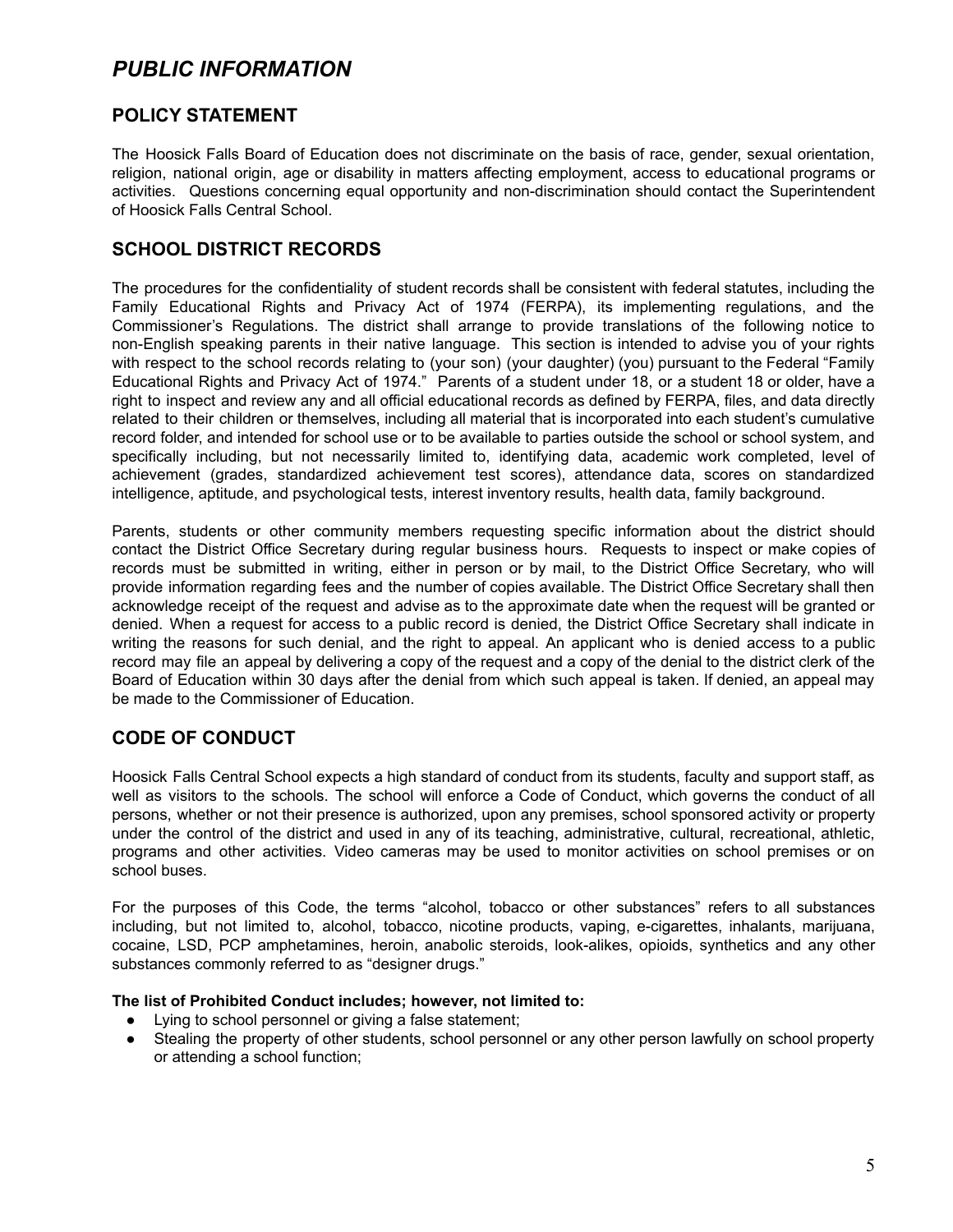- Defamation, which includes making false or unprivileged statements or representations about an individual or identifiable group of individuals that harm the reputation of the person or the identifiable group by demeaning them;
- Discrimination, which includes the use of race, color, creed, national origin, religion, age, marital status, military status, gender, sexual orientation or disability as a basis for treating another in a negative manner;
- Harassment, which includes a sufficiently severe action or a persistent, pervasive pattern of actions or statements directed at an identifiable individual or group which are intended to be or which a reasonable person would perceive as ridiculing or demeaning;
- Intimidation, which includes engaging in actions or statements that put an individual in fear of bodily harm;
- Hazing, which includes any intentional or reckless act directed against another for the purpose of initiation into, affiliating with or maintaining membership in any school sponsored activity, organization, club or team;
- Gambling or card playing;
- Indecent exposure, that is, exposure to sight of the private parts of the body in a lewd or indecent manner;
- Selling, using or possessing obscene material;
- Using vulgar or abusive language, cursing or swearing;
- Vaping or smoking a cigarette, cigar, pipe, e-cigarettes, or using chewing or smokeless tobacco;
- Possessing, consuming, selling, distributing, exchanging or being under the influence of alcoholic beverages, drugs and/or illegal substances;
- Inappropriately using or sharing prescription and/or over-the-counter drugs;
- Initiating a report warning of fire or other catastrophe without valid cause, misuse of 911, or discharging a fire extinguisher;
- Initiating a false report of bodily harm resulting in the contact/reporting to emergency services;
- Initiating a false report of damage to a district asset resulting in the contact/reporting to emergency services or financial loss to the district;
- Inappropriate physical displays of affection;
- Insubordinate behavior;
- Reckless behavior/action that harms oneself or others;
- Inappropriate use of electronic devices and/or the internet.

## **STUDENT RIGHTS AND RESPONSIBILITIES**

The district is committed to safeguarding the rights of all students under state and federal law. In addition, to promote a safe, healthy, orderly and civil school environment, all district students have the right to:

- Take part in all district activities on an equal basis regardless of race, color, creed, national origin, religion, gender, sexual orientation or disability;
- Present their version of the relevant events to school personnel authorized to impose a disciplinary penalty in connection with the imposition of the penalty;

● Access school rules and, when necessary, receive an explanation of those rules from school personnel. Each district student has the responsibility to:

- Contribute to maintaining a safe and orderly school environment that is conducive to learning and shows respect to other persons and property;
- Be familiar with and abide by all district policies, rules and regulations dealing with student conduct;
- Attend school every day that school is in session and be on time for the start of school unless legally excused;
- Be in class on time and prepared to learn;
- Work to the best of one's ability in all academic and extracurricular pursuits and strive toward the highest level of achievement possible;
- React to direction given by teachers, administrators and other school personnel in a respectful, positive manner;
- Work to develop mechanisms to control ones' anger;
- Ask a question when one does not understand;
- Seek help in solving problems that might lead to disciplinary action;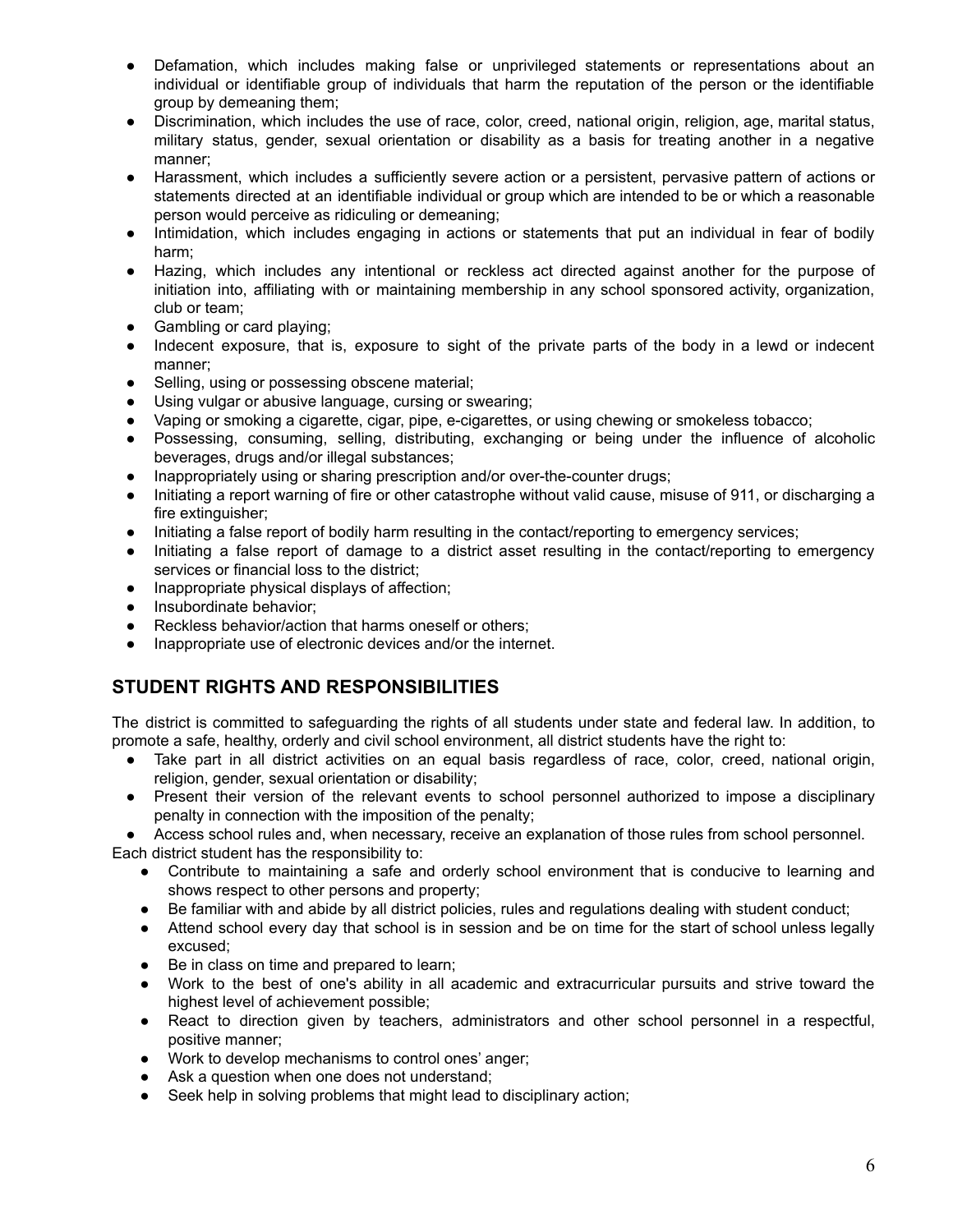- Dress appropriately for school, school functions and school sponsored activities;
- Accept responsibility for ones' actions;
- Conduct oneself as representatives of the district when participating in or when attending school-sponsored extracurricular events and hold oneself to the highest standards of conduct, demeanor, and sportsmanship.

NOTE: If there are changes to a student's guardianship it is the responsibility of the legal guardian to provide *current court documents verifying the change. Notarized lawyer documents will not be accepted. Any* changes to contact information must be provided to the Main Office by filling out an updated contact sheet.

## *ATTENDANCE INFORMATION*

Students may enter the building at 7:25 a.m. off busses. Students are to report directly to their first period class for homeroom. Any student who wishes to enter the building prior to 7:25 a.m. must acquire permission from a teacher or an administrator. Breakfast will be available from 7:25 a.m. to 7:42 a.m. in the cafeteria as usual. Students getting breakfast should enter through the side doors.

| 2021-2022 High School Bell Schedule |                 |              |          |
|-------------------------------------|-----------------|--------------|----------|
|                                     | Timeframe       | Lunch        | Duration |
| <b>Bus Arrival &amp; Breakfast</b>  | $7:25 - 7:39$   |              | 14 min   |
| Homeroom & Daily Announcements      | $7:39 - 7:42$   |              | 3 min    |
| Period 1                            | $7:42 - 8:23$   |              | 41 min   |
| Period 2                            | $8:26 - 9:07$   |              | 41 min   |
| Period 3                            | $9:10 - 9:51$   |              | 41 min   |
| Period 4                            | $9:54 - 10:35$  |              | 41 min   |
| Period 5                            | $10:38 - 11:19$ | Lunch 9 - 12 | 41 min   |
| Period 6                            | $11:22 - 12:03$ | Lunch 9 - 12 | 41 min   |
| Period 7                            | 12:06 - 12:47   |              | 41 min   |
| Period 8                            | $12:50 - 1:31$  |              | 41 min   |
| Period 9                            | $1:34 - 2:15$   |              | 41 min   |

#### **MORNING ATTENDANCE PROCEDURES**

Students must report to the homeroom by the 7:42 a.m. bell. Any student arriving to first period after the 7:42 a.m. will be marked late to school and may impact eligibility to participate in after school activities.

#### **TARDINESS**

Students arriving late to school, after 7:42 a.m., must report to the Main Office and sign in for attendance purposes. If arriving late, a parent/guardian may excuse their child with a note which must be presented at the time of the student's arrival, for the tardy to be excused. A parent/guardian may excuse their child no more than six (6) times for the 2021-2022 school year. After the sixth excuse, all parent/guardian notes will be considered unexcused absences.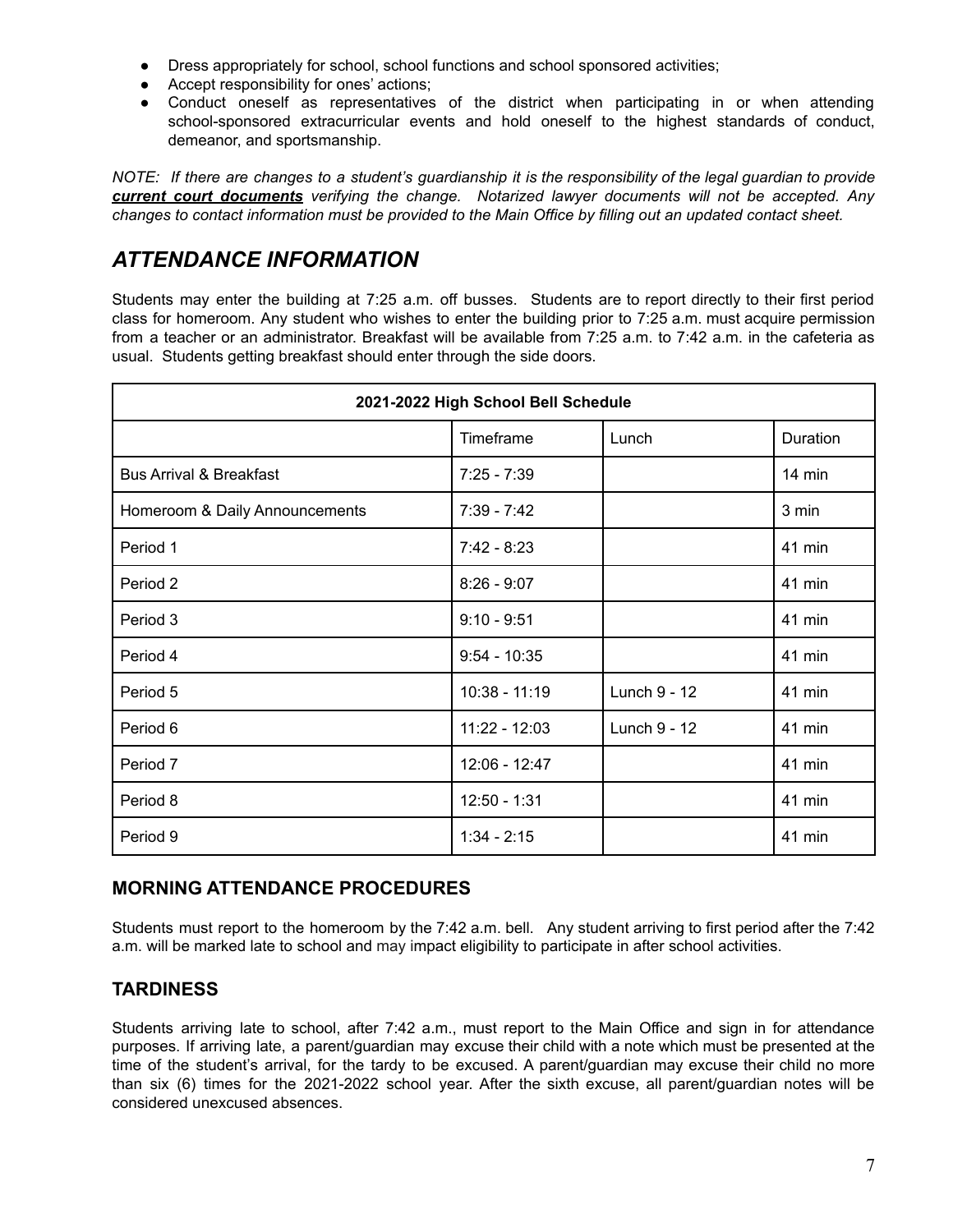Students who acquire three (3) unexcused tardies will be assigned a lunch detention to make up any work missed during their tardiness. For each unexcused tardy a student acquires in addition to the original three (3) unexcused tardies, the student will not be eligible to participate in extracurricular activities or attend extracurricular events the day s/he was tardy. Coaches will be notified by 2pm with the daily attendance. Coaches will notify athletes if they are ineligible for the day.

Students who enter the building after 7:42 a.m. that do not sign in at the Main Office will be subject to disciplinary consequences.

## **LEAVING SCHOOL EARLY**

Students in grades 9-12 may be dismissed from school by one of four ways:

- 1. A note from a parent/guardian with a contact number listed can be presented at the Main Office;
- 2. A parent/guardian comes to the Main Office and sign out the student. Students will only be released to a non-custodial parent/guardian when a note from the custodial parent/guardian is provided to the Main Office prior to releasing the student;
- 3. The school nurse releases the student to the parent/guardian;
- 4. A note may be sent in electronically. The note must have a phone number where the parent/guardian can be contacted to verify dismissal. In the event the school is unable to make contact with the parent/guardian of the student may not be granted permission to leave school grounds until contact is made.

If your parent or guardian requests that you leave school early the student must obtain an *Early Dismissal Form* (pink card) from the Main Office prior to the early dismissal.

#### **FIELD TRIP ATTENDANCE/PARTICIPATION**

Students are expected to attend field trips that supplement the classroom curriculum. If a student is legally absent the day of the field trip s/he will still be required to complete the field trip assignment or an alternate assignment. If the student chooses not to complete the assignment or the assignment is not to the quality of the teacher has outlined the student will be graded accordingly. In the event a student is not legally absent on the day of a field trip, the teacher will grade the student accordingly.

#### **PARTICIPATION IN AFTER SCHOOL ACTIVITIES**

In order to participate in any after school activity, students must arrive to homeroom by 7:42 a.m. and remain in school for the remainder of the school day. For a complete review of the standards for participation, please see the *Extracurricular Activity Eligibility and Policy Standards (Appendix A)*.

#### **GROUNDS FOR EXCUSED ABSENCES OR TARDINESS:**

The student and his/her parent or person in parental relation is responsible for providing written notification of the reason for such absences upon the student's return to school. Whenever possible parents, or persons in parental relation, are encouraged to contact the school prior to the day of the absence. The following list represents, but is not limited to, appropriate reasons for being absent from school or tardy:

- Personal Illness
- Sickness or death in family
- Medical Appointments
- Court Appearances
- Religious Observance
- Quarantine
- Supervised Education Project
- Approved cooperative work program
- Impassable Roads or Adverse Weather **Conditions**
- Military Obligation
- Pre-approved college visits for juniors and seniors
- **Motor Vehicle Appointment**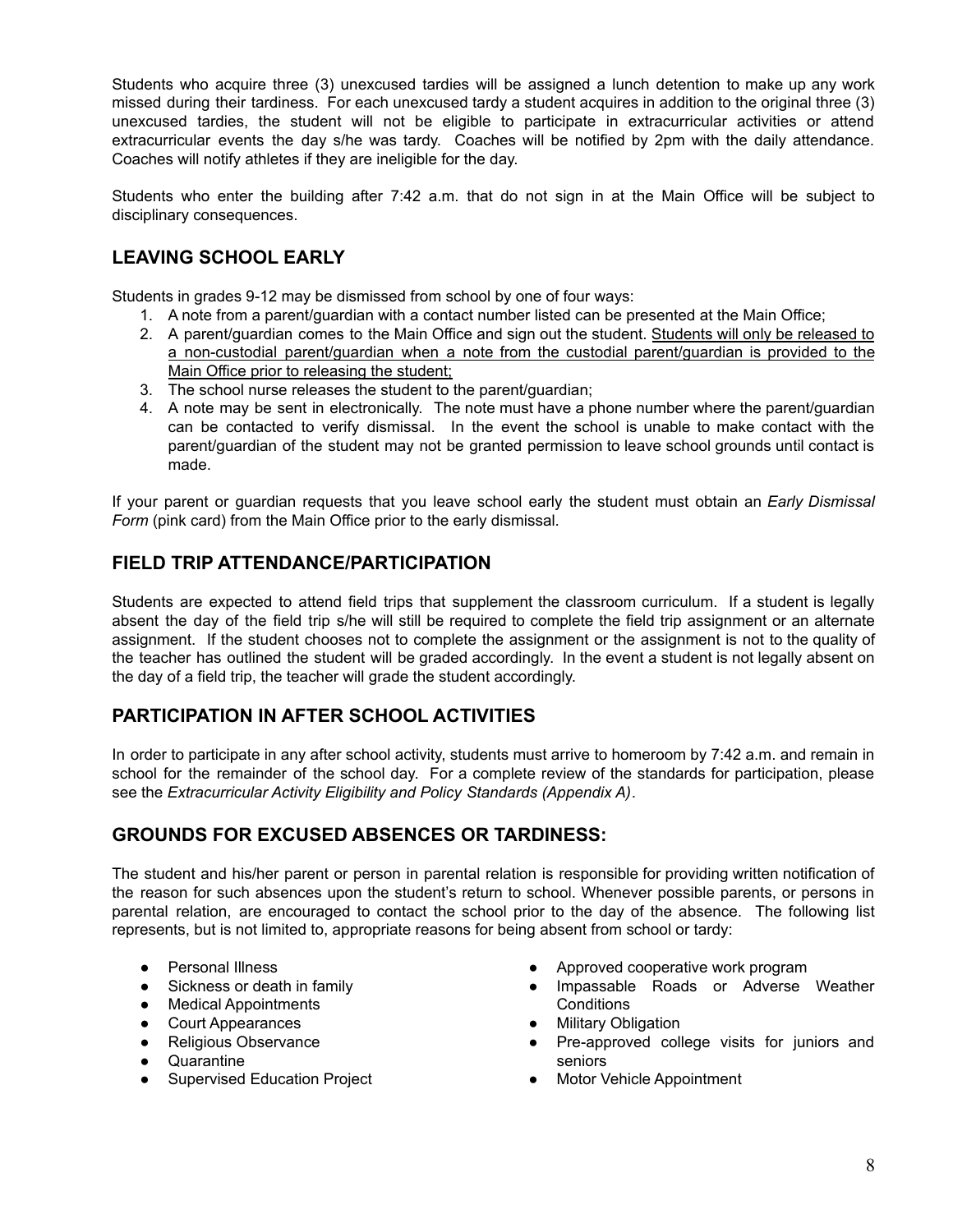#### **GROUNDS FOR UNEXCUSED ABSENCES OR TARDINESS:**

A student who was absent must present a note, or documentation stating the reason for the absence upon returning. Absences for which a student does not have pre-approval from the District or for which the student does not provide an appropriate note or documentation within three (3) school days of his/her return to school will be recorded as an unexcused absence. After a student has been absent for three (3) consecutive days, a doctor's note may be requested.

Parental requests excusing their child from school for reasons not included above (*i.e*. to get a haircut, to go shopping, to go on a family trip, or not stating a specific reason) are unexcused absences under NYS law.

Chronic absences and tardiness, whether excused or unexcused, are disruptive to the educational process and will subject a student to the range of consequences specified in the District's Code of Conduct. Monthly attendance letters will be sent at the end of the month when students reach the following thresholds. The following procedures will take place when unexcused absences reach these thresholds:

- Five (5) unexcused absences (prior to April 1) A letter will be sent home informing parents of the total number of unexcused absences.
- Ten (10) unexcused absences A letter will be sent home informing parents that an *Attendance Intervention Plan* will be developed with the assigned school counselor. The counselor will check in with the student and family to determine the best course of action moving forward.
- Fifteen (15) unexcused absences A letter will be sent home informing the parents of the academic impact on the student. Parents may opt to have a meeting with the assistant principal and school resource officer to review the Attendance Intervention Plan and/or opt for outside agency involvement such as Rensselaer County Probation/Pre-PINS, counseling services, Child Protective Services, law enforcement and/or the assistance from the School Resource Officer. Failure to participate in assisting the school will result in a referral to an external resource (such as those listed above).
- Twenty (20) unexcused absences The School Resource Officer will make a home visit and the appropriate outside agencies will be notified (CPS, PINS, etc)

#### **HOMEWORK REQUESTS**

When a student is absent, the family should make every effort to obtain required assignments. **The Main Office must receive homework requests before 9:00 a.m.** for the material to be available for pick-up by the end of the school day (3:00 p.m.).

#### **TUTORING**

In the event a student will be out of school five (5) or more days with the appropriate documentation to verify the absences the district will assign the student a tutor for a minimum of 10 hours a week. The parent or guardian must contact their child's counselor to arrange for a tutor if the absence is planned. The District Office and/or High School Office will contact the parent or guardian if the absence is a result of disciplinary action. All arrangements for tutoring will be made through the Assistant Principal's Office.

#### **TRUANCY**

Per New York State education law, all students between the ages of 6 and 17 are required to receive full-time instruction at school. Student absence without the knowledge and consent of the parent is considered truancy. Truancy is a violation of New York State Law and is subject to disciplinary measures imposed both by the school and Family Court.

#### **COMPULSORY EDUCATION LAW FOR 17-YEAR OLDS**

Effective July 1, 1992, children in New York State who turn 16 years old between July 1, 1992 and June 30, 1993 are subject to NYS Education Law § 3205, which states: **"all children in NYS between the ages of 6 and 16 years in proper physical and mental condition must receive full-time instruction in a public, private or parochial school, or at home".**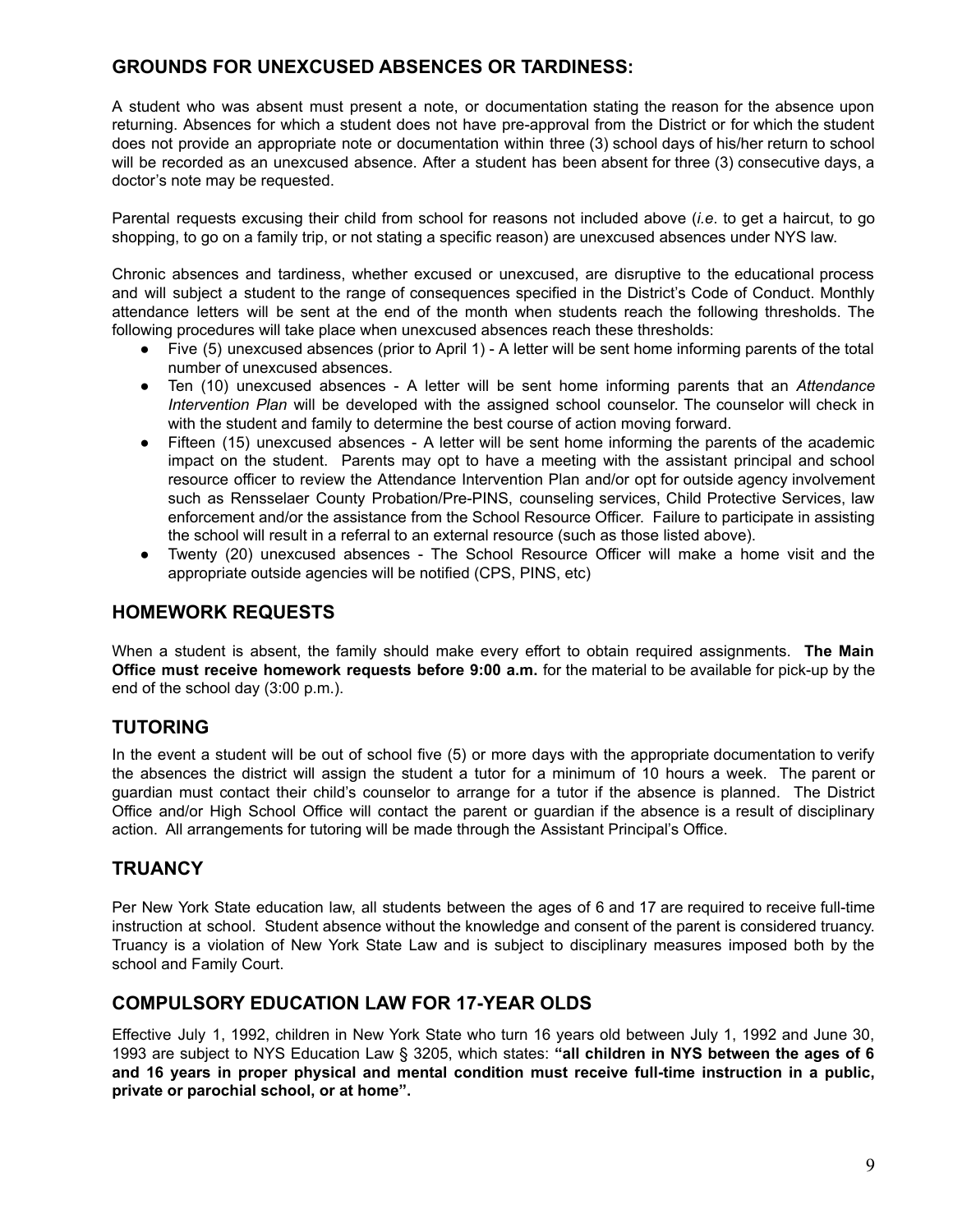Please note the New York State Education Department also granted a school district's Board of Education the ability to require any child turning 17 on or after July 1 of a given year can no longer be legally **discharged from school until the end of the following school year and must attend school regularly as stated in the law.** Hoosick Falls Central School District Board of Education adopted this provision and implemented the change in compulsory school attendance to the age of 17 as of June 2009.

#### **ATTENDANCE POLICY**

All absences (excused and unexcused, including suspensions) count in the total sessions missed. The District retains the discretion to evaluate a student's attendance, in light of academic performance and other indicators, in deciding whether credit shall be denied. Students on home instruction will be given credit for attendance.

A student who has an unexcused tardy to class exceeding 15 minutes will be considered absent for that class. A student who has three (3) tardies less than 15 minutes in a particular class will be considered as having one (1) absence. Classroom teachers will handle the discipline for unexcused tardiness to class (under 15 minutes) prior to the referral, which will be written upon the third instance of tardiness.

Students who are unable to attend a class due to their participation in a school sponsored activity (*i.e*. music lessons, field trips) shall, upon the completion of any make-up work assigned, be given credit for class participation for the day/class period missed. This also applies to any student who is absent from school due to illness who receives home instruction from the district.

#### **MINIMAL ATTENDANCE PROCEDURES**

The *Minimal Attendance Policy* applies to new entrants based on the marking period in which they enroll. If a student enters Hoosick Falls Central School after the beginning of the school year, the entry date will be noted and class attendance requirements will be prorated.

#### **MAKE-UP PROCEDURES**

A student who has not made up the work missed within a reasonable amount of time as determined by the teacher and building Principal will receive a failing grade for the work missed. This should be figured into the student's final grade on an equitable basis if a lack of attendance and failure to make up work result in an incomplete (I) becoming a failing grade for the work missed. Students with excused absences will be given the opportunity to make up a test and/or turn in a late assignment for inclusion in the calculation of the class participation portion of their final grade. Teachers reserve the right to provide this opportunity for students with unexcused absences. Students may be assigned lunch and/or after school detention to make up missing work. This consequence is in lieu of a failing mark.

It is the responsibility of the student to make arrangements with his/her individual teacher to make up class time. Make-up opportunities must be completed by a date specified by the student's teacher for the class in question. Teachers may, but are not obligated to, allow a student make-up for unexcused absences for a test and/or late assignments for inclusion in the calculation of the class participation portion of their final grade. It is the responsibility of the student to ask his/her individual teacher for permission to make up absences related to unexcused absences and/or class cuts.

Unexcused absences and/or class cuts can be made up in two ways:

- 1. By spending an equivalent number of periods after school or during lunch time with the teacher working on course related material approved by the teacher;
- 2. By spending an equivalent amount of time after school, in detention, working on course related material approved by the teacher. This make-up detention must be approved and scheduled by the building administrator.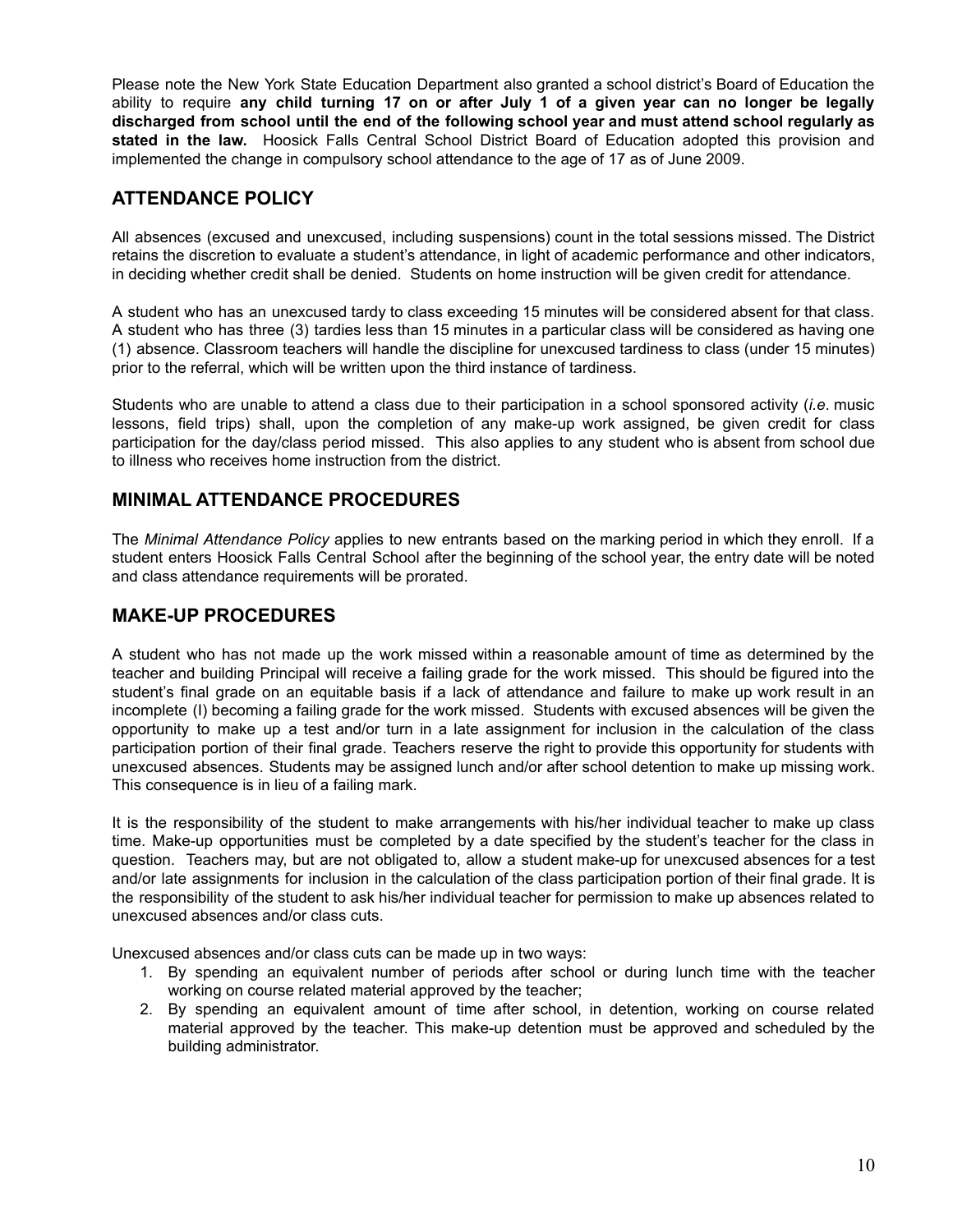## *COURSE/GRADING/GRADUATION INFORMATION*

#### **REQUIRED COURSE LOAD**

All high school students must be enrolled in at least 6.0 credit-bearing courses each year. The Principal may grant exceptions if extenuating circumstances exist. Seniors may be granted permission by the building principal for an early release or late arrival, as a privilege, with the appropriate paperwork. To maintain this arrangement the senior must be passing their scheduled classes at each 5-week reporting period and fulfilling his/her service learning requirement (15 hours plus three required governmental meetings, ex: Board of Education meeting, Town Hall meeting, etc.)

#### **SERVICE LEARNING REQUIREMENT**

In order to produce well rounded graduates ready to take part in their respective communities, all students will be required to complete a designated amount of service learning during their high school career. As with all graduation requirements, participation in graduation will be predicated on completing these requirements.

Service learning is defined as activities participated in by students on a voluntary basis without personal or financial gain that will benefit individual community members *(not including relative*s) and/or a specific segment of the community. The service performed must include active engagement. Passive engagement, such as observation or job shadowing, will not qualify. While a "service" to the community in many ways, fundraising will not qualify for purposes of this definition. Service learning requirements for students will reflect Board of Education Policy #4770.

The District highly encourages students in grades 9-11 to participate in service learning and requires seniors to have performed a minimum of 15\* hours of service learning as a graduation requirement. These hours will be prorated for transfer students or may be waived by the Principal due to extenuating circumstances.

Students may choose to work in different venues, with specific organizations or at events *(i.e.* working with senior citizens or disabled adults, assisting with the latch-key program, working at the County Head Start program, or assisting with Village clean up days, Special Olympics, Town or Village programs.) Students may also submit other ideas for community service for approval. All projects must receive written approval from the building Principal and grade level coordinator prior to the service learning being performed.

#### **GRADING, PROMOTION AND RETENTION**

The passing grade in each subject is 65%.

In order for students in grades 9 through 11 to advance to the next grade level, the following credit totals must be obtained:

Sophomore Status (10th grade) - 5 credits Junior Status (11th grade) - 10 credits Senior Status (12th grade) - 15 credits

#### **FINAL GRADES**

The passing grade for all courses at Hoosick Falls High School is a 65 final average. No marking period or final grade can be higher than a 100%. Weighting is included in all Advanced Placement and dual-enrollment college courses. This final school grade is determined in a full-year course by the arithmetic average of the four-quarter grades, mid-term grade and final exam grade as outlined below.

*Formula for computing the Final School grade for a Full-Year Course* =

1st Quarter + 2nd Quarter + Mid-Term Exam + 3rd Quarter + 4th Quarter + Final Exam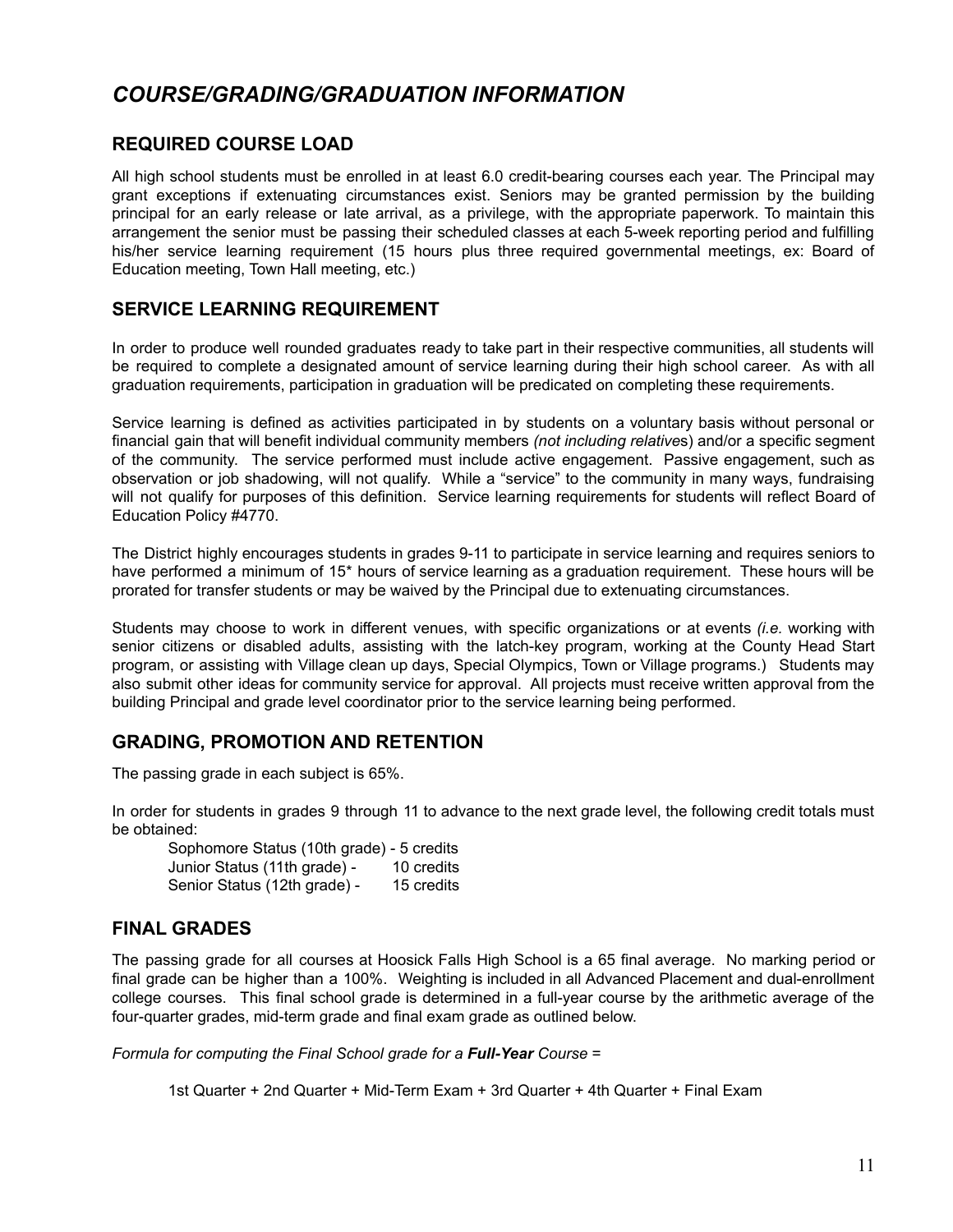| (18%) | ′18%) | (8%) | (18%) | (18%) | (20%) |
|-------|-------|------|-------|-------|-------|
|       |       |      |       |       |       |

The final school grade in a half-year course is determined by the arithmetic average of the two-quarter grades and the final exam grade as outlined below.

*Formula for computing the Final School mark for a Half-Year Course* =

1st Quarter + Mid-Term Exam + 2nd Quarter + Final Exam  $(36\%)$   $(8\%)$   $(36\%)$   $(20\%)$ 

\*A student may not earn below a 50% for the first quarter of any course.

Advanced Placement and dual enrollment college coursework will have a 1.1% weight added to the final average.

Credit for a course is awarded by achieving a Final School grade of 65%; however, in the event a student achieves a final grade below 65, yet passes the school final with a score of 70 or higher, or a Regents Exam with a score of 65 or higher. This determination will also follow the NYS safety net rules for Regents exams (i.e. a 55 is passing on a Regents exam for a special education student, thereby passing the associated *course).* The building principal will make a final determination if course credit shall be granted.

All students are required to sit for their final exam or Regents. In the event a student does not sit for his/her exam and earns a zero for a final exam score, the student will *not* earn course credit even if the final school grade factors out to a 65 or higher.

#### **UNEXCUSED ABSENCES AND FINAL EXAMS**

Achieving a passing grade in a course by passing the associated final exam will only take place if the student has maintained a minimum attendance in the course. Students will not be able to pass a course through the final exam if they reach the following number of unexcused absences:

| Number of Unexcused Absences | Course Meeting Timeline      |
|------------------------------|------------------------------|
| 9                            | 1/2 Year Every Other Day     |
| 17                           | $\frac{1}{2}$ Year Every Day |
| 17                           | Full Year Every Other Day    |
| 35                           | <b>Full Year Every Day</b>   |
|                              |                              |

#### **SUMMER SCHOOL**

Summer school course offerings are based on budget approval, student enrollment and teacher availability. School districts are not required or mandated to offer summer school to students who fail courses during the regular school year.

In order to qualify for summer school all students must have a minimum overall average of a 50% for the failed course. Summer school will operate on a ⅔, ⅓ policy.

Example:

Students final course grade = 50%

School Year Grade + School Year Grade + Summer School Grade / 3 = FINAL COURSE GRADE

\*This means students will need to obtain a high enough grade in Summer School to pass them for the year. In the above example a student would need to earn a 95% in Summer School to pass with a 65%.

#### **STUDENTS THAT ENROLL DURING THE SCHOOL YEAR**

A student who enrolls after the 1<sup>st</sup> interim reporting will have their prior school district's course work reviewed. The review will be conducted by the building principal and the assigned school counselor. In the event there is not enough information for the building principal and school counselor to make a determination, the appropriate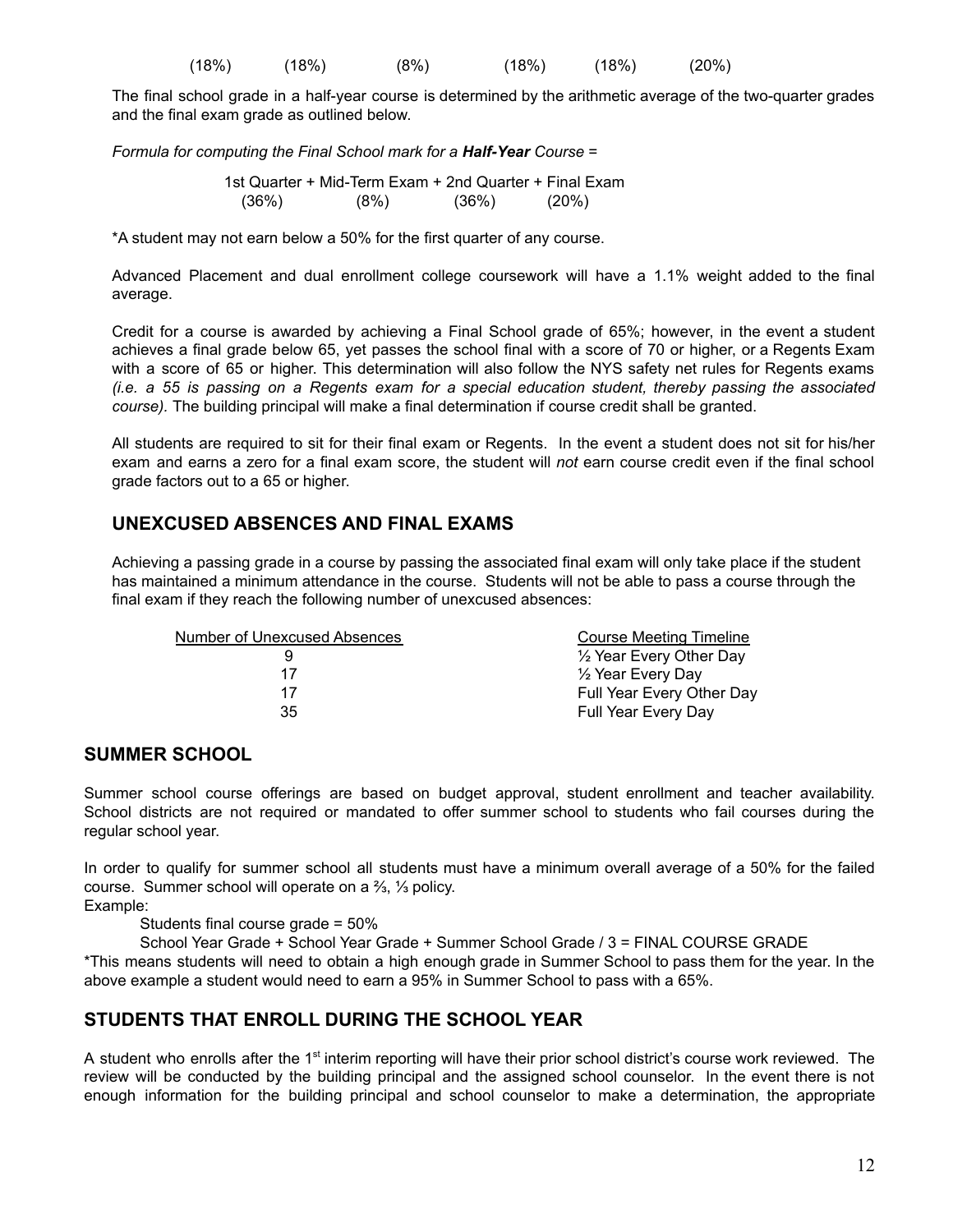instructional staff will assist with assessing the student and making a recommendation for course placement and quarterly grade designation. The building principal will make the final determination of what grade(s) will be assigned to the quarter(s) the student was not present at Hoosick Falls Central School.

#### **INCOMPLETE GRADES**

An "Incomplete" grade may be given under the following circumstances only:

- The student has missed class more than five days during the last two weeks of the quarter. These absences must be classified as "excused" (*i.e.* doctor's appointment, court appearance, sickness or funeral);
- An "Incomplete" grade may be given under certain other conditions by special permission of the principal.

Incomplete grades must be converted to percentile grades within 10 school days of the end of the marking period. Incomplete grades may not be given in the fourth quarter: a percentile grade must be assigned. Students who are absent from a local final exam for a legal reason will be given an opportunity to make up the exam. If the exam cannot be made up the average of the final quarterly averages will be used as the exam grade.

#### **REPEATING A COURSE (Grades 9-12)**

Any student repeating a course that does not offer a Regents exam will be eligible to take an examination in that course in January (at the end of the first semester). The school final examination will count 1/3 of the final average for the repeated course.

Students who are repeating a course that has a Regents exam linked with it will need to pass the Regents exam in January with a score of 65 or higher in order to be granted course credit. Students who pass the Regents exam will no longer be enrolled in the course during the second semester ( $3<sup>rd</sup>$  and  $4<sup>th</sup>$  quarter).

Since the school final examination or Regents exam is to represent the curriculum for the entire course, it will be the responsibility of the eligible student to review all material to be included on the examination that is not covered during classroom instruction.

#### **COURSE ADD/DROP/CHANGE POLICY**

The procedure to initiate an Add/Drop/Change is as follows:

- During the first two (2) days of class, only emergency schedule changes will be made (*i.e*. a mandatory graduation requirement was not scheduled);
- Routine requests for changes will be considered after the first two (2) days of classes. This period of consideration will end on the 2<sup>nd</sup> Friday of the school year. A completed yellow *Add/Drop/Change Form* with all necessary signatures must be submitted to the counseling office no later than 2:15 pm on the 2<sup>nd</sup> Friday of the school year;
- The student must meet with the School Counselor to discuss the proposed change. During this initial meeting, a determination will be made regarding whether the change is appropriate. If the requested change is possible and deemed appropriate, the student will be given a yellow *Add/Drop/Change Form* to complete. Requesting a different study hall, period a class is offered, or teacher will not be considered;
- Please note, if the change requested adversely impacts class sizes, the request will not be considered unless s/he needs the class in order to graduate. Elective courses will be offered first to seniors and then juniors who need the course to fulfill their graduation and/or diploma requirements;
- The building principal will make the final determination on all course add/drop/changes.
- Any requests made after the Add/Drop deadline will need to be approved by the parent/guardian, classroom teacher, school counselor, and finally building principal.

## *GENERAL INFORMATION*

#### **VIDEO SURVEILLANCE**

The District employs video surveillance equipment throughout the building, on school grounds and on buses for security purposes. This equipment may or may not be monitored at any time.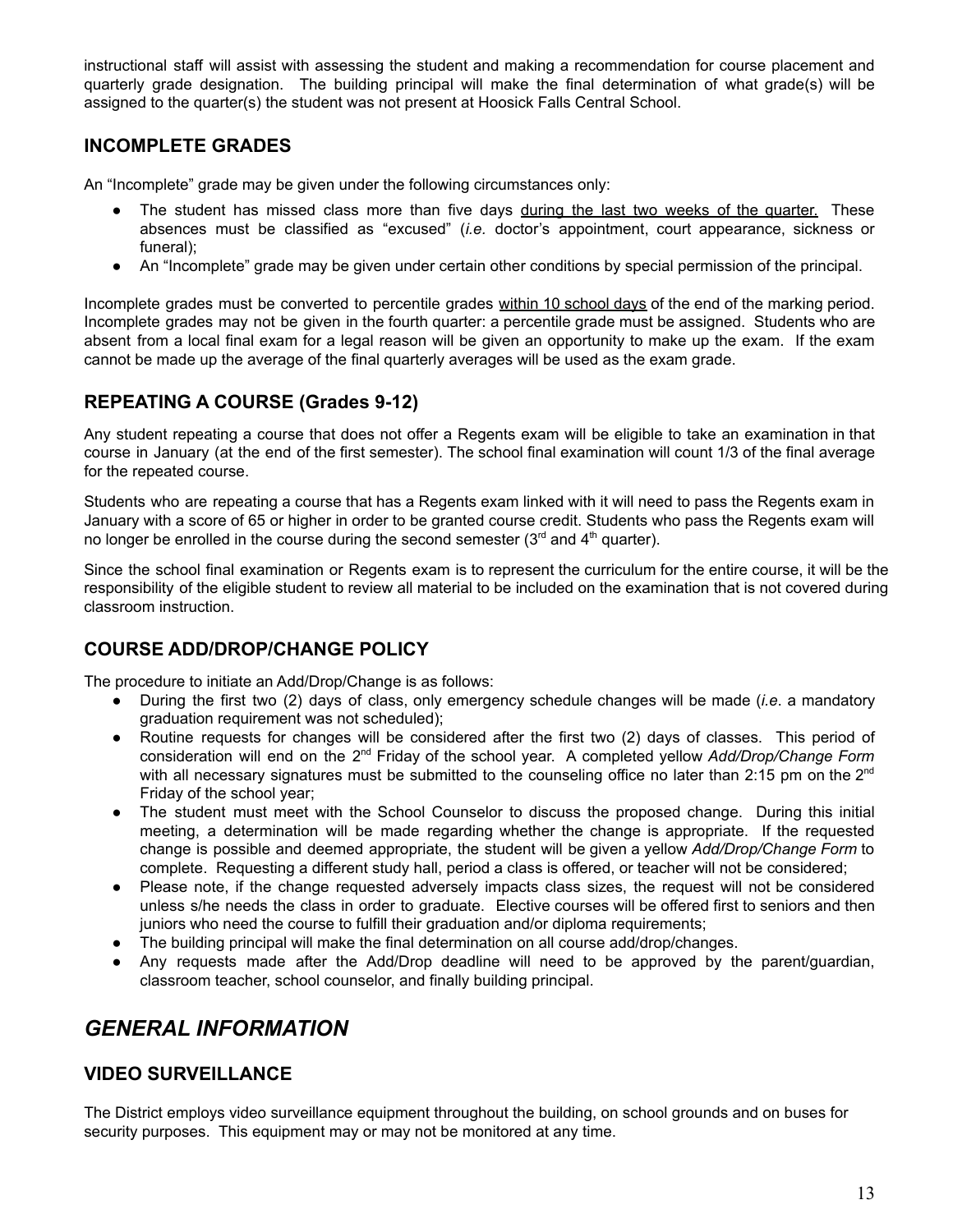#### **EMERGENCY SCHOOL CLOSINGS**

Local radio stations, television stations and a district-wide all-call will announce school closings, delays in opening or early dismissals due to inclement weather or other emergencies. No announcement will be made if the district is operating normally.

#### **FIRE DRILLS**

Hoosick Falls Central School is required to have a minimum number of NYS required fire drills each year to prepare students for possible emergency evacuations. We expect our students to remain with their teachers and follow their directions during any evacuation situation. If not directly with a teacher, students are instructed to go to the nearest exit and report to an adult once outside the building. A fire evacuation plan and exit route is posted in each room. Students are responsible for becoming familiar with plans in each of their classrooms. When the fire alarm sounds, students are to file out of the room and to walk quickly and quietly to the designated exit. Running or talking is not permitted. The first students to reach outside doors are to hold them open until all have left the building. Students are to remain at least 50 feet away from the building, out of traffic lanes and away from parked cars. An announcement will be made when it is safe to re-enter the building. All students are expected to cooperate with staff members during fire drills and to leave the buildings in a quiet and orderly manner. Distracting or disruptive behavior will be subject to either teacher or administrative discipline, and may warrant a disciplinary consequence.

#### **DISTRICT LEVEL SAFETY PLANS**

Emergencies and violent incidents in school districts are critical issues that must be addressed in an expeditious and effective manner. Districts are required to develop a *District-wide School Safety Plan* designed to prevent or minimize the effects of serious, violent incidents and emergencies, and to facilitate the coordination of the district with local and county resources in the event of such incidents or emergencies.

The *District-wide School Safety Plan* is responsive to the needs of the Hoosick Falls K-4 Elementary, the 5-8 Middle School, and the 9-12 High School, and is consistent with the more detailed emergency response plans required at the school building level. Districts are at risk of a variety of acts of violence, and natural and technological disasters. To address these threats, the State of New York has enacted the *Safe Schools Against Violence in Education (SAVE)* law with implementing regulations.

This component of *Project SAVE* is a comprehensive planning effort that addresses risk reduction/prevention, response, and recovery with respect to a variety of emergencies in the school district and its schools.

The Hoosick Falls Central School District supports the SAVE Legislation and intends to facilitate the planning process. The Superintendent of Schools encourages and advocates on-going district-wide cooperation and support of *Project SAVE*.

#### **VISITORS TO THE SCHOOL**

The following rules apply to anyone who visits the school during a regular school day:

- Anyone not a regular staff member or current student will be considered a visitor;
- All visitors must sign in at the high school main entrance. All visitors will be issued, and must wear, a visitor's identification badge. Visitors must sign out and return the badge upon leaving the premises;
- It is not the practice of the Hoosick Falls Central School to grant permission for visits by students' friends, relatives, etc. to "drop in for a day";
- All visitors require prior approval of the Principal with at least two days' notice prior to the visit.

#### **LOCKERS**

A locker is assigned to each student and may not be changed without permission from the Main Office. Keep your locker locked at all times. Do not share your locker or give your combination to another student. Keep personal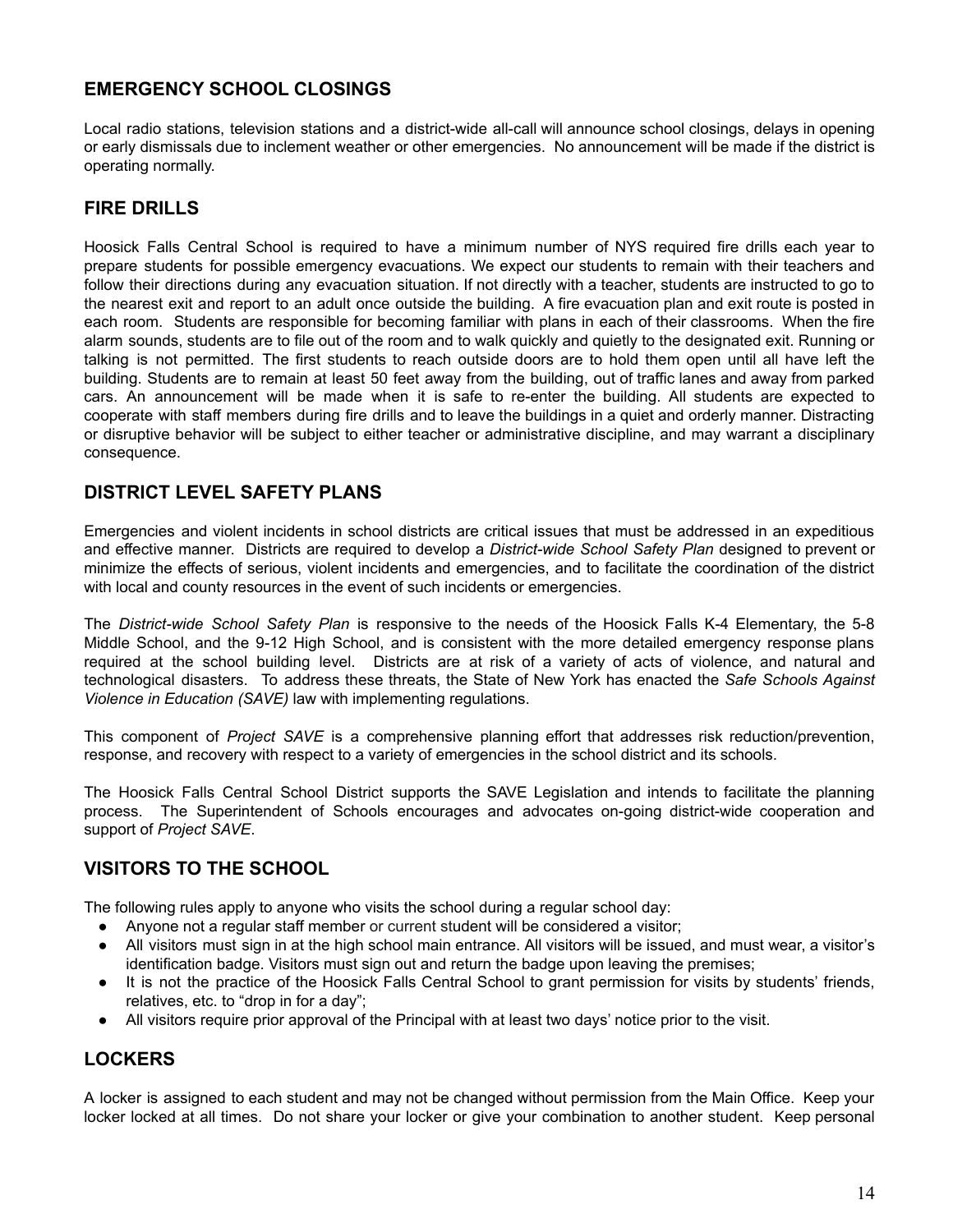items and books in your locker. Hoosick Falls Central School cannot assume responsibility for any lost or stolen property. Students are responsible for the security and care of their locker, and are financially responsible for the school property in their charge. Nothing may be written on or inside any locker, nor may anything be placed on the outside of the locker (*i.e.* stickers, posters, etc.) without the approval of the building Principal. Students are not permitted to share lockers, use an unassigned locker, and should not offer or agree

to store any items in their locker that is not their own property. Students experiencing any difficulties with their locker or combination should notify the Main Office. *Please be advised that lockers are subject to search at the discretion of the school administration at any time it is deemed necessary.*

#### **TEXTBOOKS**

Textbooks are provided to students in a variety of subject areas. Teachers may require textbooks to be covered. It is the responsibility of the student to keep the books in good condition and return them in the same condition they were in when received.

\*\*Payment must be made when a book is lost or damaged. In the event payment is not made, the district **may file a claim with the small claims court.**

#### **CHROMEBOOKS**

Hoosick Falls Central School District (HFCS) issues students in all grades Chromebooks as a means to promote student achievement and provide equitable access to learning technology. The Chromebook program provides an amazing opportunity for Hoosick Falls students to engage with learning in a meaningful, modern context that helps them prepare for life beyond K-12 education. Parents/guardians and students need to complete a *HFCS Chromebook Responsible Use Form* prior to obtaining a Chromebook. This agreement outlines HFCS expectations for students and families issued a device. In addition to this agreement, the use of District-provided technology requires students to abide by the District Acceptable Use Policy.

HFCS expects students to use District-issued equipment responsibly. HFCS also expects students to keep their devices safe, secure, and in good working order.

#### **INTERNET USE**

Students must have a completed *Internet Agreement* on file with the District and receive a password from the network administrator to use the school's equipment and facilities. The Internet is to be used for academic purposes only. It is not to be used for electronic messaging, online shopping/drawing, downloading of music, gaming, or any other inappropriate or non-educational material. Intentional wrongful use will result in the loss of Internet privileges and the assignment of disciplinary consequences.

Internet/Cyber bullying will not be tolerated. Students who use a school computer, a cell phone or any electronic device to intimidate or harass another student will be subject to disciplinary action. In the event the harassment or intimidation occurs on school grounds or at a school event, administration may report the matter and all those involved in the matter to law enforcement. In addition, incidents that occur at non-related school events, off school hours and/or off school grounds that disrupt the school learning environment or cause disruptions at school events may also be subject to disciplinary action.

#### **CLASS AND CLUB ACTIVITIES**

All requests to hold an activity will go to the appropriate class advisor and the Principal. Activities must be planned in advance of the scheduled date.

#### **SELLING ITEMS AT SCHOOL**

Students are not permitted to sell or solicit any of the following items in school or on a school bus: candy, cookies, snack foods or other goods unless approved for school fundraisers. If you sell unapproved items in school or on the school bus you will be subject to disciplinary consequences.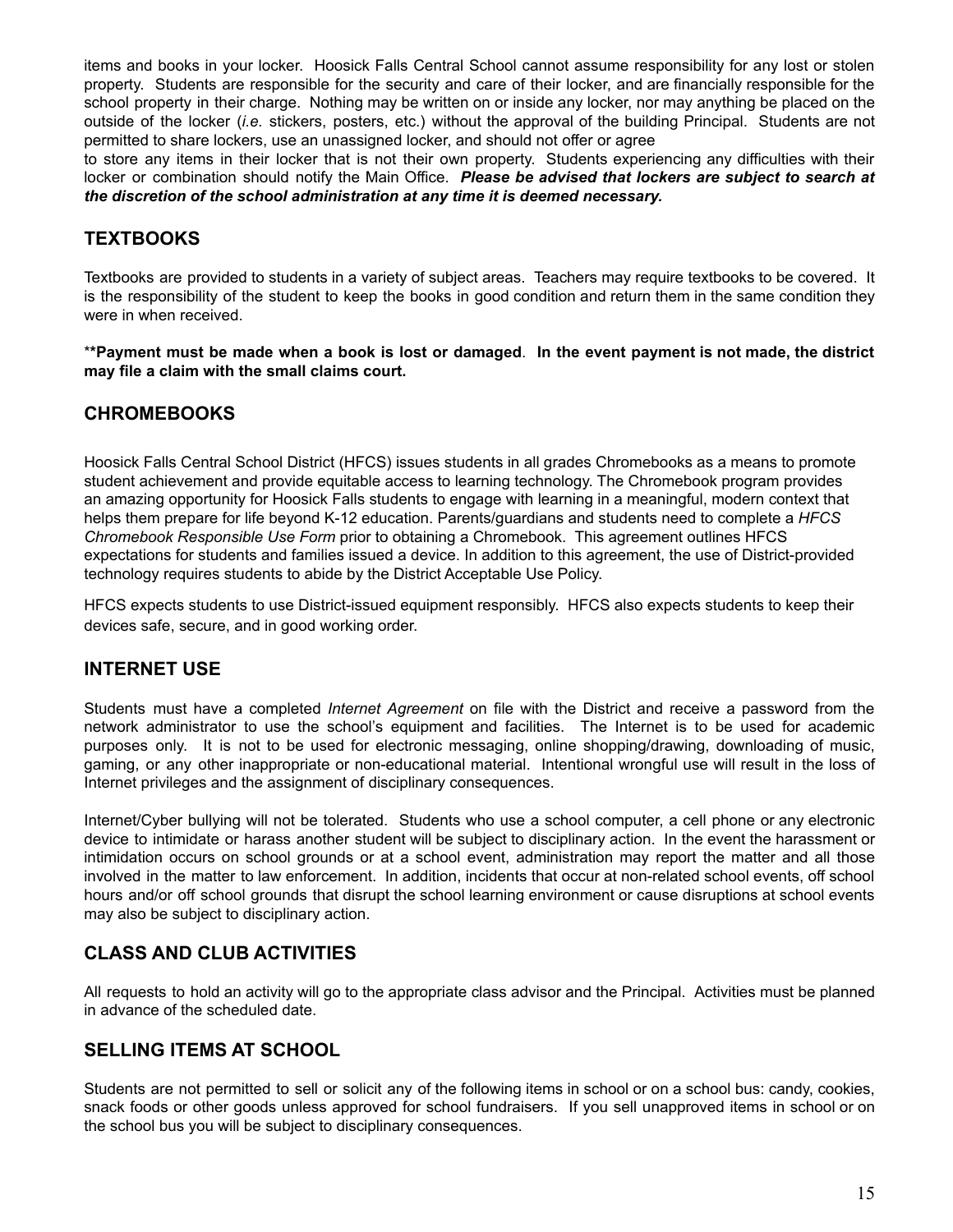#### **STUDENT PUBLICATIONS**

Students have the right to express their views in speech, writing, or through any other medium, limited solely by those restrictions imposed on all citizens generally, and by those specifically applicable to children in a school setting.

- All student publications must comply with the rules for responsible journalism;
- Libelous statements, unfounded charges and accusations, obscenity, false statements, materials advocating racial or religious prejudice, hatred, violence, the breaking of laws and school policies and/or regulations, or materials designed to disrupt the educational process will not be permitted;
- Expressions of personal opinion must be clearly identified as such and must bear the name of the author. Opportunity for the expression of opinions differing from those of the student publishers must be provided;
- Student newspapers and/or publications, which are paid for by the school district and/or produced under the direction of a teacher as part of the school curriculum, are **not** considered a public forum. In such cases, the Board of Education reserves the right to edit or delete such student speech, which it feels is inconsistent with the district's basic educational mission and school district policies.

#### **DISTRIBUTION OF LITERATURE**

Students have the right to distribute literature on school grounds and in school buildings provided such distribution does not interfere with or disrupt the educational process. No literature may be distributed unless a copy is submitted in advance to the Superintendent of Schools and the building Principal. Permission to post any type of printed material or artwork must be obtained through the building Principal before distribution. Posting may only take place at sites designated by the building Principal.

#### **OPTING OUT OF LITERATURE ASSIGNMENT**

Parents and students have the right to opt out of reading literature or watch movies that conflict with his/her religious beliefs or family values. The teaching staff will send home a letter noting the literature and movies that will be part of the course. Parents will be required to initialize by the sources they wish for their child to not read/watch and return the form back to the teacher. The teacher in turn will create an alternate assignment for the student to ensure s/he is provided the same opportunity to learn the same skill/concepts the other students are being taught.

#### **LOITERING**

While school is in session, no person other than a student in good standing, an officer or employee of the District, or a parent or guardian of a student shall enter the school property for any purpose without the permission of the Superintendent, Principal, or other authorized representative.

Violators of the above rules are subject to arrest and prosecution for trespassing and disorderly conduct. A student suspended from school will be considered loitering if s/he enters school property during the period of suspension.

#### **FREE AND REDUCED PRICE FOOD SERVICES**

The school participates in federally funded school breakfast and lunch programs, and shall provide free meals for ALL students for the 2021-22 school year.

#### **SCHOOL DANCES**

School sponsored dances, on or off campus, are subject to the Hoosick Falls Central School Code of Conduct. Failure to comply may result in disciplinary action. The advisor of the student activity sponsoring a school dance will be responsible for the conduct and behavior of students at the dance and will be considered the Chaperone in Charge. It is the responsibility of the Chaperone in Charge to ensure that the rules listed below are enforced and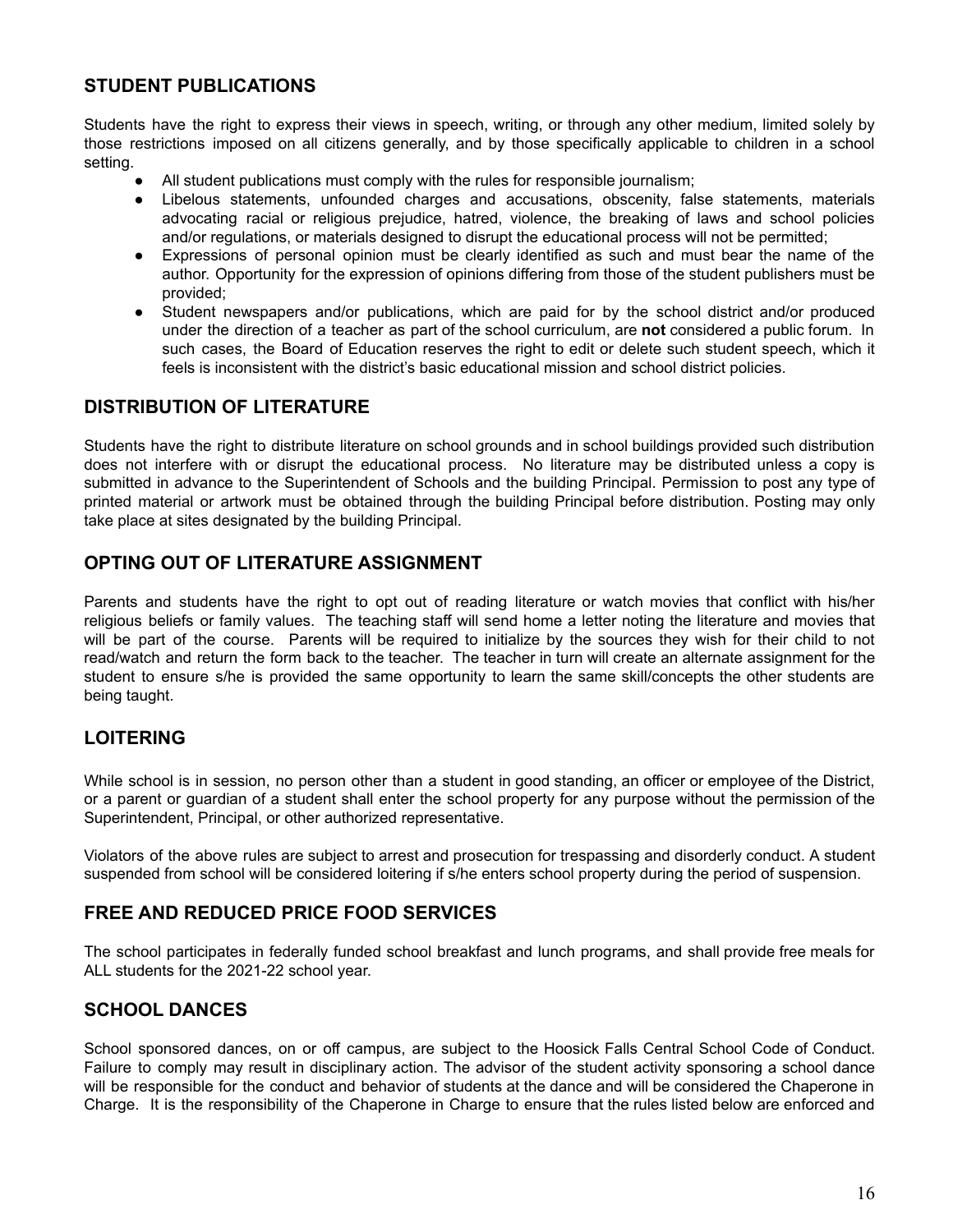that the dance is both a safe and beneficial experience for the students of HFCS. In the event that an advisor is not present at a dance, another HFCS staff member must be designated the Chaperone in Charge.

## **DANCE RULES**

- In order to purchase a prom or ball ticket a student must have the appropriate grade level designation. For example, only a student with a junior designation may purchase a prom ticket;
- To be eligible to attend a dance, students must be in continuous attendance until dismissal on the day of the dance or the last school day before the dance. Their attendance must commence no later than 7:39 a.m.;
- Students desiring to bring guests who do not attend Hoosick Falls Central School must receive permission from the Assistant Principal. A *Dance Guest Form* must be completed one week prior to the dance. Guests must be of the appropriate grade level and age for the dance to which they are invited and in good academic and behavioral standing in their own school. Grades 7 and 8 students may not attend high school dances (including the Junior Prom) and high school students may not attend grade 7 and 8 dances. No one over the age of 21 may attend any school dance;
- Students who are failing two or more classes are subject to the school's academic probation policies;
- If students leave a school dance, they must leave the premises and cannot return to the dance.
- Anyone found on the school grounds during a dance without a legitimate reason to be there will be asked to leave;
- Students who misbehave will be ejected from the dance. Students who are ejected for misbehavior will either be released to their parents/guardians or to the police if necessary. Incidents will be reviewed on the next school day;
- Students must arrange for a timely pickup following the dance. The Chaperone in charge will insure that students do not loiter on school grounds after a dance.

#### **PARENTAL PICK-UP AFTER EXTRACURRICULAR EVENTS**

**All students must leave the premises within 15 minutes of completion of an extracurricular event.** Failure to do so may result in loss of extracurricular privileges for one or more events.

#### **STUDENT PARKING**

Parking will be available to seniors first, followed by juniors. To be considered a senior, a student needs to have 15 credits. To be considered a junior, a student needs to have 10 credits. Students without the required number of credits will not be considered. If there are not enough parking spots available, a lottery will be conducted. A student parking application must be filled out annually for a student to be eligible. A student who does not have a parking permit on their vehicle may be towed**.** A student must park in their assigned spot. If a student is unable to park in their assigned spot, they need to park in the "Day Pass" spots (spots #45-50) or in a faculty spot and notify an administrator. In order for a student to keep his/her parking permit the conditions below must be followed:

**Attendance** 

● The student will make every effort to follow the Attendance procedures listed in the Student Handbook. Students who routinely abuse the Attendance Policy, may have their spot revoked.

Academics

- The student will not be failing two or more classes at either the progress report period or report card period.
- Students who follow Academic Tutorial guidelines may appeal to maintain their parking spot.

**Behavior** 

• The student will not drive recklessly or honk his/her car horn excessively on school grounds.

If a student fails to meet one or more of the requirements listed above, his/her parking permit may be revoked for the remainder of the quarter at the discretion of administration.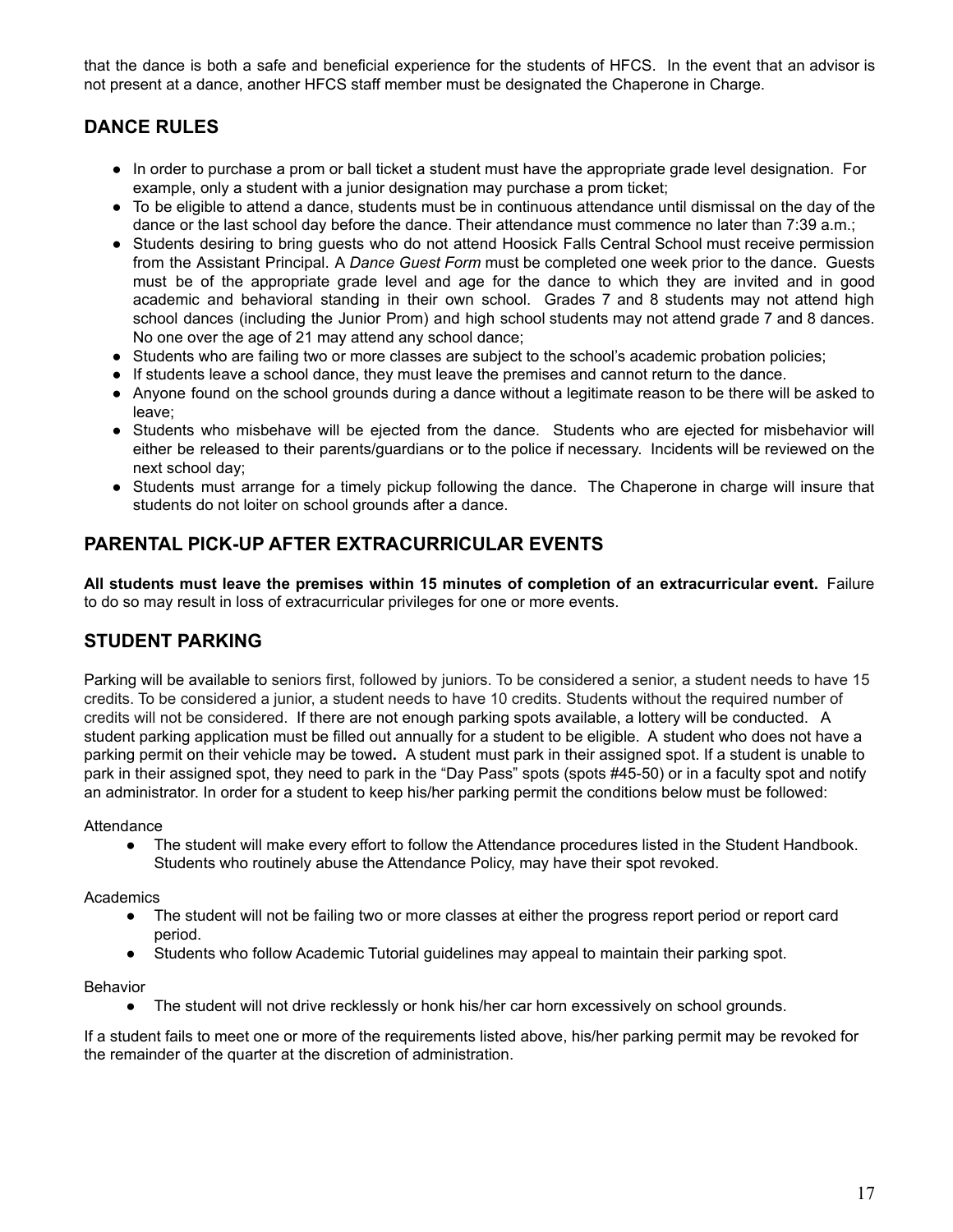#### **WORKING PAPERS**

To apply for working papers a student must have a current physical exam (within the past year). "Working paper" physicals can be given in the school when the school physician is available (fall/spring). A student needing working papers must meet with staff in the Career and College Center. Working papers will only be issued to students who meet academic, attendance and behavioral standards. After working papers are issued to a student, the student must continue to meet academic, attendance and behavioral standards. Students who receive working papers and then fail to meet standards will have their working papers revoked. In these cases, the school will communicate this with employers.

#### **STUDENT AWARDS AND SCHOLARSHIPS**

Each year a number of students receive formal recognition for excellence in academic service and/or athletic activities. Outstanding achievement is recognized by honors conferred at the beginning of the school year. All students regardless of race, color, creed, sex, sexual orientation and national origin, religion, age, economic status, marital status or disability shall be eligible for all awards and/or scholarships given or disseminated by Hoosick Falls School District.

Eligible candidates for academic or other achievement awards will be selected on the basis of academic achievement, school citizenship, and/or co-curricular performance, as applicable to the type of award being given. Recipients of academic awards will be selected by the *Scholarship Committee* from a list of eligible candidates prepared in consultation with the appropriate school staff.

Scholarships to high school graduates will be awarded on the basis of the student's academic achievement, his/her potential for success at an institution of higher learning, financial need, and the student's inability to pursue higher education without the scholarship. The Board of Education may select the recipient(s) of scholarship(s) awarded by the district from a list furnished by the High School Principal after consultation with the appropriate school staff.

## *TRANSPORTATION SERVICES*

#### **SCHOOL BUS REGULATIONS**

School bus transportation is an extension of the school day and all school rules apply. It is expected that students will ride their school bus in an orderly and respectful fashion. When students misbehave on the bus, their actions tend to distract the driver of the bus and create a potentially dangerous situation.

The school bus rules are as follows:

- Be ready when the bus arrives:
- Obey all requests of the bus drivers;
- Students may be assigned a specific seat;
- Younger children will receive first consideration in seating;
- Students are to remain seated while the bus is in motion;
- Head, arms and hands are to be kept inside the bus:
- Do not board or leave the bus while it is in motion;
- Students must ride their assigned bus, board and disembark ONLY at their assigned stops;
- Any items that may serve as a safety hazard or a distraction to the bus driver are prohibited;
- Pass approximately 10 feet in front of the bus. Never pass behind the bus.

#### **BUS CONDUCT REPORT**

A *Bus Conduct Report* will be issued to a student who fails to follow the rules of bus conduct:

The parent will be called and told their child is in danger of losing transportation services after s/he has received one *Bus Conduct Report* or when the severity of the incident requires immediate loss of bus privileges for up to one week.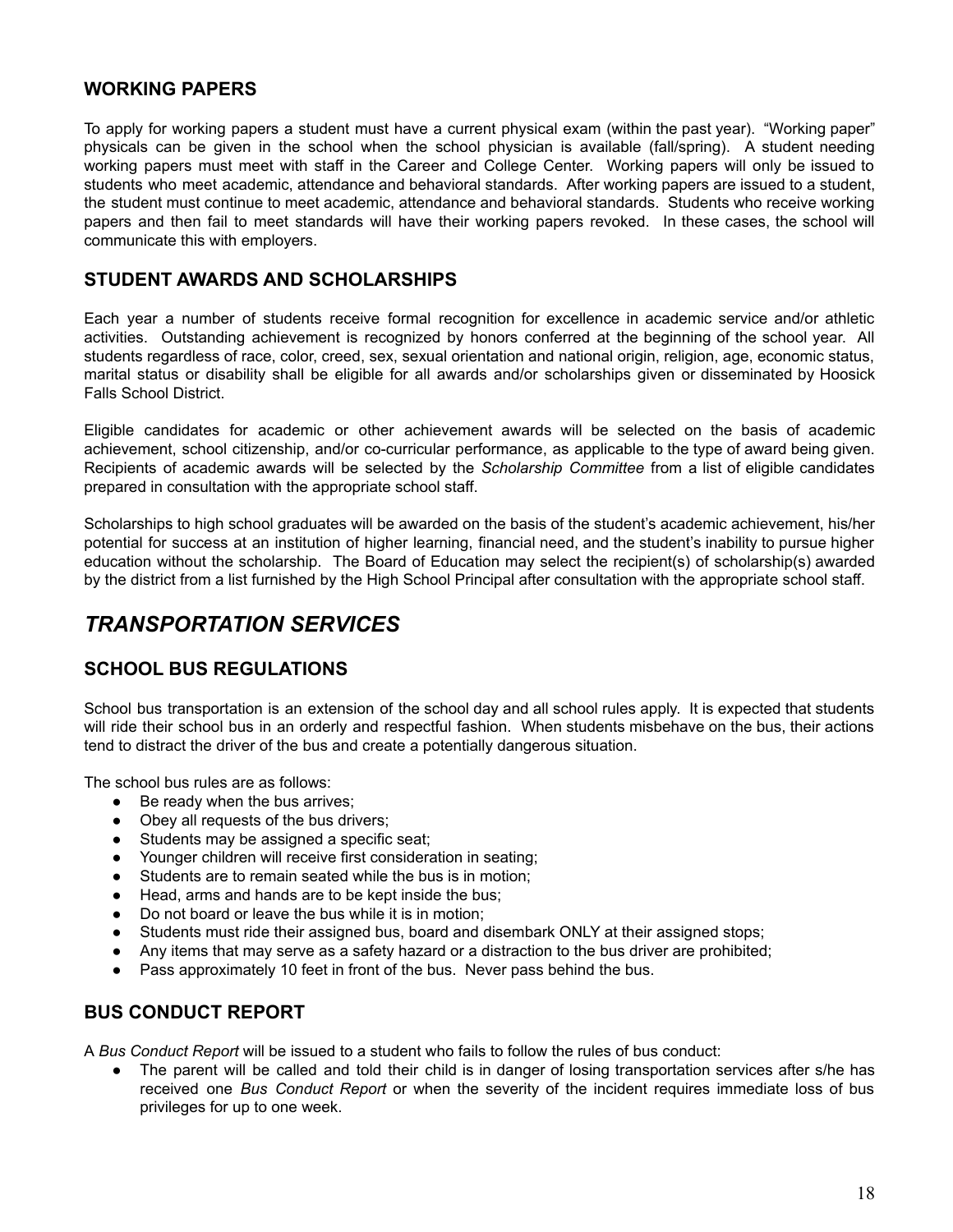- If a third *Bus Conduct Report* is issued, a conference (by phone or meeting) will be held with any or all of the following parties: parents, the Principal, bus driver and/or Transportation Supervisor to discuss the problem, possible suspension and corrective behavior.
- The Principal and/or Transportation Supervisor may suspend the child from bus transportation for up to five (5) school days.
- If, after losing privileges for five (5) school days, a student receives another *Bus Conduct Report*, the case will be referred to the Superintendent of Schools for further disciplinary consequences.

#### **BUSES TO ATHLETIC EVENTS AND FIELD TRIPS**

Buses scheduled for athletic activities and field trips are under the supervision of a coach, advisor, or faculty supervisor. All students are required to return to the school on their assigned bus unless a written request (*signed by the parent*) is received at the site of the event to ride with an adult member of the immediate family. The parental request must be presented by the adult family member to the faculty supervisor at the site.

#### **BUS PASSES**

Bus passes to ride a different bus will only be issued by the Main Office. Requests for a pass require a stated reason, parent/guardian signature and the phone number(s) where parent/guardians of both students involved may be reached for confirmation. **These passes are issued in cases of extenuating circumstances only**.

## *HEALTH SERVICES*

The High School has the services of a Registered Nurse who is on duty every day. Students must get a pass from their classroom teacher before visiting the nurse. Whenever you feel ill, the nurse may decide to allow you to rest in the Health Office until you are well enough to return to class. If you are too ill to return to class, your parents or guardian will be notified and asked to come to school.

#### **MEDICATION PROCEDURES**

The school nurse is often asked to administer medication to children during school hours. The Nurse Practice Act and New York State Education Law prohibits any medication administration without specific physician and parent authorization. This includes all medication, including aspirin, Tylenol or other over-the-counter medications.

If you require medication during school hours, your parent must provide:

- A completed *Parent and Physician's Authorization for Administration of Medication Form*;
- A medication container that must be clearly labeled with your name, physician's name and medication name;
- Medication is to be brought into the Health Office upon arrival to school and is to be picked up upon dismissal.

#### **SPORTS PHYSICALS**

- Sports physicals are given by the school physician during the spring of each school year. A physical given at this time allows a student to participate in all sports seasons during the following year. Should a major injury or surgery occur after the physical is given, "a release to participate" from a physician will be required in order to resume participation;
- Students are notified of the spring physicals 2-3 weeks in advance through daily use of daily announcements, verbal communication from the physical education teachers/coaches, and posters placed throughout the building. Students are asked to sign up for a physical in the Health Office and are then notified in homeroom when the physical appointment is scheduled.

#### **ACCIDENT PREVENTION AND SAFETY PROCEDURES**

These rules are to ensure the safety of students and employees of the district while on district property.

All students and members of the school community must: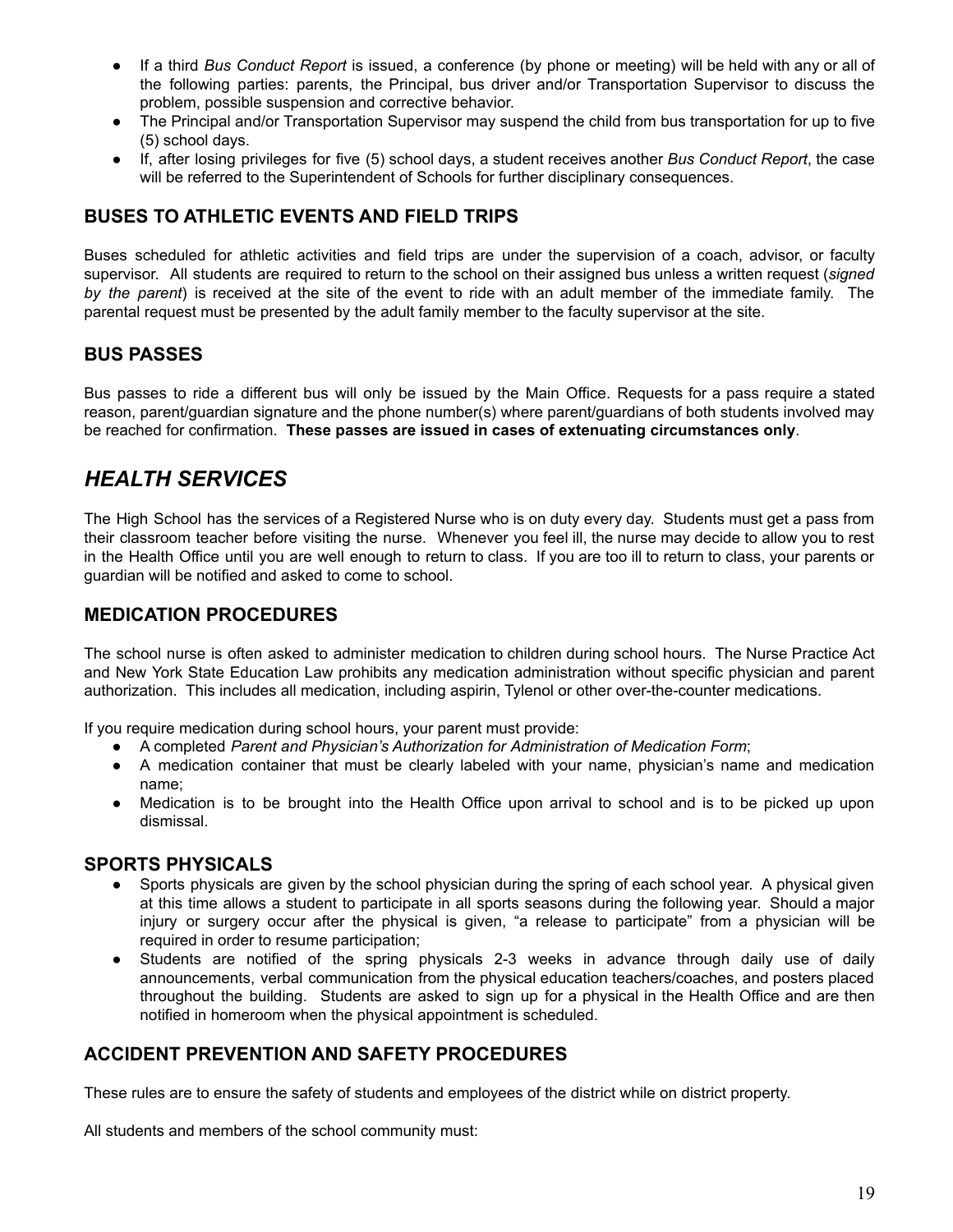- Immediately report any conditions involving equipment or buildings which may be dangerous to student or employee health or welfare;
- Immediately report any unsafe practices by anyone in the building or on the grounds;
- Ride bicycles only on the roadways, not the sidewalks. Pleasure riding on the school grounds is prohibited during school hours;
- Observe the 10-mile per hour speed limit on school grounds.

#### **USE OF EYE SAFETY DEVICES**

Eye safety devices are provided for all students, instructors and visitors who are engaged in or observing the use of materials or equipment that may potentially result in eyesight damage.

#### **FIRST AID**

In emergencies, the School Nurse will follow established First Aid Procedures.

These procedures include the following requirements:

- No medical treatment except first aid is permitted in school:
- A master first aid kit shall be kept and properly maintained in the school and on each school bus;
- No drugs shall be administered by school personnel unless authorized by a physician;
- Parents are asked to sign and submit an *Emergency Medical Authorization Form* which shall indicate the procedure they wish the school to follow in the event of a medical emergency involving their child and;
- In all cases where the nature of an illness or an injury appears serious, the parent or guardian will be contacted if possible, and the instructions on the child's emergency card followed. When deemed necessary in extreme emergencies, arrangements may be made for the child's immediate hospitalization, whether or not the parent or guardian can be reached.

## *STUDENT CONDUCT*

#### **STUDENT DRESS**

The New York State Commissioner of Education has established guidelines for student dress as follows:

Student attire should pass the test of:

- Decency (*e.g.* revealing attire)
- Health (*e.g.* dirty clothes)
- Safety (*e.g.* no shoes)
- Interference with the educational process.

Students are expected to give proper attention to personal cleanliness and to dress appropriately for school and school functions. Students and their parents have the primary responsibility for acceptable student dress and appearance. A student's dress, grooming, and appearance, including hair style/color, jewelry, make-up, body art, and nails, shall be appropriate, and not disrupt or interfere with the educational process. Students who violate the student dress code shall be required to modify their appearance by covering or removing the offending items or replacing it with an acceptable item. Any student who refuses to do so shall be subject to disciplinary consequences. Faculty members and administrators will interpret the appropriateness of student dress. The Principal may exclude from school or class any student that is improperly dressed until corrections are made.

Based on the criteria above, the following are examples of attire that are *NOT* acceptable:

- Articles of clothing which are suggestive of drugs, tobacco or tobacco products, alcohol, nudity, or are sexually implicit or explicit, or which advocate illegal activity;
- Extremely brief garments such as skirts (where the hemline falls above the student's thumb while the student's arm hangs along his/her side); tops/shirts that have no strap *(with appropriate undergarments –*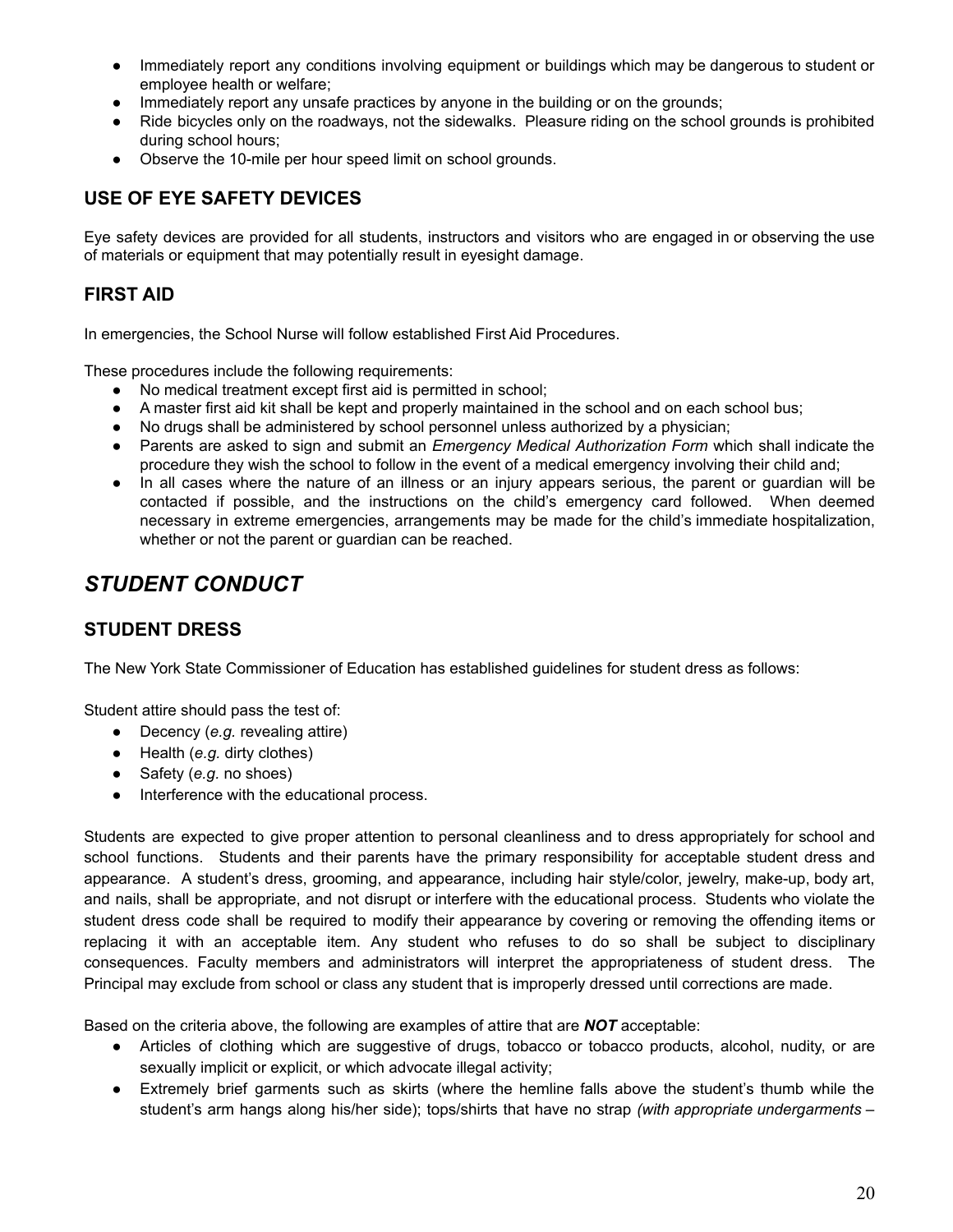*i.e. bralettes, bras, tank tops)*, plunging necklines that expose any cleavage, bare midriffs, and see-through garments;

- Costumes and/or masks (other than at approved functions such as Spirit Week);
- The wearing of hats or other head apparel (bandanas, hoods, etc.) is prohibited in the school building at all times, unless worn for religious or medical reasons. Hats or other head apparel need to be removed before entering the building and kept in the student's locker until s/he exits the building;
- Clothing and attire which have an expression (phrase, word or words) or insignia (picture, symbol, patch or pin) which is obscene or libelous (that is, which contains objectionable language, including insults, whether directed to themselves or others), or which denigrate others on account of race, color, religion, creed, national origin, gender, sexual orientation or disability;
- Pajamas and slippers:
- Shoes must be worn at all times in the building with the exception of specific requirements in PE classes.
- Wearing of chains or other items that may be a safety hazard. Jewelry (loose fitting earrings, chains, nose rings, spike jewelry) in Physical Education classes;
- Any clothing/footwear that is a safety hazard;
- Gang related clothing, garments, jewelry or other forms of symbolism associated with gangs or gang membership.

#### **BEHAVIOR AT ASSEMBLIES AND SCHOOL EVENTS**

Students are expected to behave in an appropriate manner at all athletic, drama, music and other school events. If student behavior is unacceptable to a faculty supervisor, the student will be told to leave and will be subject to further disciplinary responses as listed in the student handbook. This student handbook applies to all school sponsored events both on and off campus.

#### **BEHAVIOR DURING LUNCH**

Students are expected to:

- **●** Sit while eating. Quiet conversation or socializing is acceptable while eating;
- **●** Students may use electronic devices appropriately during lunches.
- Deposit all lunch litter in trash containers;
- Return all trays and utensils to the dishwashing area;
- **●** Leave the table and floor around your place in a clean condition. Students failing to obey these rules will serve clean-up detail under the direction of faculty supervisors;
- **●** No food or beverages may leave the cafeteria after lunch without permission;
- Supervisors have the discretion to assign students to specific seats in the cafeteria;
- **●** Students are dismissed from the cafeteria by the supervisors on duty, not by bells. Students who leave the cafeteria without being dismissed will be assigned disciplinary consequences;
- **●** Students may not tamper with the possessions and/or food items of others;
- The throwing of food, litter or other items is prohibited;
- **●** Students "cutting" the lunch line or allowing others to do so will be sent to the end of the line. Chronic violators will be assigned consequences;
- Students are not to leave the cafeteria without pre-signed passes or signed passes from the supervisor.

Students not assigned to lunch may get food/drinks with a presigned pass from their assigned teacher at that time.

## **BEHAVIOR IN STUDY HALL**

The duty of the Study Hall monitor is to supervise pupils in a quiet setting for the purpose of encouraging reading, studying and the completion of other assigned academic work.

Guidelines for the successful operation of a Study Hall are listed below:

- It is each student's responsibility to arrive at Study Hall on time;
- All pupils must report with work to do or, at the least, something to read;
- All pupils will be assigned to seats and a seating chart will be constructed;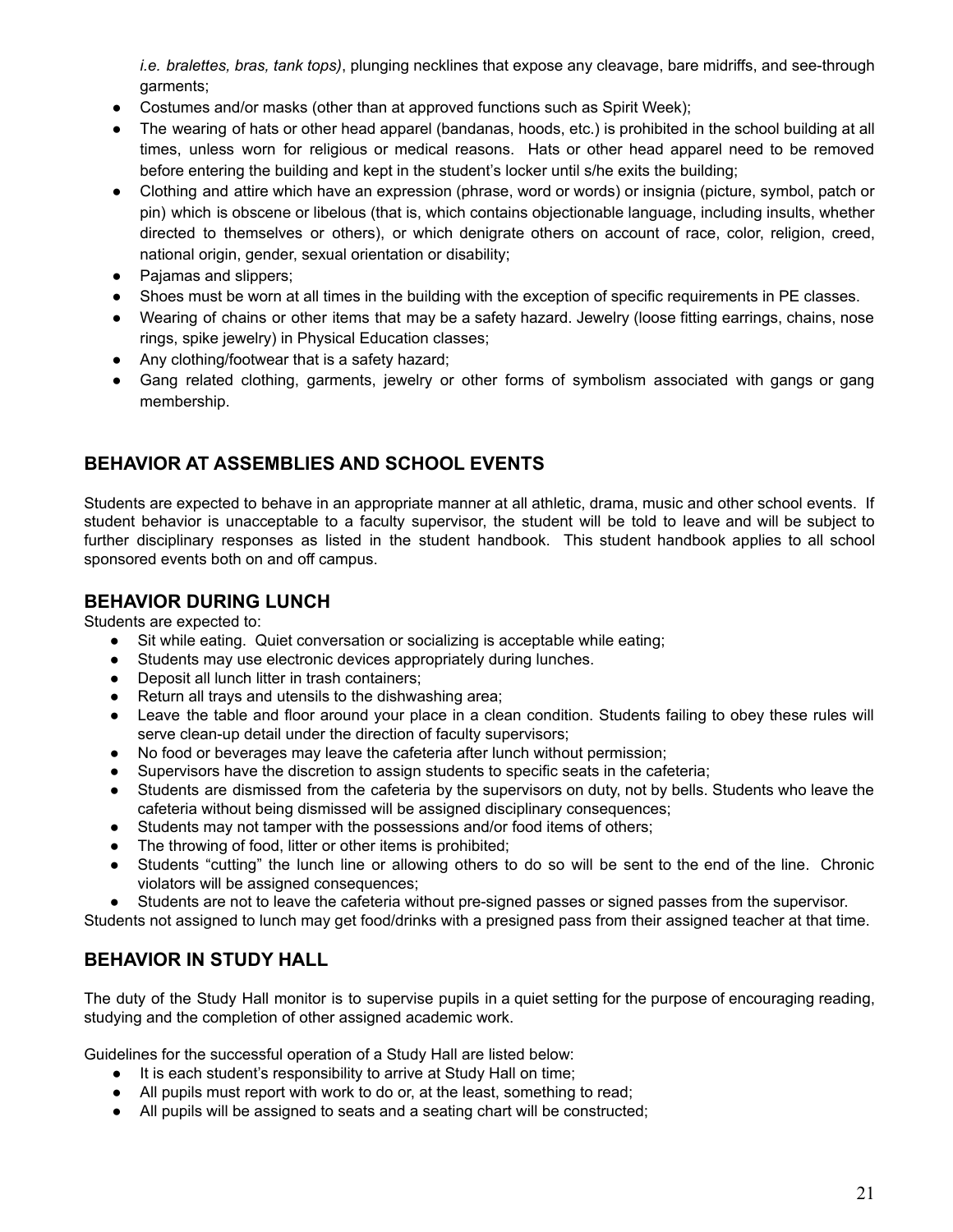- Attendance will be taken at the beginning of each Study Hall and the reasons for absence verified. The Study Hall monitor will maintain accurate attendance records;
- An atmosphere with NO talking, unless the student needs to ask the study hall monitor a question, and reduced pupil movement will be maintained;
- Students may work in groups with the permission of the study hall teacher.
- Study Hall monitors do not write passes for Study Hall pupils wanting to visit the library, nurse, Counseling Center, a teacher, etc. They do, however, honor pre-issued passes brought by students for such visits;
- Students are not routinely allowed to go to lockers to exchange books and/or get more work, use the phone in the main office, etc.;
- Study Hall students may not leave the Study Hall without a pre-signed pass specifying their specific destination and departure time;
- Bathroom passes that specify date and time will be allowed for one male and one female at a time, as may be needed. Normally, they will be allowed no more than three minutes in the bathroom;
- Cell phones and other electronic devices are allowed during study hall as long as it is not a distraction to other students and is used appropriately.
- Students must sign out and sign in upon return on the study hall monitor's sign out sheet, noting location, time out and time in.

## **PASSES - STUDENT PLANNERS**

All students in grades 9-12 will be issued a student planner. These planners will be used in place of passes. During class periods, students needing to travel from one destination to another in the building must have their student planner signed by the staff member they are leaving and the planner on them at all times.

- The planner must include the specific destination, the time of departure and a signature from the staff member.
- Students who are out of a room may not visit any location other than the destination noted.
- When leaving any classroom in the building, students must sign out on that room's sign-out sheet noting the departure time. Upon returning, students must sign back in and record the time of arrival.
- Students who are found to be in transit without a proper signature in the planner will be assigned disciplinary consequences.

#### **SENIOR PASSES AND PRIVILEGES**

In order to qualify for a Senior Pass, the senior must:

- Have a minimum of 15 credits
- Passing all classes at each interim and marking period. If a student is failing, they need to be following all Academic Tutorial guidelines in order to maintain privileges.
- Not violate any provisions of the school's attendance policy and behavior expectations.

The following Senior Privileges will go into effect at a time designated by the building Principal:

- To utilize Senior Privileges a senior must present their Senior Pass to staff.
- Seniors with privileges will be allowed to go to the assigned Senior Area only during their assigned Study Hall period and lunch. Any senior who is there during a non-Study Hall or lunch period will be assigned consequences and may have their privileges suspended/revoked.
- Approved electronic devices are allowed in the Senior Area and study halls.
- Seniors with privileges will be allowed to order in for lunch. Students must order through the office before 11:22 a.m. and they will be able to pick up their food when lunch begins. All money must be present at the time of ordering.
- Seniors with privileges will be allowed to eat outside during lunch in an assigned area, weather permitting.
- If the holder of a Senior Pass receives a referral that results in the assignment of a consequence, privileges may be suspended for a duration to be determined by the administration.

#### **CARE OF SCHOOL PROPERTY BY STUDENTS**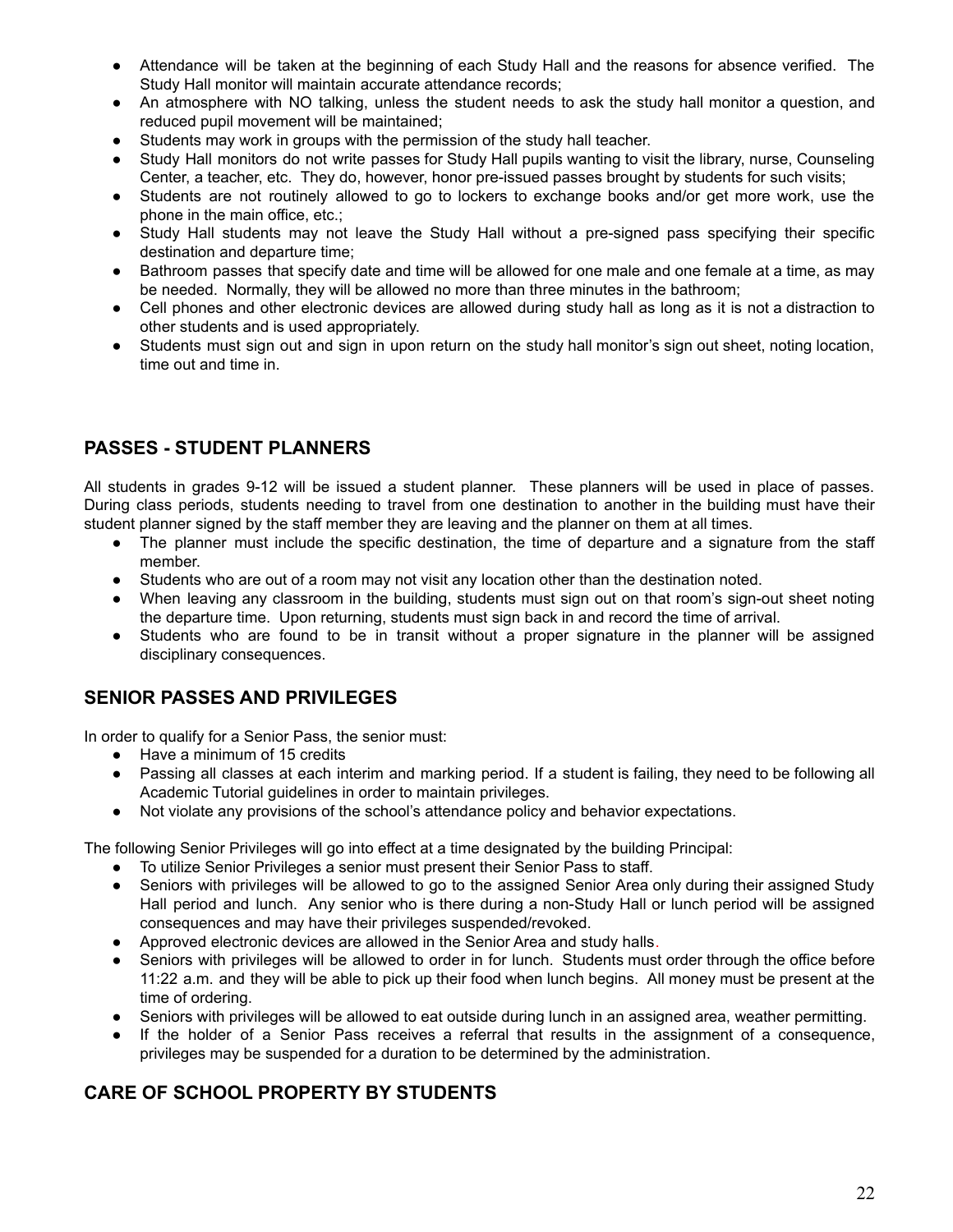Any damage to property should be reported to the Main Office or to the appropriate teacher. Students who willfully destroy damage or deface school property shall be subject to disciplinary action and may be prosecuted to the fullest extent possible under the law. If a student damages school property, the student and/or his/her parents or guardian shall be required to pay the district for the value of the damaged property up to the limit of the law.

#### **CELL PHONES/ELECTRONIC DEVICES**

*Until further notice,* all students in grade 9-12 are permitted to carry cell phones and electronic devices on them while in school. However, the learning atmosphere cannot be interrupted by the indiscriminate use of electronic devices. The use or open possession of such items is prohibited in the school during study hall and class time. It is our expectation that students have their cell phones and electronic devices away in class unless directed or given permission by a staff member. During lunch and transitions between classes students are allowed to use their electronic devices. If students are using listening devices, only one may be in/on at a time during transitions and lunch time, and at no time should listening devices be loud enough for others to hear. Seniors with senior privileges are allowed to use their electronic devices in the senior area and study hall, but not in the hall while classes are *in* session. Students are discouraged from bringing these items or other items of value to school. Violation of this policy will result in the following:

Phone Warning:

- First Warning: The teacher will request for the student to put their phone away and the student complies.
- Second Warning: The student will turn off the phone and give it to the teacher to be returned at the end of the class.
- Third Warning: Or failure to comply with the first two warnings results in a First Referral (see below). Referrals:
	- All cell phone and electronic device referrals will be reviewed on a case by case basis. Administration reserves the right to hold a cell phone for the school day and/or remove these privileges for a length of time to be determined in conjunction with the parent/guardian.

Other:

- Wearing headphones and earbuds in the hallway or bathroom is prohibited during academic classes. Students are allowed to wear one earbud during transition times and lunches.
- A student's cell phone must be turned off at all times when s/he is taking a school exam or a New York State assessment. A cell phone ringing/vibrating during a NYS assessment will result in an automatic zero.

#### **Student Use of Social Media**

The use of social media on or off school grounds that creates a material disruption to the school environment will be subject to disciplinary action.

For the purposes of this Section, social media includes, but is not limited to, all current and future social networking and media sharing sites such as Facebook, Twitter, Instagram, Pinterest, Flickr, Google+, Snap Chat, YouTube, etc. It also includes all apps, blogs, personal web pages, comments on websites, discussion forums, electronic/text messaging, and any other online tool or activity that involves connecting or communicating with orders.

Students must not publish or share photos, videos or content of any kind that is disparaging, harassing or could damage the reputation of any member of the Hoosick Falls Central School District community including students or staff. Although not exhaustive, this list is illustrative of social media conduct that would be subject to disciplinary conduct; publishing or sharing videos of fights whether they occur on or off school grounds; threats to students or staff; and/or posting confidential or personal information about students and staff.

## *PROHIBITED CONDUCT*

The following discipline code applies to the behavior of all students while they are on school grounds, in school buildings, and/or participating in/at school-sponsored activities. Serious violations of the District's Code of Conduct can result in an immediate hearing with the Superintendent or Board of Education. A student may be suspended from school or subjected to another form of disciplinary action when he/she engages in: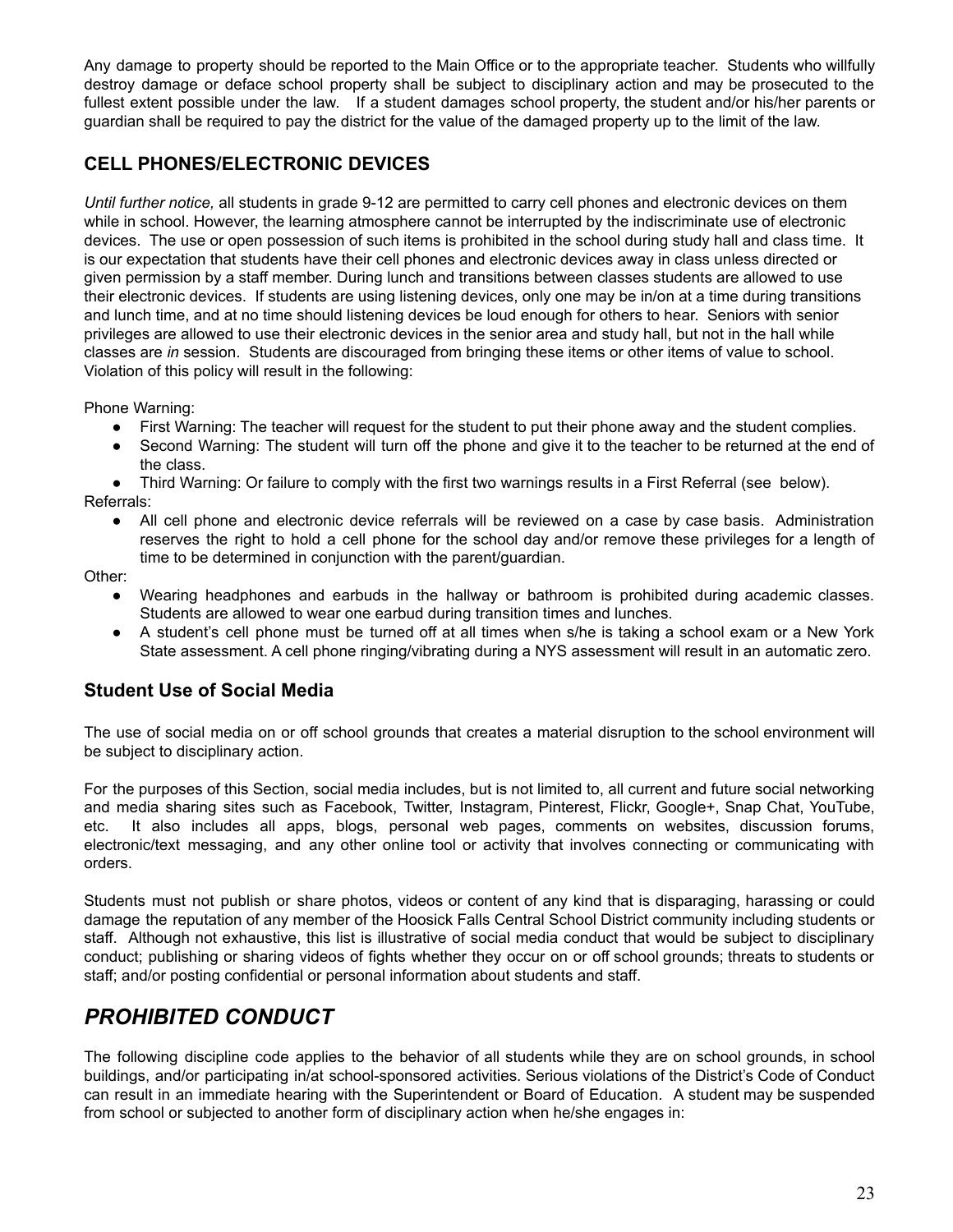- 1. Disorderly Conduct, examples include but are not limited to:
	- Running in the hallways;
	- Reckless behaviors/actions that may cause injury to oneself or others, or damage to school property;
	- Making unreasonable noise;
	- Using language or gestures that is inappropriate, profane, lewd, vulgar or abusive;
	- Obstructing vehicular or pedestrian traffic;
	- Engaging in any willful act that disrupts the normal operation of the school community;
	- Computer/electronic communications misuse, including any unauthorized use of computers, software, or the Internet; accessing inappropriate websites; or any other violation of the District's Acceptable Use Policy.
- 2. Insubordination, examples of which include but are not limited to:
	- Demonstrating disrespect or disobedience, or failing to comply with the reasonable directions of teachers, school administrators or other school employees;
	- Leaving class or the school grounds without permission;
	- Skipping detention;
	- Refusing to do school work in lunch detention, in-school detention or after school detention.
- 3. Disruptive behavior, examples of which include but are not limited to:
	- Failing to comply with the reasonable directions of teachers, school administrators or other school personnel;
	- Any behavior that a staff member may deem to be loud, excessive or disruptive to the educational process.
- 4. Violent Behavior, examples include but are not limited to:
	- Committing an act of violence (such as hitting, kicking, punching, and scratching) upon a teacher, administrator or other school employee, or attempting to do so;
	- Committing an act of violence (such as hitting, kicking, punching, and scratching) upon another student or any other person lawfully on school property, or attempting to do so;
	- Possessing a weapon, or using an item as a weapon. Authorized law enforcement officials are the only persons permitted to have a weapon in their possession while on school property or at a school function;
	- Displaying what appears to be a weapon;
	- Threatening to use any weapon:
	- Intentionally damaging or destroying the personal property of a student, teacher, school administrator, other district employee or any person lawfully on school property, including graffiti or arson;
	- Intentionally defacing, damaging or destroying school district property.
- 5. Actions that endanger the safety, morals, health or welfare of others, examples include but are not limited to:
	- Providing false information to school personnel;
	- Stealing the property of other students, school personnel or any other person lawfully on school property or attending a school function;
	- Defamation, which includes making false or unprivileged statements or representations about an individual or identifiable group of individuals that harm the reputation of the person or the identifiable group by demeaning them;
	- Displaying items that symbolize intolerance or prejudice toward an individual's national origin, ethnicity, color, religion, gender, gender identity, sexual orientation, or disability;
	- Discrimination, which includes the use of race, color, creed, national origin, religion, age, marital status, veteran status, gender, sexual orientation or disability as a basis for treating another in a negative manner;
	- Harassment, which includes a sufficiently severe action or a persistent, pervasive pattern of actions or statements directed at an identifiable individual or group which are intended to be or which a reasonable person would perceive as ridiculing or demeaning;
	- Intimidation, which includes engaging in actions or statements that put an individual in fear of bodily harm;
	- Hazing, which includes any intentional or reckless act directed against another for the purpose of initiation into, affiliating with or maintaining membership in any school sponsored activity, organization, club or team;
	- Selling, using or possessing obscene material;
	- Using vulgar or abusive language, cursing or swearing;
	- Smoking or in possession of an e-cigarette, vaping, cigarette, cigar, or pipe. Using or in possession of chewing or smokeless tobacco and/or containers with chew residuals;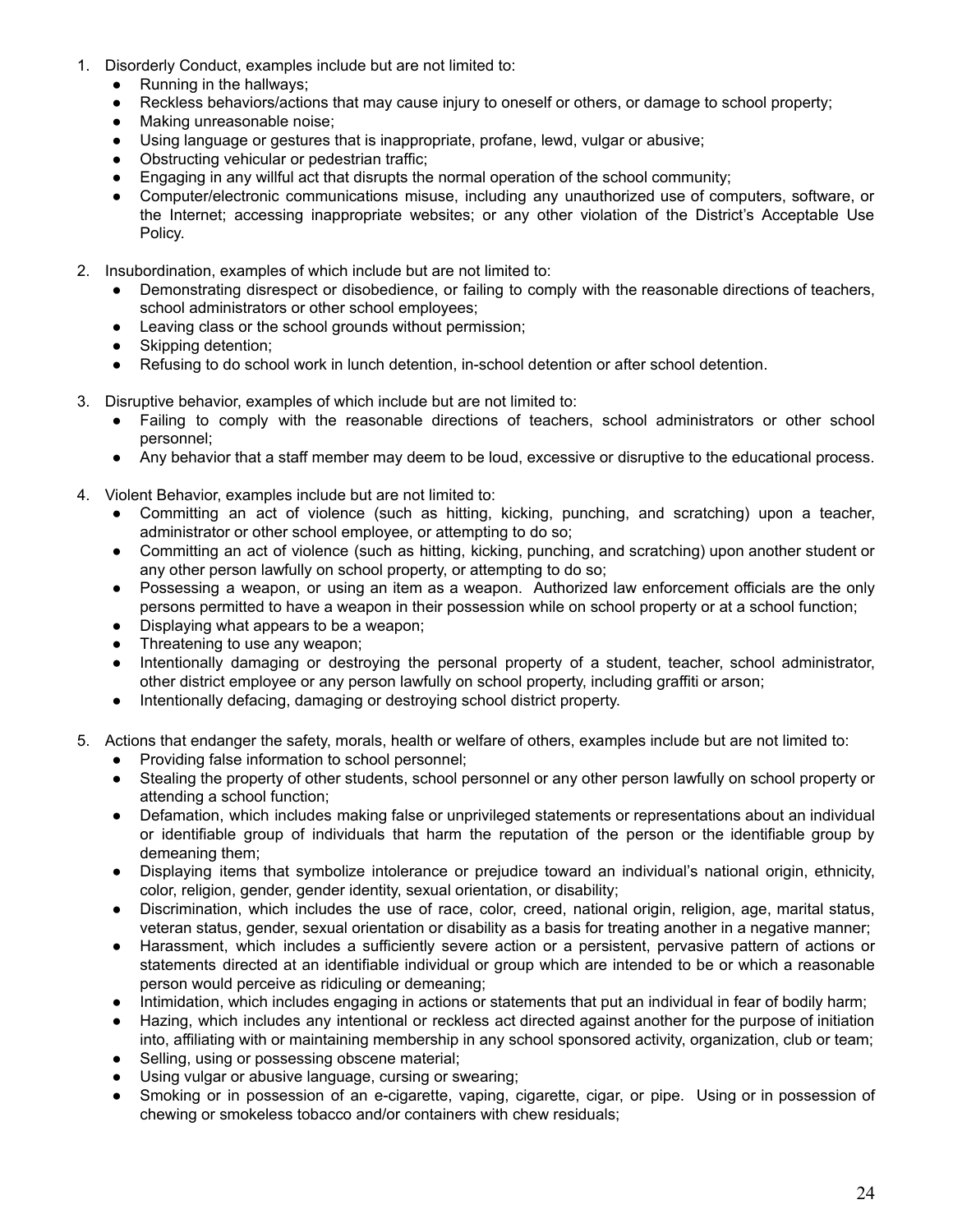- Possessing, consuming, selling, or attempting to sell, distributing or exchanging alcoholic beverages or illegal substances, or being under the influence of either. Illegal substances include, but are not limited to, inhalants, marijuana, cocaine, LSD, PCP, amphetamines, heroin, steroids, look-alike drugs, and any substances commonly referred to as "designer drugs;"
- Inappropriately using or sharing prescription and over-the-counter drugs;
- Gambling:
- Indecent exposure, that is, exposure to sight of the private parts of the body in a lewd or indecent manner;
- Initiating a report warning of fire or other catastrophe without valid cause, misuse of 911, or discharging a fire extinguisher.
- Inappropriate physical displays of affection;
- Providing a false name, or representing oneself as someone else, either orally or in written form;
- 6. Misconduct while on a school bus:
	- It is crucial for students to behave appropriately while riding on district buses to ensure their safety and that of other passengers and to avoid distracting the bus driver. Students are required to conduct themselves on the bus in a manner consistent with established standards for classroom behavior;
	- Disruptive or distracting behavior will not be tolerated.
- 7. Academic Misconduct, examples include but are not limited to:
	- Plagiarism;
	- Cheating;
	- Copying;
	- Altering records;
	- Assisting another student in any of the above actions.
- 8. Entering Off-Limits Areas, examples include but are not limited to:
	- Students are not permitted in the halls or lavatories during class periods unless they have an authorized pass;
	- After students have reported to school, they may not leave the school grounds for any reason without permission from the school. If they do so, it is considered truancy and carries with it the appropriate penalties;
	- All vehicles and the parking lots are off-limits during the school day;
	- Two students in a lavatory stall constitutes off-limits;
	- The middle school (7-8) and elementary (K-6) areas are off limits to high school students. High school areas are off limits to students in elementary (K-6) grades and to students in the middle school (7-8).

## *SCHOOL DISCIPLINE POLICIES*

#### **PENALTIES**

The range of penalties that may be imposed for violations of the Student Code of Conduct includes but not limited to the following:

- Verbal warning
- Written warning
- Written notification to parent
- County Probation (*i.e.* PINS)
- Reprimand
- HFCSD Restraining/Cease and Desist Order
- Detention
- Suspension from transportation
- Suspension from athletic participation
- Suspension from social or extracurricular activities
- Suspension of other privileges
- Exclusion from a particular class
- In-school suspension
- Involuntary transfer
- Saturday work detail (w/ parent permission)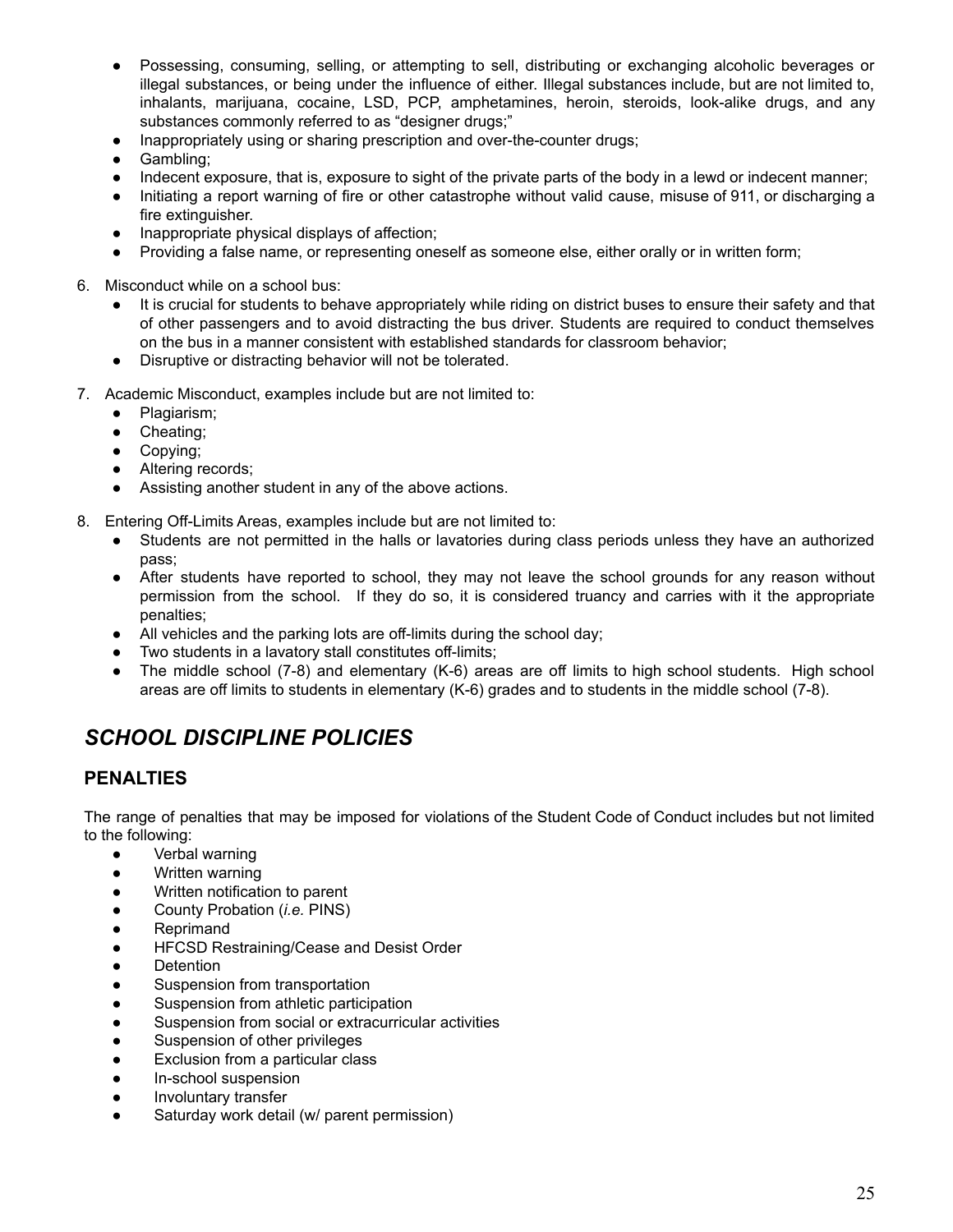- Out of School suspension
- Permanent suspension

Counseling, although not considered a penalty, may be provided as an alternative to a penalty, if formally arranged through school administration.

### **DRUG & ALCOHOL POLICY**

The school is committed to the prevention of alcohol and other substance use/abuse. No student may use, possess, sell, or distribute alcohol or other substances, nor may he/she use or possess drug paraphernalia, on school grounds, on school buses, or at school-sponsored events. The term "alcohol and/or other substances: refers to the use of all substances including, but not limited to, alcohol, inhalants, marijuana, cocaine, LSD, PCP, amphetamines, heroin, steroids, opioids, look-alike drugs, and any of those substances commonly referred to as "designer drugs." The inappropriate use of prescription and over-the-counter drugs is also forbidden.

Additionally, the following persons are not permitted to enter school grounds or school-sponsored events: any person who gives any visible and/or physical indication that he/she has used or consumed alcohol and/or other substances, or any person who school personnel have reasonable grounds to suspect has used alcohol and/or other substances.

Any substances found shall be confiscated immediately. The parent/guardian of the student(s) involved will be called and appropriate disciplinary action taken, up to and including permanent suspension. The district will contact law enforcement.

A first drug and/or alcohol offense will be an automatic five day out of school suspension pending a Superintendent's Hearing.

#### **ALCO-SENSOR POLICY**

The Board of Education has authorized administrators and staff to use an Alco-Sensor as a safe and accurate method of determining blood alcohol levels in students during school and school sponsored events. The Alco-Sensor is a simple device used to measure a student's blood alcohol level via breath analysis.

The administrators and staff authorized to administer the test will receive training in the proper use of the device. Any student that the administration or staff believes to be under the influence of alcohol will be requested to use the Alco-Sensor to help determine if the student is under the influence of alcohol.

A student suspected of being under the influence of alcohol will be requested to come to the Main Office or to another confidential place where the student will be instructed on how to use the device and will then be requested to use the device. If any alcohol is evident, the student's parents or guardian will be contacted, the student and their guest (if any) will be taken from the activity by the parent or guardian, and appropriate consequences will be imposed. The police may be contacted when deemed appropriate.

If a student refuses to take the Alco-Sensor test, the student's parent or guardian will be contacted, the student and their guest (if any) will be requested to leave the event with their parent or guardian and appropriate consequences will be imposed.

## **VAPING POLICY**

Vaping, or related paraphernalia, is not permitted. The District is cognizant of the potential health hazards associated with the use of E-Cigarettes and/or vaping devices, particularly due to lack of oversight concerning the contents of vaping liquid. In accordance with State laws, the use of E-Cigarettes and/or vaping devices on School District property is expressly prohibited. In addition, no student shall possess, sell, distribute or promote E-Cigarettes and/or vaping devices, or related paraphernalia, of any kind on school grounds, in school buildings, or in school owned or leased vehicles used to transport children or school personnel, or at school-sponsored events at any time. Any student found in possession or utilizing vape related devices will have their device confiscated, parent/guardian contacted, and appropriate disciplinary consequences given.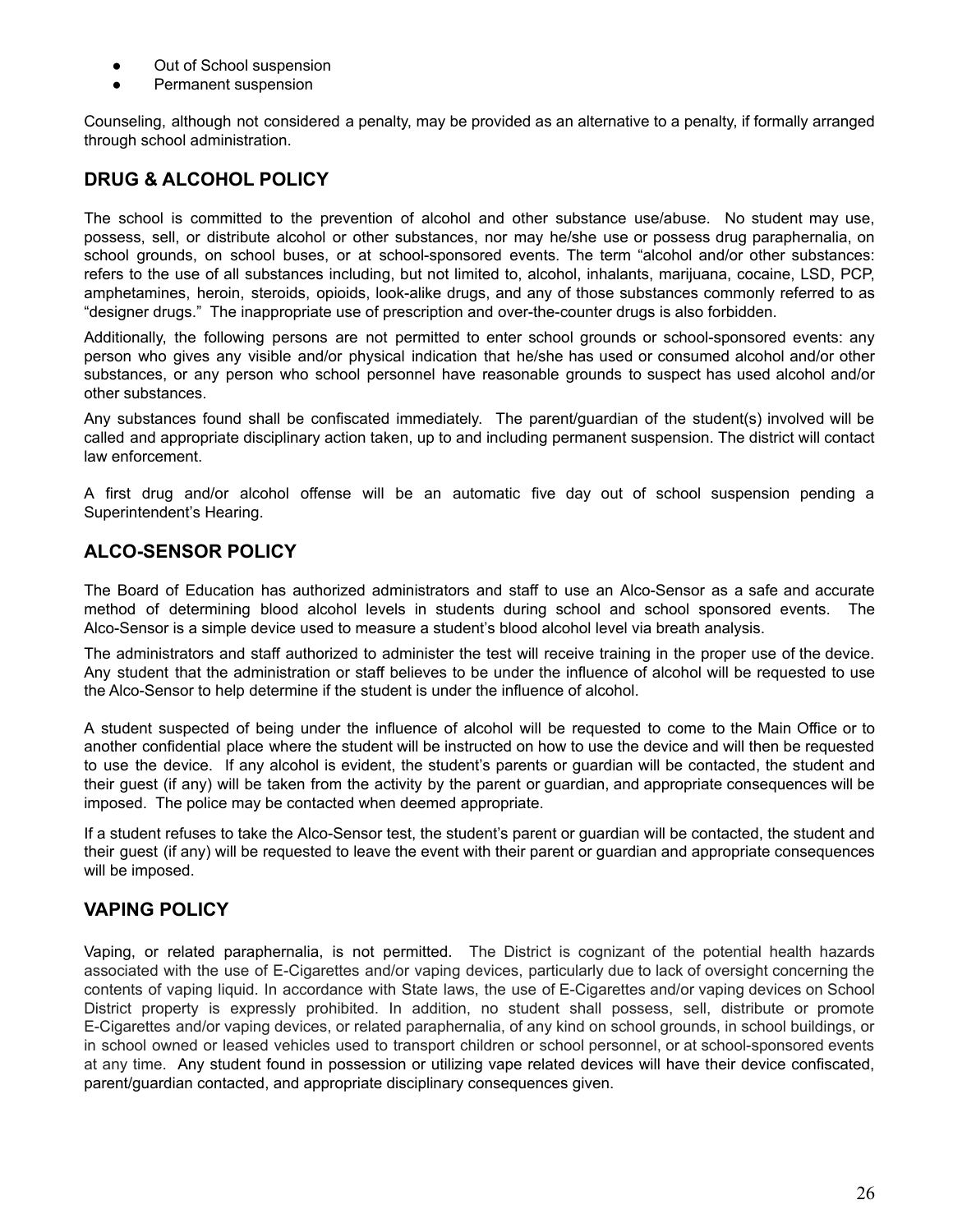A first vaping offense will be an automatic two day in school suspension. Any follow up offenses will be an automatic five day out of school suspension. Continued issues will result in Superintendent's Hearings.

#### **DIGNITY FOR ALL STUDENTS ACT (DASA)**

Discrimination and harassment against any student by employees or students under DASA means prohibiting discrimination and harassment against any student by employees or students on school property or at a school function, that creates a hostile environment by conduct with or without physical contact and/or by verbal threats, intimidation or abuse, of such a severe nature that: (1) has or would have the effect of unreasonably and substantially interfering with a student's educational performance, opportunities or benefits, or mental, emotional and/or physical well-being; or (2) reasonably causes or would reasonably be expected to cause a student to fear for his or her physical safety. Such conduct shall include, but is not limited to, threats, intimidation or abuse based on a person's actual or perceived race, color, weight, national origin, ethnic group, religion, religious practices, disability, sexual orientation, gender, or sex.

The school district takes all incidents of discrimination and harassment very seriously. Students will receive disciplinary consequences for any and all infractions involving DASA related incidents. See *Appendix D* for a complete overview of the DASA regulations for Hoosick Falls Central School District.

#### **FRATERNIZATION**

The Board of Education requires that all School District employees maintain a professional, ethical relationship with students that are conducive to an effective, safe learning environment. Staff members should act as role models for students at all times, whether on or off school property, both during and outside of school hours, and when using publicly accessible electronic and social media. Staff must establish appropriate personal boundaries with students and not engage in any behavior that could reasonably lead to even the appearance of impropriety or offering an unfair advantage to an individual student.

Staff members are prohibited, under any circumstances, to date or engage in any improper fraternization or undue familiarity with students, regardless of the student's age and/or regardless of whether the student may have "consented" to such conduct. Further, employees shall not entertain students or socialize with students in such a manner as to create the perception that a dating relationship exists. Similarly, any action or comment by a staff member which invites romantic or sexual involvement with a student is considered highly unethical, in violation of District policy, and may result in the notification of law enforcement officials, the State Education Department and/or Child Protective Services and the filing of criminal charges and/or disciplinary action by the District up to and including termination of employment.

Inappropriate employee behavior includes, but is not limited to, flirting; making suggestive comments; dating; requests for sexual activity; giving inappropriate personal gifts; providing alcohol or drugs to students; inappropriate touching; engaging in sexual contact and/or sexual relations; private or frequent personal communication with a student (via phone, e-mail, social media, letters, notes, etc.) unrelated to course work or official school matters. In order to avoid the perception of impropriety, electronic communications should not take place via private accounts, but should only occur in group or public forums that can be monitored by other adults. E-mail communications should be through the District's email system.

This policy applies regardless of whether the student or the school employee initiated the behavior, and whether or not the student welcomes the behavior and/or reciprocates the attention. Inappropriate fraternization of staff with students (regardless of the student's age or gender) is against District policy and may be in violation of professional standards of conduct and New York State Law. However, inappropriate employee conduct does not need to rise to the level of criminal activity for such conduct to be in violation of District rules and subject to appropriate disciplinary sanctions.

Any student who believes that he/she has been subjected to inappropriate staff behavior as enumerated in this policy, as well as students, school employees, parents or others who have knowledge of or witness any possible occurrence of inappropriate staff-student relations, shall report the incident to any staff member or either the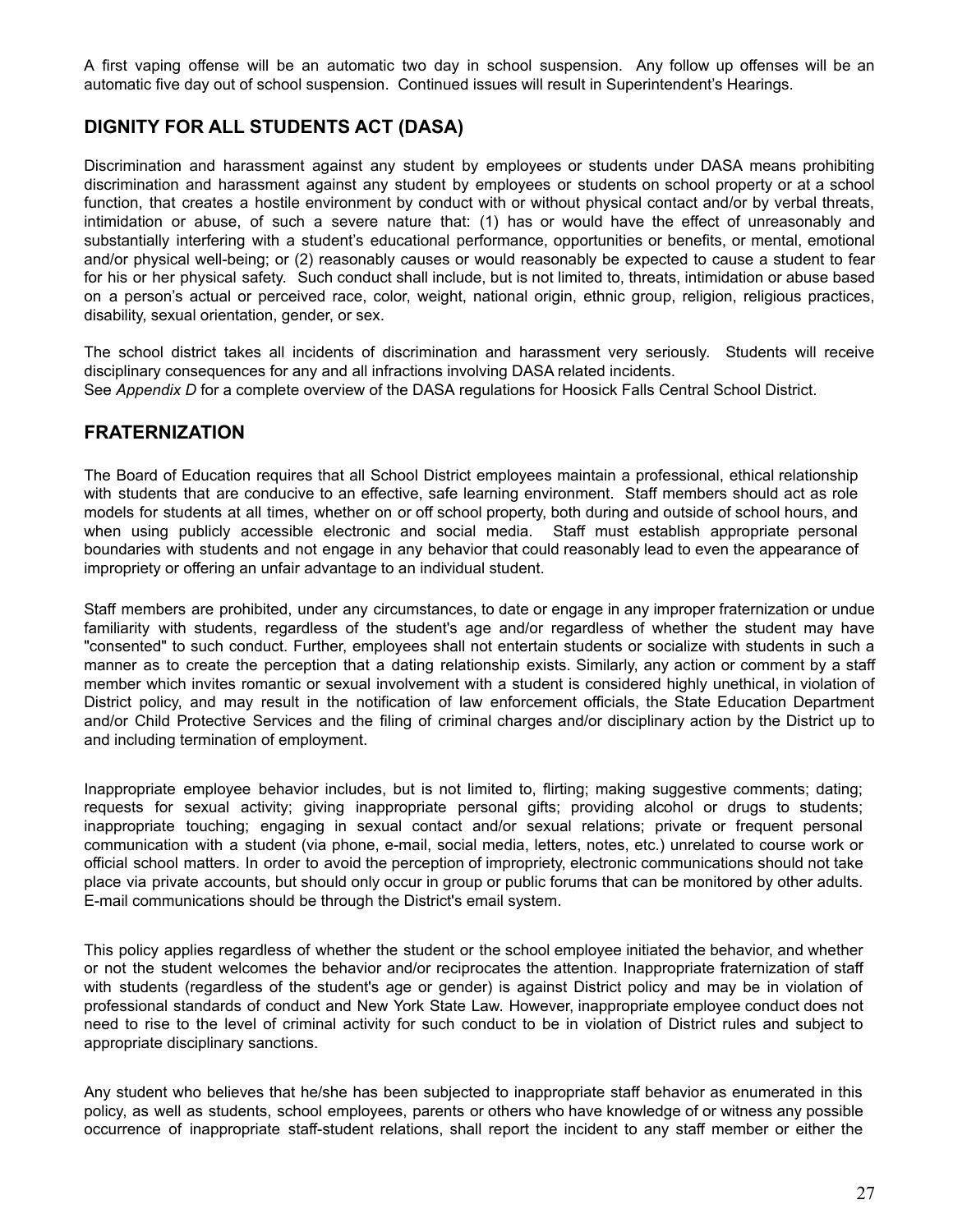employee's supervisor, the student's principal or the District's designated complaint officer. In all events such reports shall be forwarded to the designated complaint officer for further investigation. Anonymous complaints of inappropriate fraternization of staff members with students shall also be recorded and investigated as appropriate by the District. Investigations of allegations of inappropriate staff-student relations shall follow the procedures utilized for complaints of harassment within the School District. Allegations of inappropriate staff-student behavior shall be promptly investigated and will be treated as confidential and private to the extent possible within legal constraints. Any employee having knowledge of or reasonable suspicion that another employee may have engaged in inappropriate conduct with a student that may constitute child abuse (specifically, child abuse in an educational setting) must also follow the District's reporting procedures for such allegations; and such information will be reported by the designated administrator as required by state law to law enforcement officials, the State Education Department and/or Child Protective Services as may be applicable.

If a student initiates inappropriate behavior toward a staff member, that employee shall document the incident and report it to his/her building principal or supervisor. The District shall promptly investigate all complaints of inappropriate staff-student relations, according to the appropriate policy, regulation or law, and take prompt corrective action to stop such conduct if it occurs.

The Board of Education prohibits any retaliatory behavior directed against complainants, victims, witnesses, and/or any other individuals who participate in the investigation of allegations of inappropriate staff-student relations.

The District's policy (or a summary thereof) shall be disseminated as appropriate to staff, students, parents and volunteers. Further, this topic shall be addressed in the District Code of Conduct.

- *● BOE Policy#: 0110 Sexual Harassment*
- *● BOE Policy#: 5460 Child Abuse, Maltreatment or Neglect in a Domestic Setting.*
- *● BOE Policy#: 9620 Child Abuse in an Educational Setting*
- *● Title IX of the Education Amendments of 1972, 20 United States Code (USC) Section 1681 et seq.*
- *● Education Law Article 23-B*
- *● Social Services Law Sections 411-428*
- *● 8 New York Code of Rules and Regulations (NYCRR) Part 83 Civil Service Law Section 75*
- *● Education Law §3020-a. Disciplinary procedures and penalties*

#### **SEARCHES**

School desks, lockers and other such equipment are the property of the Hoosick Falls Central School District. They are not the private property of students, and as such are subject to inspection by school officials at any time it is deemed necessary.

Under special circumstances, school officials may search students, particularly if there is a reasonable suspicion that a student is in possession of a dangerous weapon or illegal drugs. Students must be aware that such items are forbidden both on school property and at school-related activities. If a student refuses to allow administration to perform a search, they will be subject to the discipline associated with the suspected inappropriate behavior.

Under law, students have no reasonable expectation of privacy rights in school lockers, desks, or other school storage places, and the school exercises overriding control over such school property.

The District retains the right to inspect student lockers at any time without a search warrant, without notice, and without student consent. Inspections may be conducted by authorized school personnel and/or law enforcement officials, and may be conducted with the assistance of trained dogs.

#### **GUN-FREE SCHOOL POLICY**

Students are prohibited by Federal Law and Board of Education policy from bringing a firearm onto property owned and/or controlled by Hoosick Falls Central School District. A firearm is defined, consistent with Section 921 Title 18 of the United States Code, as any weapon (including a starter gun) which will or is designed to, or may readily be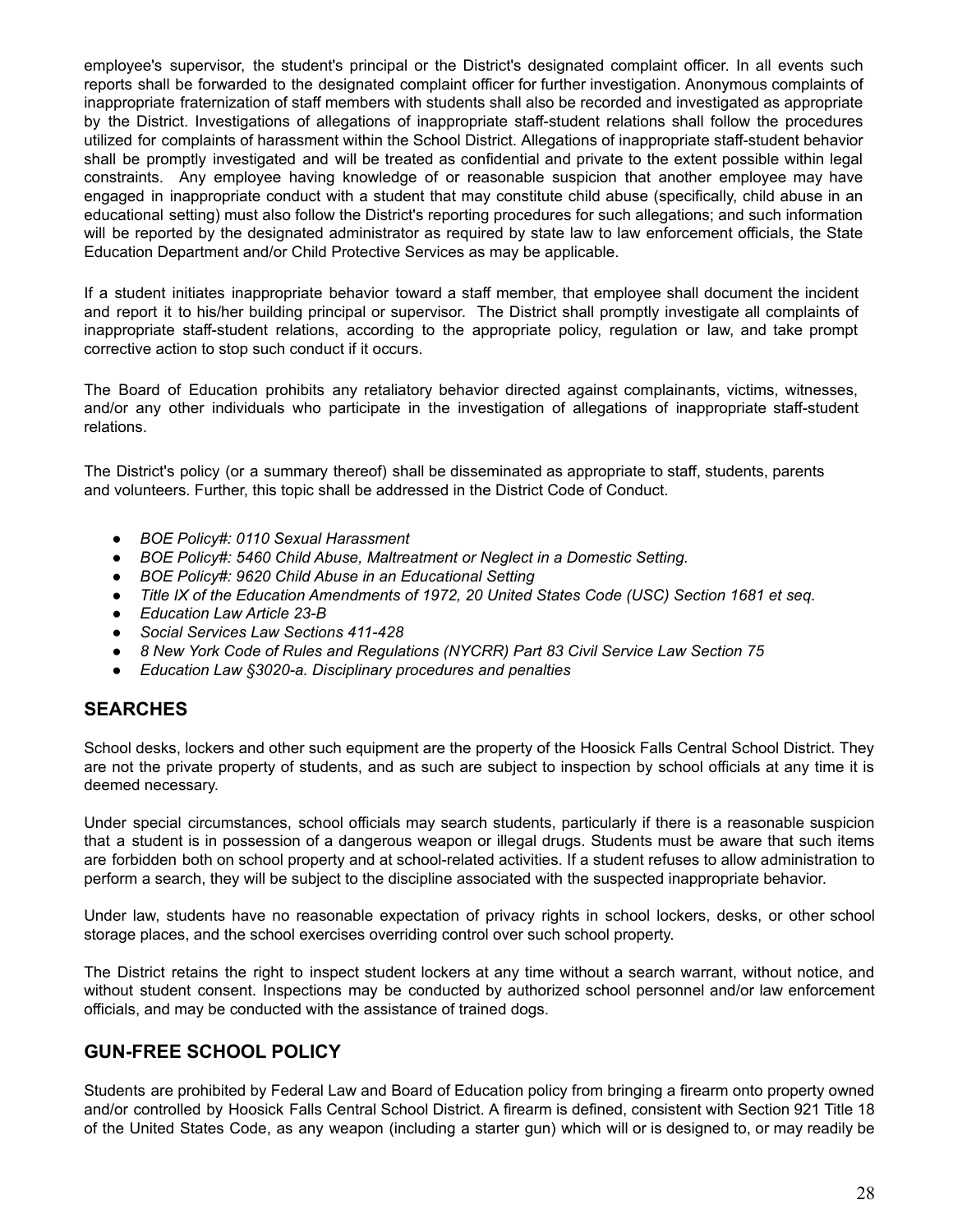converted to expel a projectile; the frame of receiver of such weapon, any firearm muffler or silencer, or any destructive device. Violation of this Policy will be reported to police authorities and pursued to the fullest extent of the law.

In accordance with the Gun-Free Schools Act of 1994, any student who, after a Superintendent's Hearing is held, pursuant to Education Law Section 3214 and is found guilty of bringing a firearm onto the premises of any school owned or controlled by this school district will be subject to a penalty of at least a one-year suspension from school. However, in determining an appropriate penalty, the Superintendent of Schools may modify the suspension requirement on a case-by-case basis, considering, among other things, the totality of circumstances surrounding the offense and the student's previous record.

Suspended students under the age of compulsory attendance as defined by Education Law Section 3205 will be immediately provided appropriate alternative instruction outside of the school from which the student has been suspended for the duration of the suspension. Students classified as disabled, pursuant to the Individuals with Disabilities Education Act (IDEA), in addition to the hearing required by Education Law Section 3214, such student shall not be suspended in excess of 10 days unless the district extends such student the additional procedural protection required by IDEA in connection with the change of placement.

#### **CORPORAL PUNISHMENT**

Consistent with Regulations of the Commissioner of Education that prohibit corporal punishment, the Hoosick Falls Central School Board of Education affirms that corporal punishment is not a desirable method of enforcing decorum, order or discipline. The Board therefore prohibits the use of corporal punishment by district employees.

- No teacher, administrator, officer, employee or agent in the district shall use corporal punishment against a student;
- As used in this section, corporal punishment is defined as the use of physical force for the purpose of punishing a student, except as otherwise provided in subdivision three;
- In situations in which alternative procedures and methods not involving the use of physical force cannot reasonably be employed, nothing contained in this section shall be construed to prohibit the use of reasonable physical force for the following purposes:
	- To protect oneself from physical injury;
	- To protect another student or teacher or any other person from physical injury;
	- To protect district property or the property of others;
	- To restrain or remove a student whose behavior is interfering with the orderly exercise and performance of district functions, powers or duties, if that student has refused to comply with a request to refrain from further disruptive acts.

#### **INVESTIGATION OF COMPLAINTS**

Any complaint about the use of corporal punishment shall be submitted in writing to the Superintendent of Schools. This written complaint will be forwarded to the School Attorney within seven (7) days. The Superintendent will investigate the complaint to determine whether an incident actually took place, and if so, to determine the identity of the person or persons who administered the punishment, the identity of the student or students punished, reasons for the action and any other relevant facts or circumstances. Results of this investigation will be forwarded to the School Attorney upon completion of the investigation.

#### **OFF CAMPUS CONDUCT**

Students may be suspended for conduct that occurred outside of the school which may endanger the health or safety of students within the educational system or adversely affect the education process. Where students off campus conduct "materially and substantially disrupt the work and discipline of the school" they may be disciplined.

#### **STANDARD DETENTION**

- Detention days will be Monday thru Friday from 2:20 p.m. to 3:15 p.m.;
- Students must report promptly at 2:20 p.m. to the assigned room;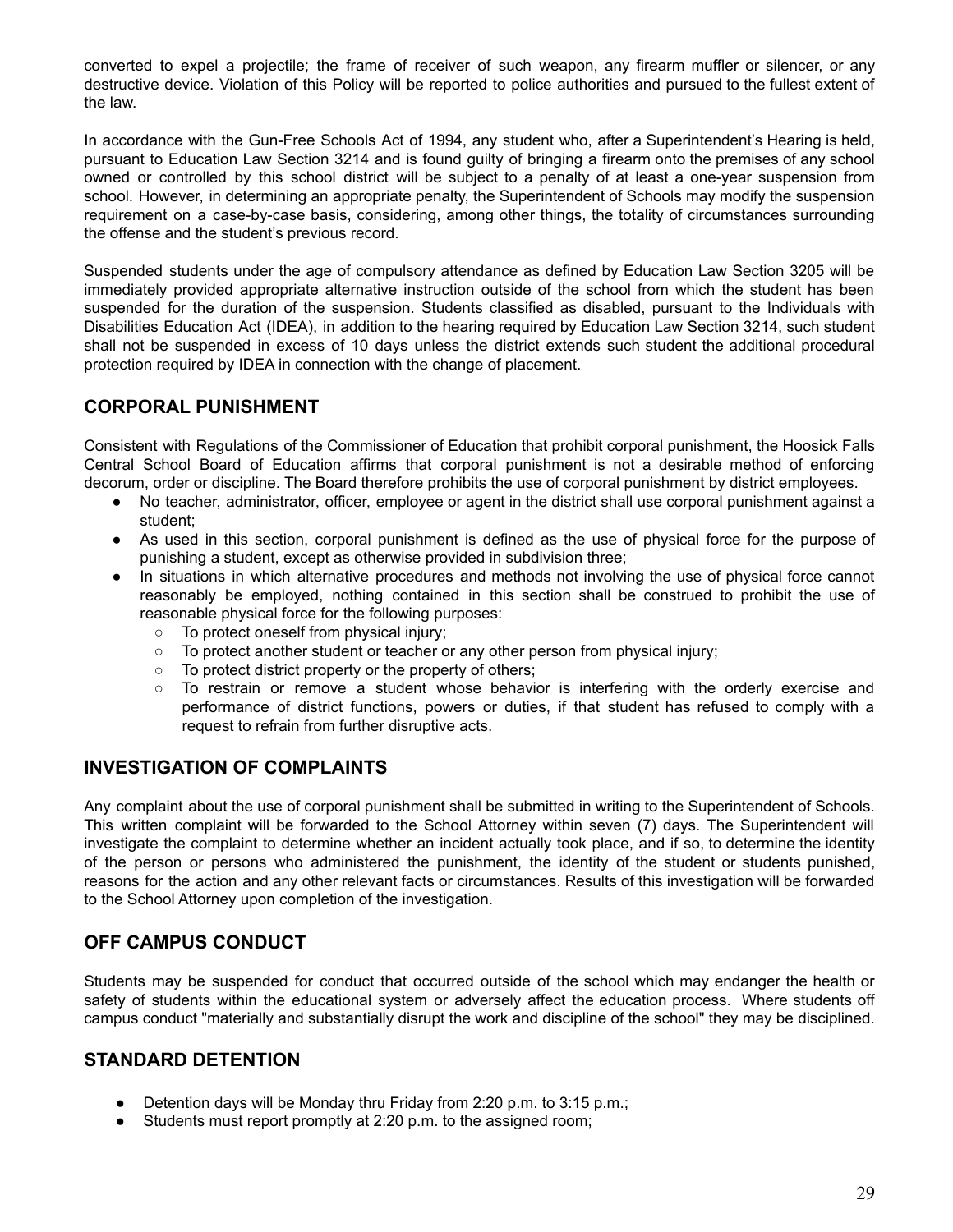- Students may provide a pre-signed pass to detention staff from an academic teacher they are assigned to and serve the detention with them. The student will need to check-in at 2:20 p.m. with detention staff and then may go to their classroom teacher with the pre-signed pass.
- Should the disciplinary action warrant a lengthier detention, 2:20 p.m. to 4:15 p.m. detention may be assigned;
- Students may not leave the school building before reporting to detention;
- A bus will be available to transport students home at upon the completion of their detention;
- While in the detention room, students are required to remain silent and complete school related work. Students with "nothing to do" will be assigned work.
- Detention staff should escort students out of the building to the busses. There is to be no loitering in the hallways.

In some cases, a student who has been assigned to detention may have a valid reason for not being able to serve the detention when it is scheduled. In these situations, the parent/guardian must notify the office by telephone or note, prior to the time of detention, that the student is not able to serve detention. The detention can then be rescheduled. Students with conflicts whose parent/guardian does not notify the office, and who does not attend as scheduled, will be placed in In-School Suspension on the next school day. Please note: Parent notifications after the fact will not be accepted as a reason for missing a detention. Students who intentionally skip an assigned detention will be placed in In-School Suspension on the next school day.

Students having after-school responsibilities must realize and understand that they are expected to attend detention if they have chosen to violate school rules. The student's first responsibility is to behave appropriately and responsibly in school.

When a school rule is broken, the student has made a choice and must be responsible for the consequences of that choice. All detentions that are assigned by the school administration must be served. A student who is absent from school on the day of an assigned detention will have the detention rescheduled.

#### **SUSPENSIONS**

In Accordance with New York State Education Law (Section 3214):

A student will be prohibited from attending class or school-related activities when:

- His/Her conduct endangers the health, safety, and/or morals of themselves and/or others;
- Suspended as a disciplinary action for violations of the school Code of Conduct;
- A student may be suspended for a period of up to 5 days without a formal hearing;
- If such a suspension occurs the parent/guardian must be notified in writing within 24 hours;
- Suspension may be In-School (ISS) in a supervised area, or Out-of-School (OSS);
- While on Out-of-School Suspension, a student may not come on school grounds during school hours or for any after-school activity, on or off school grounds;
- No student may attend or participate in any school event or activity while on ISS or OSS. If a suspended student does attend an event, he/she will have his/her suspension extended and/or may be subject to arrest for trespassing;
- Students are responsible for obtaining and completing all class work covered during the period of suspension.

Rules of Behavior in the ISS Room:

- On arrival at the designated room, attendance will be taken and any absences will be reported to the Assistant Principal.
- Students must come prepared to study. Bring assignments or appropriate reading material. The student may not sleep and may not make disturbances.
- Students will work quietly and diligently. If a student wants to ask another student an academic related question s/he must acquire permission from the aide; otherwise there is absolutely no talking or gesturing during ISS. Students are not permitted to leave the classroom. A hall monitor will escort students who need to utilize the lavatories.
- Students may not leave ISS until dismissed at 2:15 p.m. by the aide and are to be escorted out to the busses. There should be no loitering in the hallways following ISS.
- Students will have 20 minutes allocated for lunch.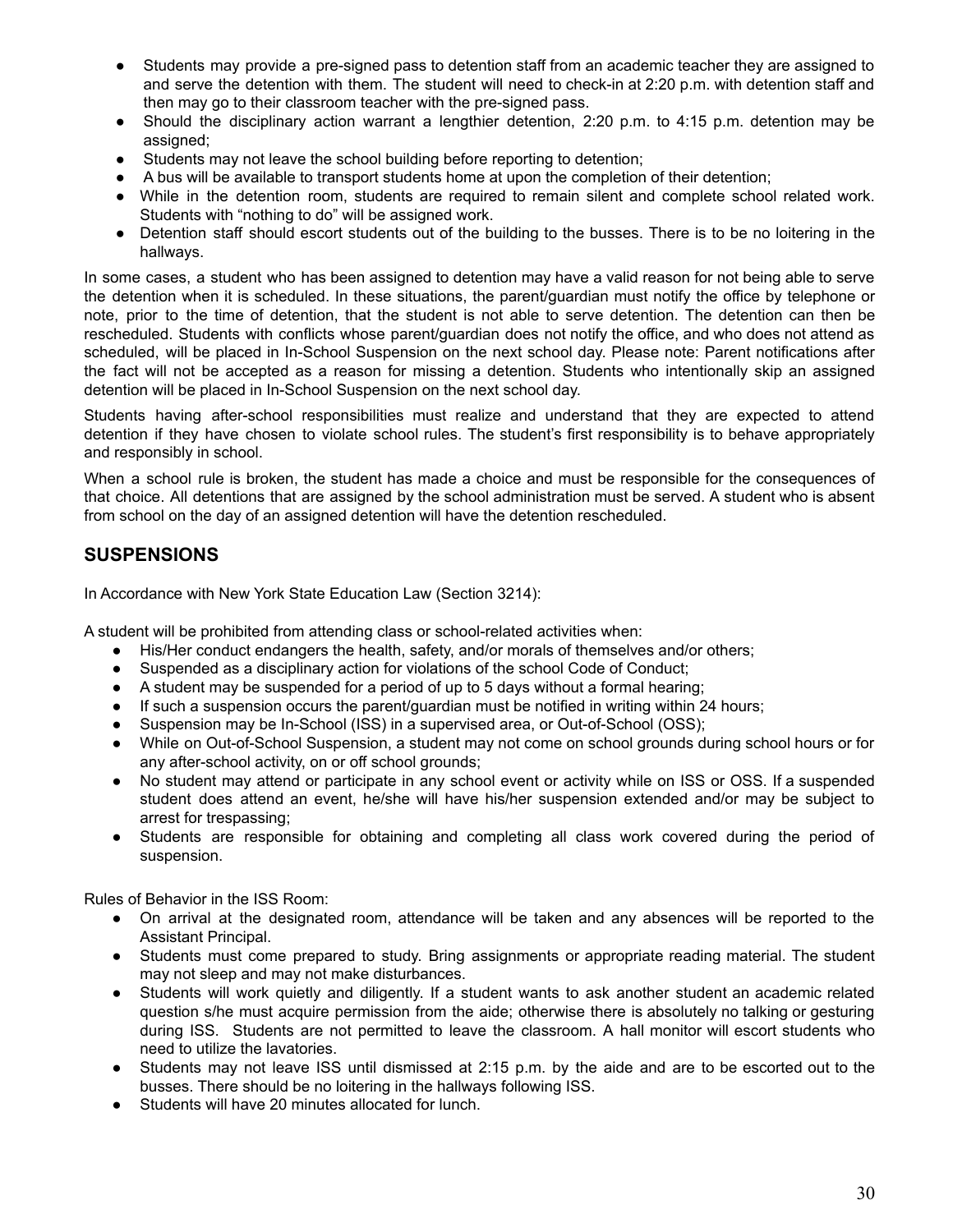- Seats will be assigned. Students must take the seat assigned by the proctor and remain seated until dismissed. The desks and room are not to be marked in any way.
- At the conclusion of the day, all assigned work will be collected and returned to the appropriate teachers to be corrected.
- In the event a student fails to complete the required schoolwork, students will be reassigned to ISS for an additional period of time.
- In cases where students will **NOT** accept their responsibilities while in ISS, Out of School Suspension (OSS) may result.

#### **PRINCIPAL'S HEARING**

This is the last step before a Superintendent's Hearing, unless the infraction is deemed by the building principal a safety issue or illegal. We will make every effort to resolve the student's inappropriate behavior at this level. A parent will be notified and a hearing date will be set. In some cases the student will not be permitted to return to school until the Principal's Hearing is held.

#### **SUPERINTENDENT'S HEARING**

Any suspension beyond five (5) days requires a Superintendent's Hearing. New York State Education Law guarantees the student and the parent or guardian the following rights with regard to a Superintendent's Hearing:

- The right to reasonable notice;
- The right to be represented by counsel;
- The right to examine all evidence against the accused;
- The right to present witnesses and other evidence on the accused behalf;
- The right to cross-examine any witness against the accused.

#### **COURT ACTION**

Should a situation arise where a student under the age of 17 is deemed by school officially to be beyond the control of his/her parents or legal guardian, the school may file a Person In Need of Supervision (PINS) petition to the Family Court requesting placement in a supervised facility.

#### **EDUCATION LAW - DUE PROCESS**

The Board of Education recognizes a student's rights to a superintendent's hearing before a suspension from attendance in excess of five days and the right to an appeal of such a suspension to the Board of Education pursuant to Education Law §3214(3).

In determining the appropriate disciplinary action, school personnel authorized to impose disciplinary penalties will consider the following:

- 1. The student's age;
- 2. The nature of the offense and the circumstances, which led to the offense;
- 3. The student's prior disciplinary record;
- 4. The effectiveness of other forms of discipline;
- 5. Information from parents, teachers and/or others, as appropriate;
- 6. Other extenuating circumstances.

As a general rule, discipline will be progressive. This means that a student's first violation will usually merit a lighter penalty than subsequent violations. If the conduct is related to a disability, the student shall be referred to the Committee on Special Education and discipline, if warranted, shall be administered consistent with the separate requirements of this code of conduct for disciplining students with a disability. A student having a disability shall not be disciplined for behavior related to his/her disability.

For students presumed to have a disability for discipline purposes (201.5).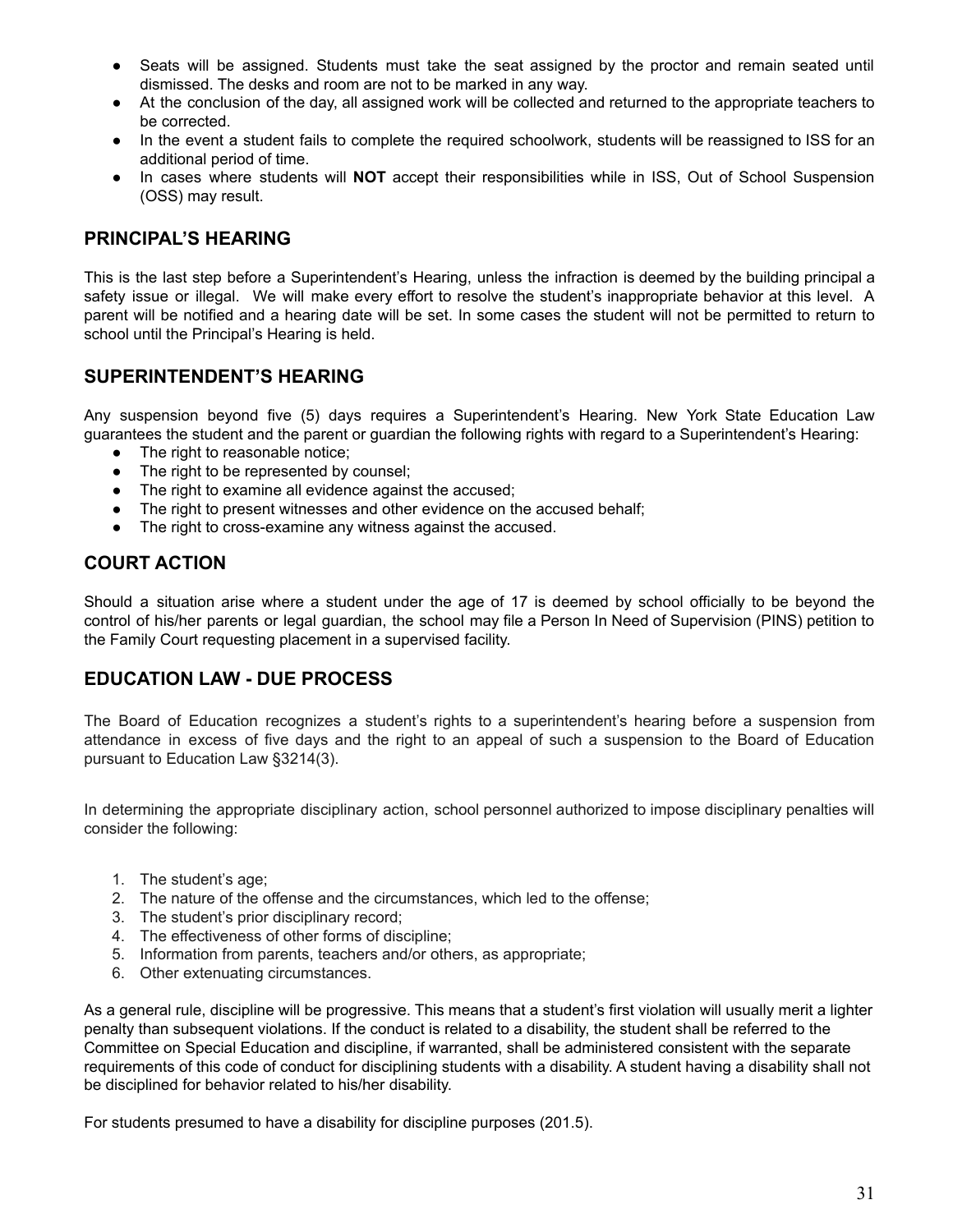- a) *General provision:* The parent of a student who has violated any rule or code of conduct of the school district and was not identified as a student with a disability at the time of such behavior may assert any of the protections set forth in this Part, if the school district is deemed to have had knowledge as determined in accordance with subdivision (b) of this section, that the student was a student with a disability before the behavior that precipitated the disciplinary action occurred. Where the school district is deemed to have had knowledge that the student was a student with a disability before such behavior occurred, such student is a "student presumed to have a disability for discipline purposes."
- b) *Basis of knowledge.* Except as otherwise provided in subdivision (c) of this section, a school district shall be deemed to have knowledge that such student had a disability if prior to the time the behavior occurred:
	- 1) the parent of such student has expressed concern in writing to supervisory or administrative personnel of the appropriate educational agency or to a teacher of the student that the student is in need of special education, provided that such expression of concern may be oral if the parent does not know how to write or has a disability that prevents a written statement; or
	- 2) the parent of the student has requested an evaluation of the student pursuant to section 200.4 or 200.16 of this Title; or
	- 3) a teacher of the student, or other personnel of the school district, has expressed specific concerns about a pattern of behavior demonstrated by the student directly to the director of special education of the school district or to other supervisory personnel of the school district.
- c) Exception. A student is not a student presumed to have a disability for discipline purposes if, as a result of receiving the information specified in subdivision (b) of this section:
	- 1) the parent of the student has not allowed an evaluation of the student pursuant to section 200.4 of this Title; or
	- 2) the parent of the student has refused services under this Part; or
	- 3) it was determined that the student is not a student with a disability pursuant to section 200.4 or 200.16 of this Title.
- d) Responsibility for determining whether a student is a student presumed to have a disability. If it is claimed by the parent of the student or by school district personnel that the school district had a basis for knowledge, in accordance with paragraph (b) of this section, that the student was a student with a disability prior to the time the behavior subject to disciplinary action occurred, it shall be the responsibility of the superintendent of schools, building principal or other school official imposing the suspension or removal to determine whether the student is a student presumed to have a disability.
- e) Conditions that apply if there is no basis for knowledge. If the superintendent of schools, building principal or other school official imposing the disciplinary removal determines that there is no basis for knowledge that the student is a student with a disability prior to taking disciplinary measures against the student, the student may be subjected to the same disciplinary measures as any other nondisabled student who engaged in comparable behaviors. However, if a request for an individual evaluation is made while such nondisabled student is subjected to a disciplinary removal, an expedited evaluation shall be conducted in accordance with 201.6 of this Part.

CSE responsibilities for expedited evaluations (201.6).

- a) If a request for an individual evaluation is made during the period that a nondisabled student, who is not a student presumed to have a disability for discipline purposes, is suspended pursuant to Education Law section 3214 or is subjected to a removal as defined in section 201.2(l) of this Part if imposed on a student with a disability, the evaluation must be conducted in an expedited manner in accordance with this section.
- b) An expedited evaluation shall be completed no later than 15 school days after receipt of parent consent for evaluation, and shall be conducted in accordance with the procedural requirements of sections 200.4 and 200.5 of this Title. The CSE shall make a determination of eligibility of such student in a meeting held no later than five school days after completion of the expedited evaluation.
- c) Until the expedited evaluation is completed, the nondisabled student shall remain in the educational placement determined by the school district, which can include suspension.
- d) If, as a result of an expedited evaluation, the student is determined to be a student with a disability, the school district shall provide special education to the student pursuant to Part 200 of this Title and the provisions of this Part relating to students with disabilities shall apply.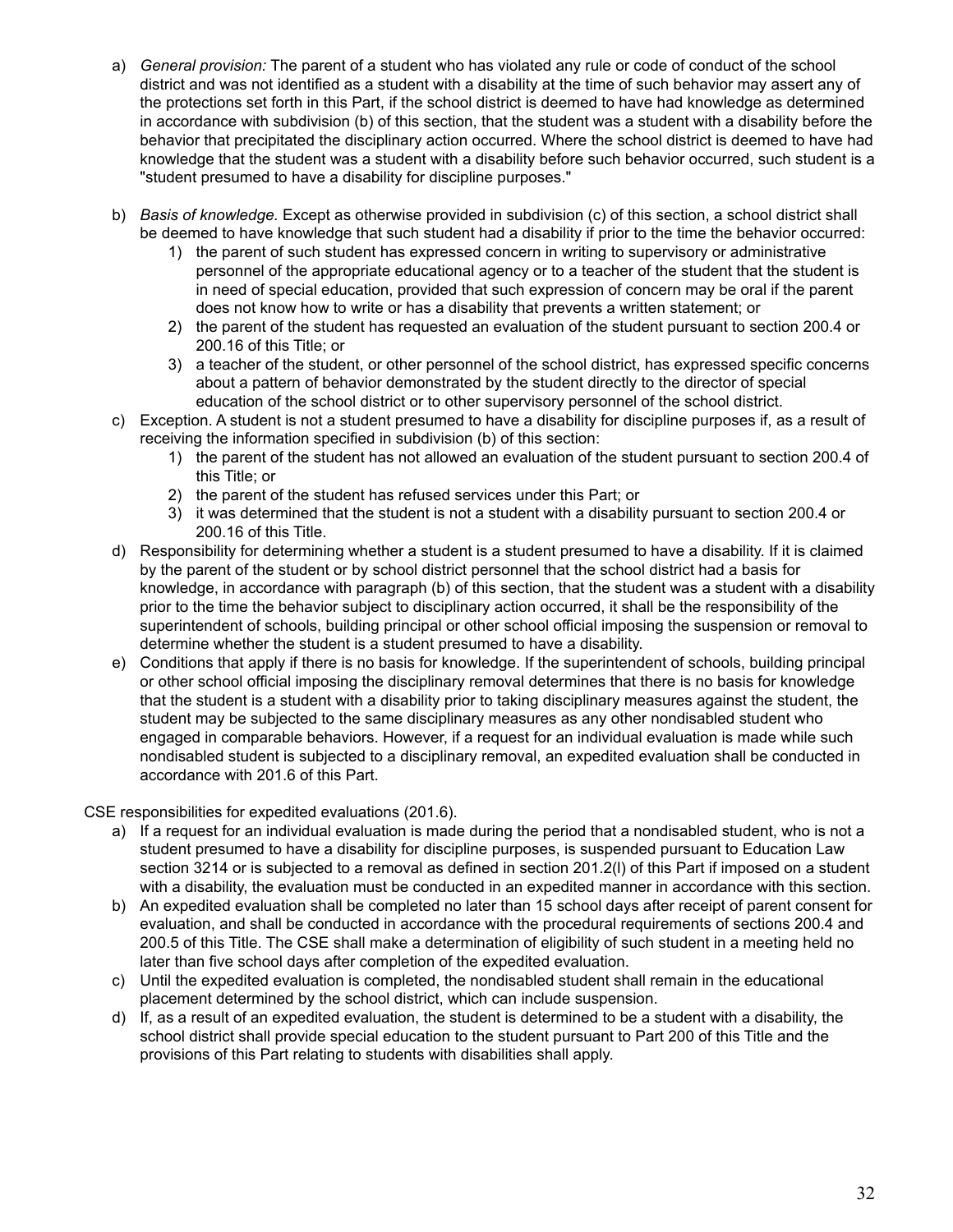## **APPENDIX A**

#### **Academic Tutorial (AT) & Extracurricular Activity Eligibility Policy and Standards**

#### **INTRODUCTION**

The Board of Education recognizes the educational values inherent in student involvement in extracurricular activities for such purposes as participating in the arts and athletics, building social relationships, developing interests in an academic area, and gaining an understanding of the responsibilities of good citizenship. The Board believes it is important for students to have support and intervention from parents, teachers, and administrators when it becomes apparent that academic achievement or behavioral standards cannot be maintained. This cooperative effort is designed to encourage and motivate students to perform at their maximum potential academically, artistically, athletically, and in all areas of interest and endeavor.

In order to promote the highest standards of scholarship, achievement, and integrity, the Board advocates that every student who wishes to participate in extracurricular activities uphold a satisfactory level of academic and behavioral performance. Attendance in school, therefore, is an important part of participation in extracurricular activities.

The Eligibility Policy and Standards apply to all students in grades 9 through 12.

#### **ELIGIBILITY STANDARDS**

- 1. **Attendance.**
	- A student must be in attendance for the entire school day in order to participate in any extracurricular activity.
	- Any student arriving late or leaving early must provide written verification to the main office upon arrival in school in order to participate in an extracurricular activity for that day. The list of approved tardies is listed under the heading- Appropriate grounds for excused absences or tardiness.
	- Any student leaving early due to illness or injury is not eligible to participate in an extracurricular activity that day.
	- The advisors/coaches of extracurricular activities must check the daily attendance sheet to determine eligibility.
- 2. **Academics.** Any 9th through 11th grade student failing and/or incomplete in 2 or more subjects must comply with the requirements of Academic Tutorial in order to be eligible to participate in extracurricular activities. Any senior failing 1 graduation requirement or more must comply with the requirements of Academic Tutorial in order to be eligible to participate in extracurricular activities.
- 3. The **requirements and parameters** of Academic Tutorial are:
	- All courses are counted at each 10-week reporting period, with the exception of the first quarter interim period, to determine if a student has to take part in the Academic Tutorial program.
	- The student must demonstrate each week that s/he is currently passing the course(s) that were noted as failing (an 'F' or a grade below a 65) at the prior grade reporting period.
	- Teachers will be expected to input a grade into the electronic Academic Tutorial log by Friday 3:30 pm of each week indicating if the student is Passing (P) or Failing (F) for the week to determine who is eligible to participate in extracurricular activities starting that Monday until Sunday of the following week. A weekly email will be sent to all staff/coaches/advisors. For those teachers that fail to submit a P or an F, will be assumed to have all students passing for that week.
	- Only graded assignments, tests, quizzes, labs and projects for the week will be used in determining the student's eligibility.
	- Labs that are part of a science course are factored as well since there is a NYS Part 100 Regulation requirement for students to fulfill 1200 minutes of lab time in order to sit for the Regents exam. A lab grade noted with an "F" will be considered a failing course at the reporting period.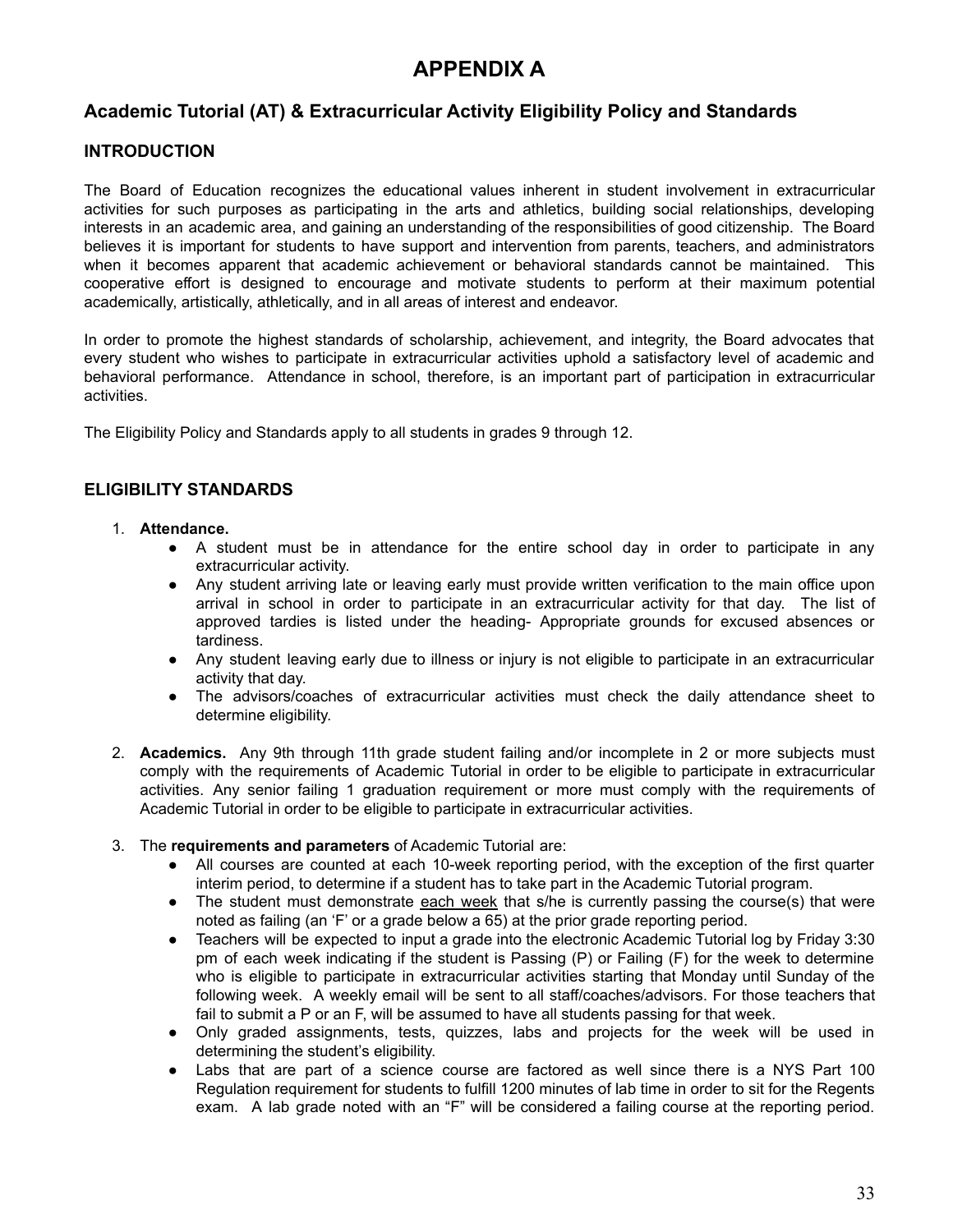Each week the science teacher will input a Pass (P) or Fail (F) in the Academic Tutorial log to note the Academic Tutorial student's weekly progress.

#### **DEFINITIONS**

- **1.** "**Quarterly Original AT List**" means the **initial list** of all the 9th though 11th grade students failing two (2) or more courses at the reporting period and seniors failing one (1) or more graduation requirements. These are the courses the Academic Tutorial student must pass each week until the next reporting period generates another Quarterly Original AT List.
- **2.** "**Extracurricular Weekly Ineligibility List**" means the weekly list of all the students failing a course(s) that was noted on the Quarterly Original AT List. Failing one or more of the courses noted on the Quarterly Original AT List makes the student ineligible for the following week.
- **3.** The term "**extracurricular activities**" means any school function not grade dependent (*e.g.* athletics, intramurals and club/group meetings, activities, tryouts and performances held before or after school, contests or games.) Once a year events (*i.e.* Junior Prom, Senior Ball, Grade Level Trips or other events the Principal deems as falling into this category) are excluded from the Academic Tutorial requirement.
- **4.** The "**transition period**" allows for students to work on passing their failing classes by Friday of that week since a new Quarterly Original AT List was just sent out the prior. Technically all AT students will be eligible for that week.

#### **ACADEMIC TUTORIAL SCHEDULE FOR QUARTER 1, 2, 3 AND 4**

Below are the relevant dates and guidelines how the Academic Tutorial List will be implemented for the school year. The noted Quarterly Original AT Lists (Quarter 1 Interim, Quarter 2, Quarter 3 and Quarter 4) are created for each quarterly report card, aside from the Quarter 1 interim. Students who are failing 2 or more classes on each quarterly report card period will be placed on a Quarterly Original AT List. Once the Quarterly Original AT List is created, an Extracurricular Weekly Ineligibility List will be sent out each week during that quarter to inform students and staff who are still failing a course(s) from the Quarterly Original AT List. The transition periods allow for students to work on passing their failing classes by Friday of that week since a new Quarterly Original AT List was just sent out. Since the holiday breaks noted don't afford a student the opportunity to become eligible for the upcoming week, the student's week performance on the courses they are failing before the noted breaks will dictate their eligibility for the break and the week following the break.

The Academic Tutorial calendar is available in the Main Office and the school website. A weekly Extracurricular Weekly Ineligibility List will be sent out to all staff after the Quarterly Original AT List is sent out, however the weekly listings are not noted on the calendar. The Career and Counseling Office will generate a report of those students who are noted on the incomplete list and update the Academic Tutorial list at the beginning of each quarter if a student should have 2 or more failing classes.

Students with incompletes (I) should not be placed on the AT list until a final grade is determined.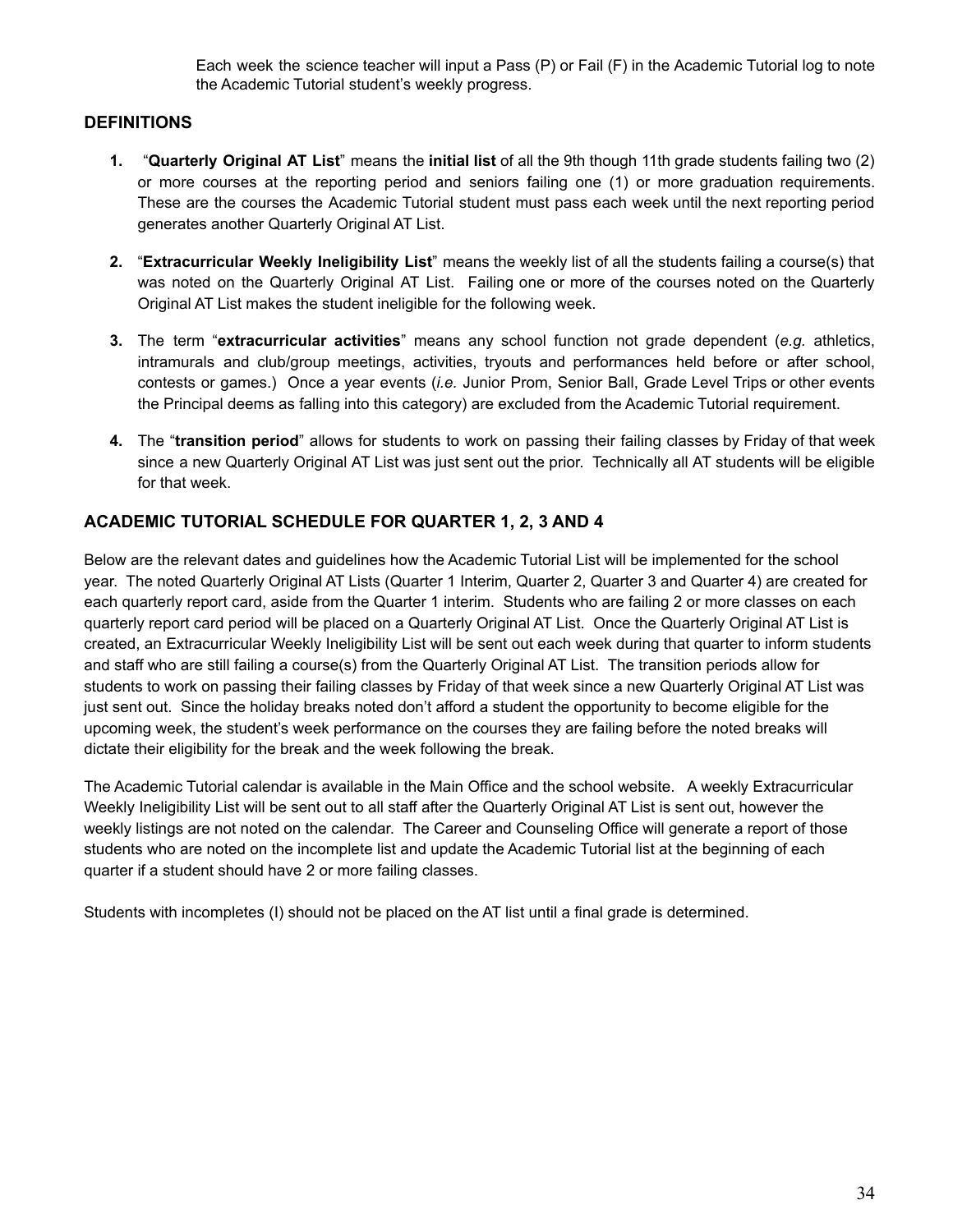| 2021-2022 Marking Period Dates |                            |                   |                 |  |
|--------------------------------|----------------------------|-------------------|-----------------|--|
|                                | <b>End of Grading Term</b> | <b>Grades Due</b> | <b>Mail Out</b> |  |
| Interim 1                      | 10/8/21                    | 10/13/21          | 10/14/21        |  |
| <b>Report Card 1</b>           | 11/12/21                   | 11/16/21          | 11/17/21        |  |
| Interim <sub>2</sub>           | 12/17/21                   | 12/21/21          | 12/22/21        |  |
| <b>Report Card 2</b>           | 1/28/22                    | 2/1/22            | 2/2/22          |  |
| Interim <sub>3</sub>           | 3/4/22                     | 3/8/22            | 3/9/22          |  |
| <b>Report Card 3</b>           | 4/1/22                     | 4/5/22            | 4/6/22          |  |
| Interim <sub>4</sub>           | 5/6/22                     | 5/10/22           | 5/11/22         |  |
| <b>Report Card 4</b>           | 6/13/22                    | 6/17/22           | 6/24/22         |  |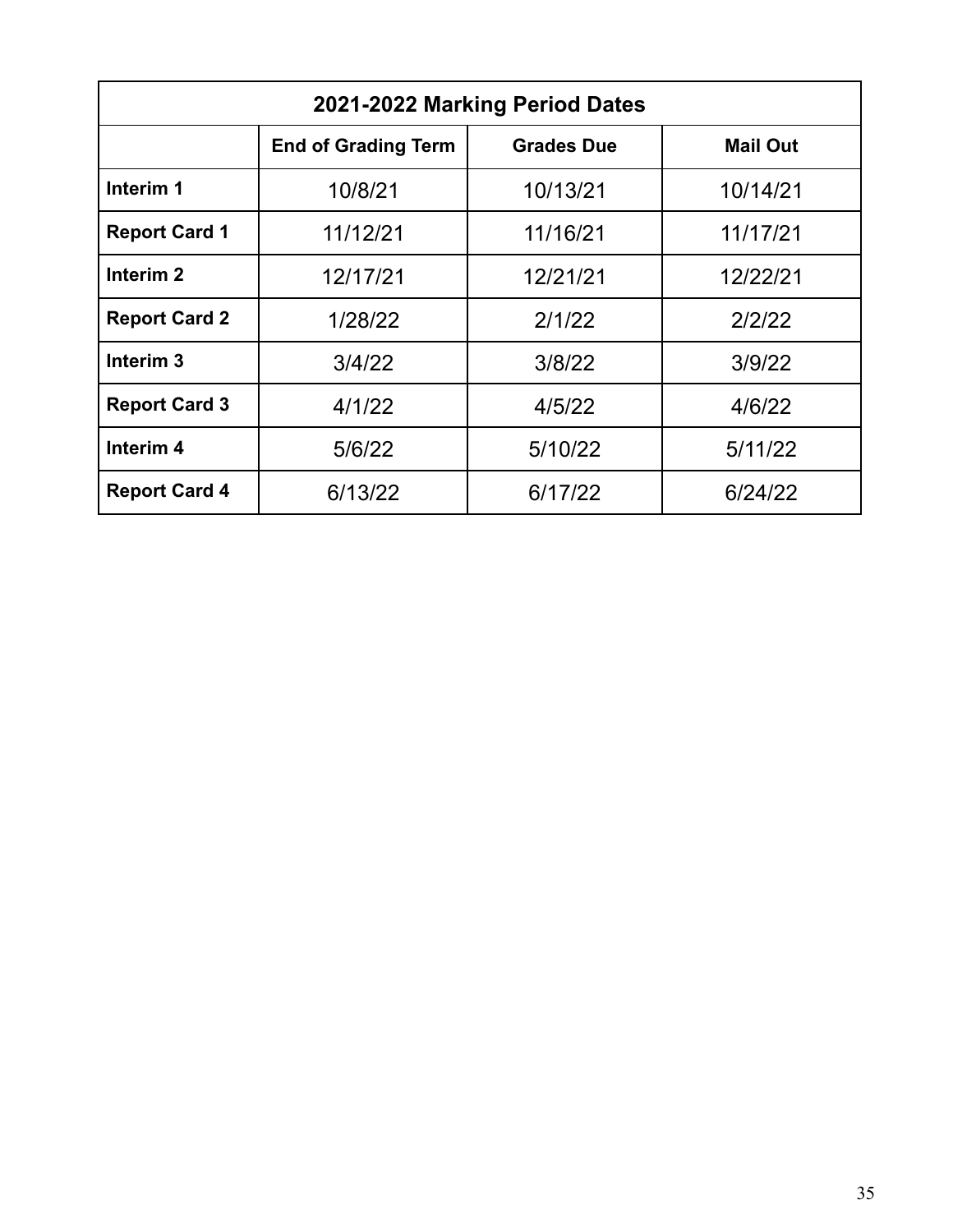## **APPENDIX B**

#### **MILITARY RECRUITING**

According to a federal law that became effective on January 8, 2002, Hoosick Falls Central School District (the "District") is required, upon request, to provide to military recruiters and institutions of higher education, such as colleges and universities, access to the names, addresses and telephone numbers of secondary school students enrolled in the District. You may request that your child's information not be released without prior written parental consent. If you do not want your child's name, address, and telephone number to be released without your prior written consent, you must write a letter, or complete, sign and return the appropriate form. Forms are sent home with school and district information prior to the start of school.

All correspondence should be returned to: Christian Farley

Military Liaison Hoosick Falls Central School District 21187 NY RT 22, P.O. Box 192 Hoosick Falls, New York 12090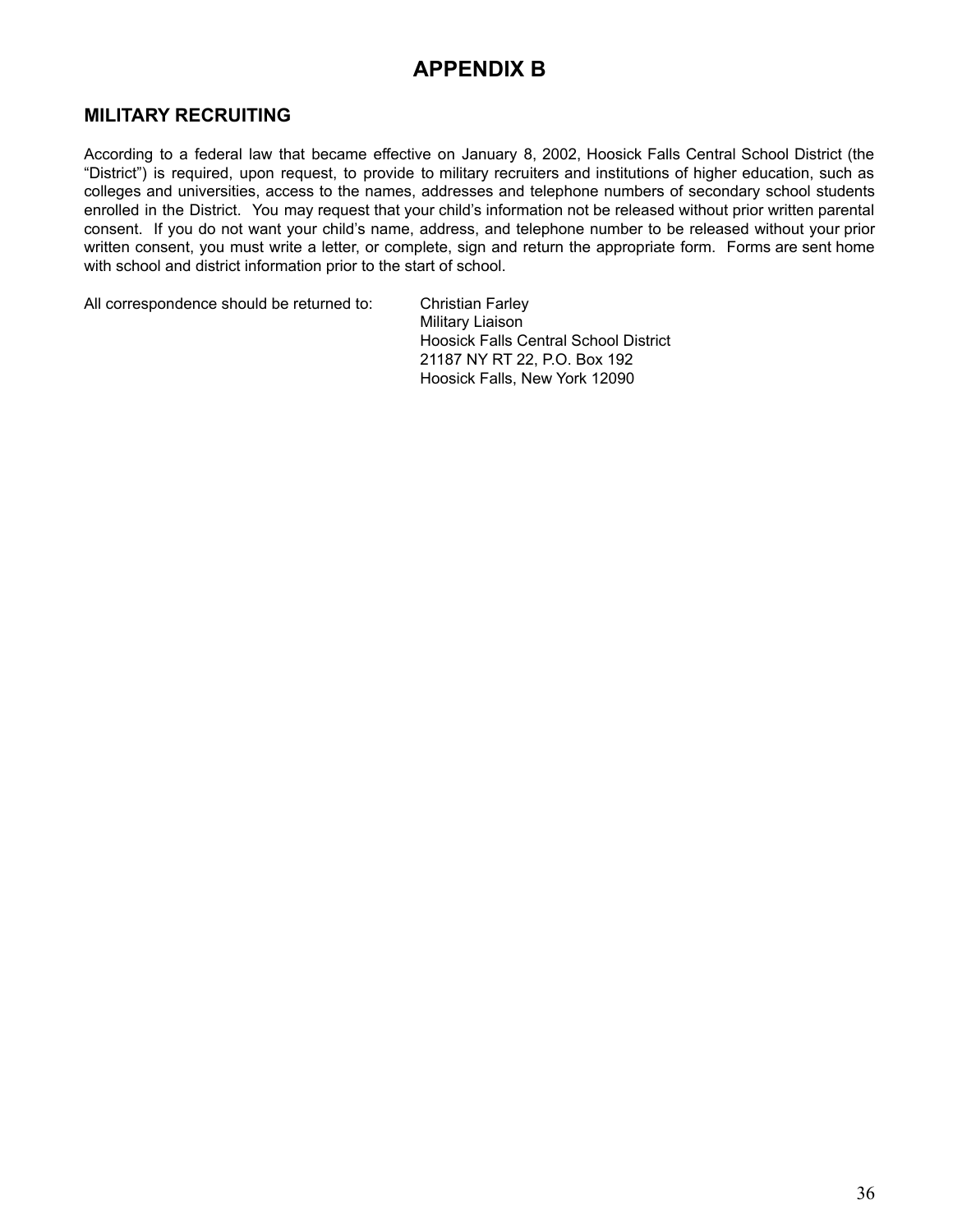## **APPENDIX C**

#### **COMPLAINT/CONCERNS BY PARENTS OR GUARDIANS**

The Board of Education recognizes the important role parents/guardians play in the lives of their children. Because of the special relationship between parents/guardians and their children, it is expected that parents/guardians may have complaints or concerns about some aspect of their child's education. These complaints and concerns may address a wide variety of topics, from course materials and instruction to interpersonal relationships between their child and another student, and beyond. The main goal of the District is to address and resolve these complaints/concerns directly with the parties involved, whenever possible.

In order to give each complaint/concern of a parent/guardian the due attention it deserves, the Board of Education requires that each complaint/concern be submitted, in writing, to the proper administrative personnel.

The written complaint shall contain the following:

- The name and contact information for the person submitting the complaint/concern;
- Information and evidence to support the stated complaint/concern, when available;
- The nature of the action desired to address the complaint/concern.

Complaints/concerns pertaining to students in grades UPK-6, shall be directed to the Elementary School Principal. Complaints/concerns pertaining to students in grades 5-8 shall be directed to the Middle School Principal. Complaints/concerns pertaining to students in grades 9-12 shall be directed to the High School Principal. If a satisfactory resolution is not achieved, the Superintendent of Schools or his/her designee shall be contacted. The Superintendent shall refer the issue to the Board for final resolution, if necessary.

All matters referred to the Superintendent and/or the Board shall be, in writing, and shall describe the issue and steps taken to resolve the issue at the building level. Concerns registered directly to the Board as a whole or to an individual Board member will be referred by the Board, as soon as is reasonably possible, to the Superintendent for investigation, report, and/or resolution.

Although no member of the community will be denied the right to bring their complaint to the Board, the Board will refer any complaint/concern presented directly to it back through the proper administrative channels for solution before investigation or action.

Exceptions will be made when the complaint/concerns require Board action only.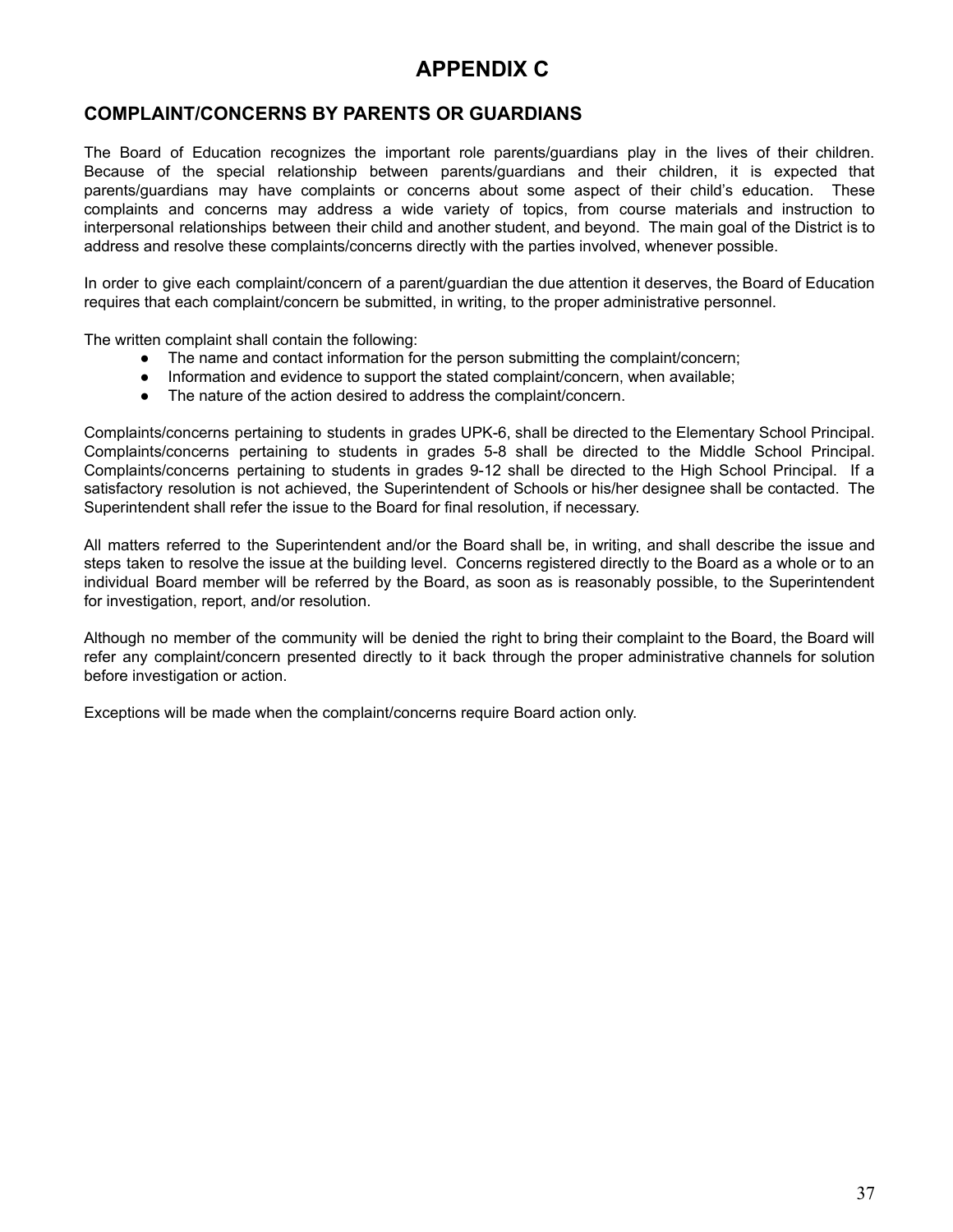## **APPENDIX D**

## **DIGNITY FOR ALL STUDENTS ACT (DASA)**

Discrimination and harassment against any student by employees or students under DASA means prohibiting discrimination and harassment against any student by employees or students on school property or at a school function, that creates a hostile environment by conduct with or without physical contact and/or by verbal threats, intimidation or abuse, of such a severe nature that: (1) has or would have the effect of unreasonably and substantially interfering with a student's educational performance, opportunities or benefits, or mental, emotional and/or physical well-being; or (2) reasonably causes or would reasonably be expected to cause a student to fear for his or her physical safety. Such conduct shall include, but is not limited to, threats, intimidation or abuse based on a person's actual or perceived race, color, weight, national origin, ethnic group, religion, religious practices, disability, sexual orientation, gender, or sex.

#### "Dignity Act Coordinator (DAC)"

The Dignity Act also requires that at least one staff member at every school be thoroughly trained to handle human relations in the areas of race, color, weight, national origin, ethnic group, religion, religious practice, disability, sexual orientation, gender, and sex (Education Law 13 {3}). This staff member should be referred to as the Dignity Act Coordinator (DAC).

> Nicole Mahoney, Middle School/High School Assistant Principal mahoneyn@hoosickfallscsd.org 518-686-7321 x. 1509

#### DASA Definitions

"Threatening another student or employee of the school district" means students will refrain from engaging in threatening language or behavior directed towards other students. Threatening language is speech that is likely to produce a clear and present danger of a serious substantive evil that rises far above public inconvenience, annoyance or interest, and which would cause a reasonable listener to apprehend direct and immediate harm from the speaker. Threatening behavior is conduct directed towards another student or employee of the school district which produces a clear and present danger of harm.

"Intimidation, Harassment, Menacing, and Bullying (IHMB)" means threatening, stalking or seeking to coerce or compel a person to do something; intentionally placing or attempting to place another person in fear of imminent physical injury; or engaging in verbal or physical conduct that threatens another with harm, including intimidation through the use of epithets or slurs involving race, ethnicity, national origin, religion, religious practices, gender, sexual orientation, age, or disability that substantially disrupts the educational process.

"Bullying" is aggressive behavior directed at another that is intentional and involves an imbalance of power or strength and can include physical acts (hitting or punching), verbal acts (teasing and name-calling), and intimidation through gestures or social exclusion.

"Cyber bullying" is the repeated use of information technology, including e-mail, instant messages, blogs, chat rooms, pagers, cell phones, and gaming systems, to deliberately harass, threaten or intimidate others.

"Sexting" is sending, receiving or forwarding sexually suggestive, nude, or nearly nude, photos through text messages or email.

"Employee" means any person receiving compensation from a school district or employee of a contracted service provider or worker placed within the school under a public assistance employment program. "Sexual Orientation" means actual or perceived heterosexuality, homosexuality, or bisexuality (Education Law §11[5]).

"Gender" means actual or perceived sex and includes a person's gender identity or expression (Education Law §11[6]).

"Harassment" means the creation of a hostile environment by conduct or by verbal threats, intimidation or abuse that has or would have the effect of unreasonably and substantially interfering with a student's educational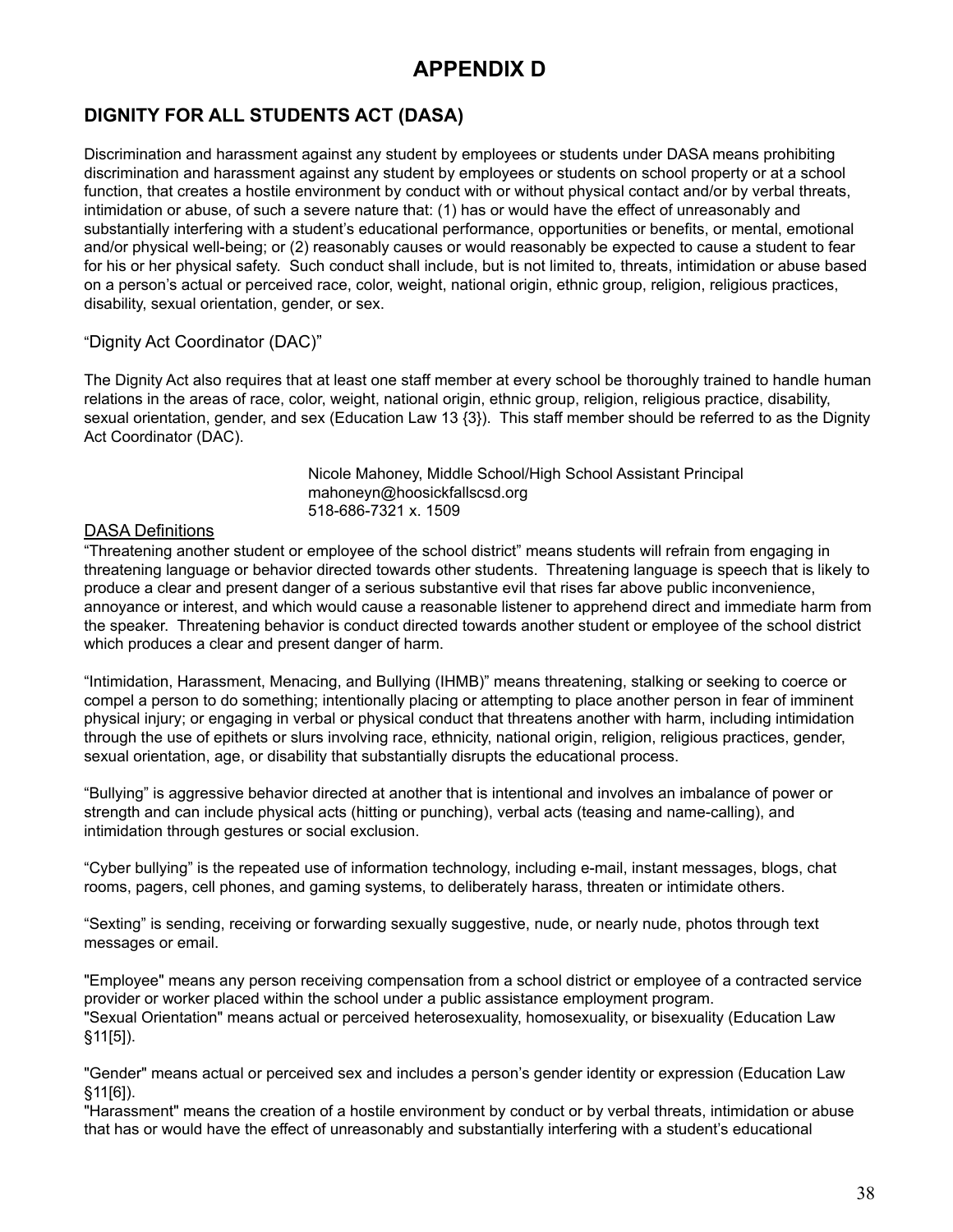performance, opportunities or benefits, or mental, emotional or physical wellbeing; or conduct, verbal threats, intimidation or abuse that reasonably causes or would reasonably be expected to cause a student to fear for his or her physical safety; such conduct, verbal threats, intimidation or abuse includes but is not limited to conduct, verbal threats, intimidation or abuse based on a person's actual or perceived race, color, weight, national origin, ethnic group, religion, religious practice, disability, sexual orientation, gender or sex

(Education Law §11[7]).

"Zero tolerance" for those actions designed as Level I Infractions for both the middle school and high school. The zero tolerance with respect to those infractions is based upon civility, mutual respect, character, tolerance, honesty, and integrity.

"Disruptive student" means an elementary, middle, or high school student under the age of 21 who is substantially disruptive of the educational process or substantially interferes with the teacher's authority over the classroom.

"Parent" means parent, guardian, or person in parental relation to a student.

"Disability" means (a) a physical, mental or medical impairment resulting from anatomical, physiological, genetic or neurological conditions which prevents the exercise of a normal bodily function or is demonstrable by medically accepted clinical or laboratory diagnostic techniques or (b) a record of such an impairment or (c) a condition regarded by others as such an impairment,

provided, however, that in all provisions of this article dealing with employment, the term must be limited to disabilities which, upon the provision of reasonable accommodations, do not prevent the complainant from performing in a reasonable manner the activities involved in the job or occupation sought or held (Education Law §11[4] and Executive Law §292[21]).

"School property" means in or within any building, structure, athletic playing field, playground, parking lot, or land contained within the real boundary line of any school of the Hoosick Falls School District, or in or on any district school bus as defined in Vehicle and Traffic Laws §142.

"School bus" means every motor vehicle owned by a public or governmental agency or private school and operated for the transportation of pupils, children of pupils, teachers and other persons acting in a supervisory capacity, to or from school or school activities, or, privately owned and operated for compensation for the transportation of pupils, children of pupils, teachers and other persons acting in a supervisory capacity to or from school or school activities (Education Law §11[1] and Vehicle and Traffic Law §142).

"School function" means any school-sponsored extracurricular event or activity.

"Violent student" means a student under the age of 21 who:

- 1. Commits an act of violence upon a school employee, or attempts to do so.
- 2. Commits, while on school property or at a school function, an act of violence upon another student or any other person lawfully on school property or at the school function, or attempts to do so.
- 3. Possesses, while on school property or at a school function, a weapon.
- 4. Displays, while on school property or at a school function, what appears to be a weapon.
- 5. Threatens, while on school property or at a school function, to use a weapon.
- 6. Knowingly and intentionally damages or destroys the personal property of any school employee or any person lawfully on school property or at a school function.
- 7. Knowingly and intentionally damages or destroys school district property.

"Weapon" means a firearm as defined in 18 U.S.C. §921 for purposes of the Gun-Free Schools Act. It also means any other gun, BB gun, pistol, revolver, shotgun, rifle, machine gun, disguised gun, dagger, dirk, razor, stiletto, switchblade knife, gravity knife, brass knuckles, slingshot, metal knuckle knife, box cutter, cane sword, electronic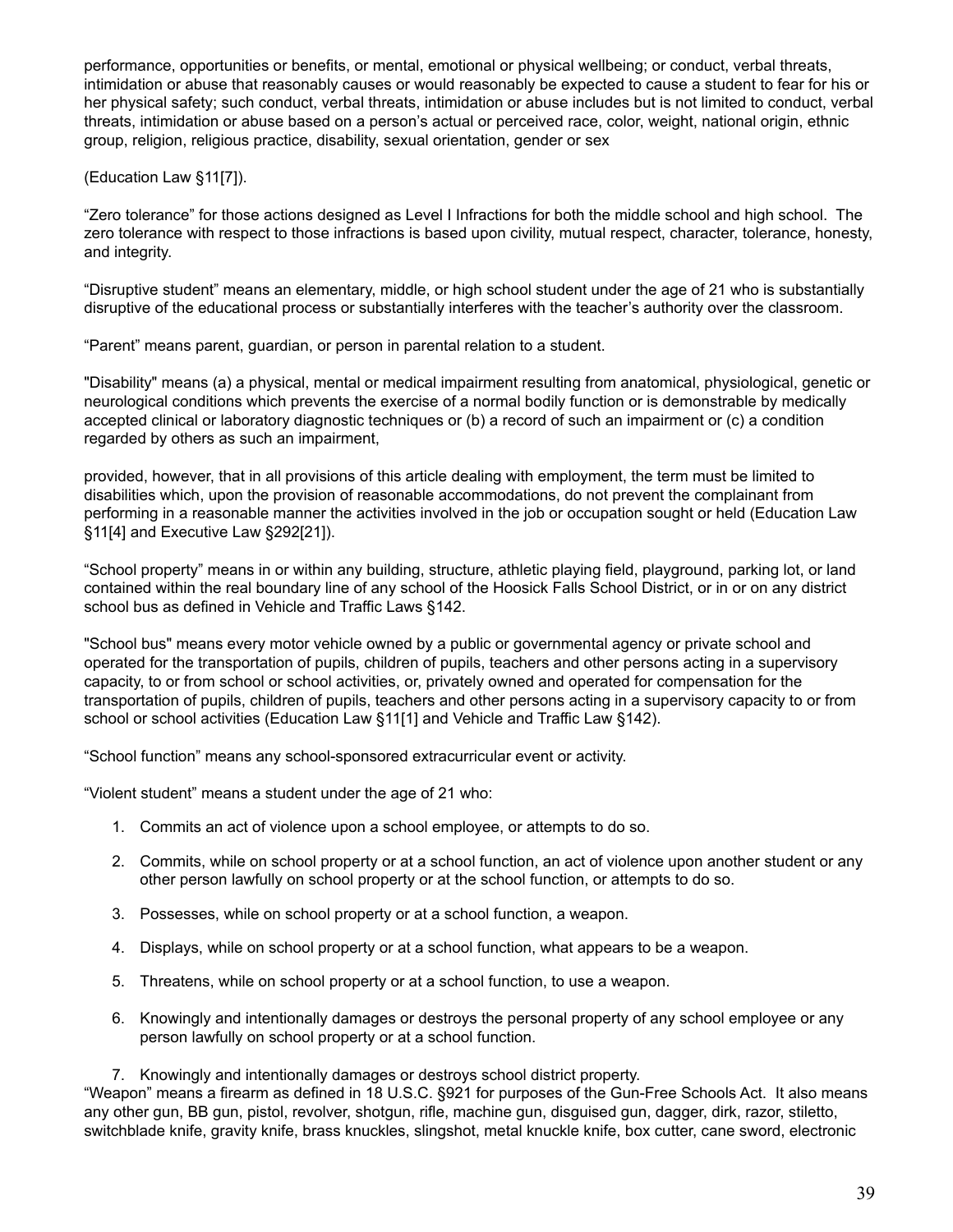dart gun, Kung Fu star, electronic stun gun pepper spray or other noxious spray, explosive or incendiary bomb, or other device, instrument, material or substance that can cause physical injury or death. Any student possessing a weapon on school district property shall be suspended for a minimum of one year.

#### All district teachers are expected to:

- 1. Maintain a climate of mutual respect and dignity for all students regardless of actual or perceived race, color, gender identity and expression, religion, religious practices, national origin, sexual orientation, sex, weight, ethnic group, or disability which will strengthen student confidence and promote learning.
- 2. Confront issues of discrimination and harassment or any situation that threatens the emotional or physical health or safety of any student, school employee or any person who is lawfully on school property or at a school function.
- 3. Address personal biases that may prevent equal treatment of all students in the school or classroom setting.
- 4. Report incidents of discrimination and harassment that are witnessed or otherwise brought to a teacher's attention in a timely manner.

#### **DISCIPLINE FOR STUDENTS WHO COMMIT ACTS OF BULLYING/HARASSMENT**

The Board of Education is committed to providing a safe and productive learning environment within its schools. Bullying of a student by another student is strictly prohibited on school property, in school buildings, on school buses, and at school-sponsored events and/or activities whether occurring on or off campus. The range of possible intervention activities and/or sanctions for bullying is contained within the Behavior Expectations for all grade levels.

Bullying can happen in three (3) forms:

- 1. Physical (including, but not limited to, hitting, kicking, spitting, pushing, taking personal belongings);
- 2. Verbal (including, but not limited to, taunting, malicious teasing, name calling, making threats);
- 3. Psychological (including, but not limited to, spreading rumors, manipulating social relationships, or engaging in social exclusion, extortion, or intimidation).

As with other forms of bullying, cyber bullying is an attempt to display power and control over someone perceived as weaker. Cyber bullying involving District students may occur both on campus and off school grounds and may involve student use of the District Internet system or student use of personal digital devices, such as cell phones, digital cameras, and personal computers, to engage in bullying. Cyber bullying includes, but is not limited to, the following misuses of technology: harassing, teasing, intimidating, threatening, or terrorizing another student by way of any technological tool, such as sending or posting inappropriate or derogatory e-mail messages, instant messages, text messages, digital pictures or images or web site postings (including blogs).

A student who is found, after an appropriate investigation, to have engaged in such acts of discrimination or harassment against students by employees or students on school property or at a school function will be subject to appropriate disciplinary actions as determined by the Principal or his/her designee. In the absence of a victim's complaint, the school, upon learning of, or having reason to suspect the occurrence of such acts, will promptly begin an investigation.

#### **Bullying:**

Bullying, whether physical or verbal, is prohibited. This includes, but is not limited to, hitting, punching, teasing, name calling, and intimidation through gestures.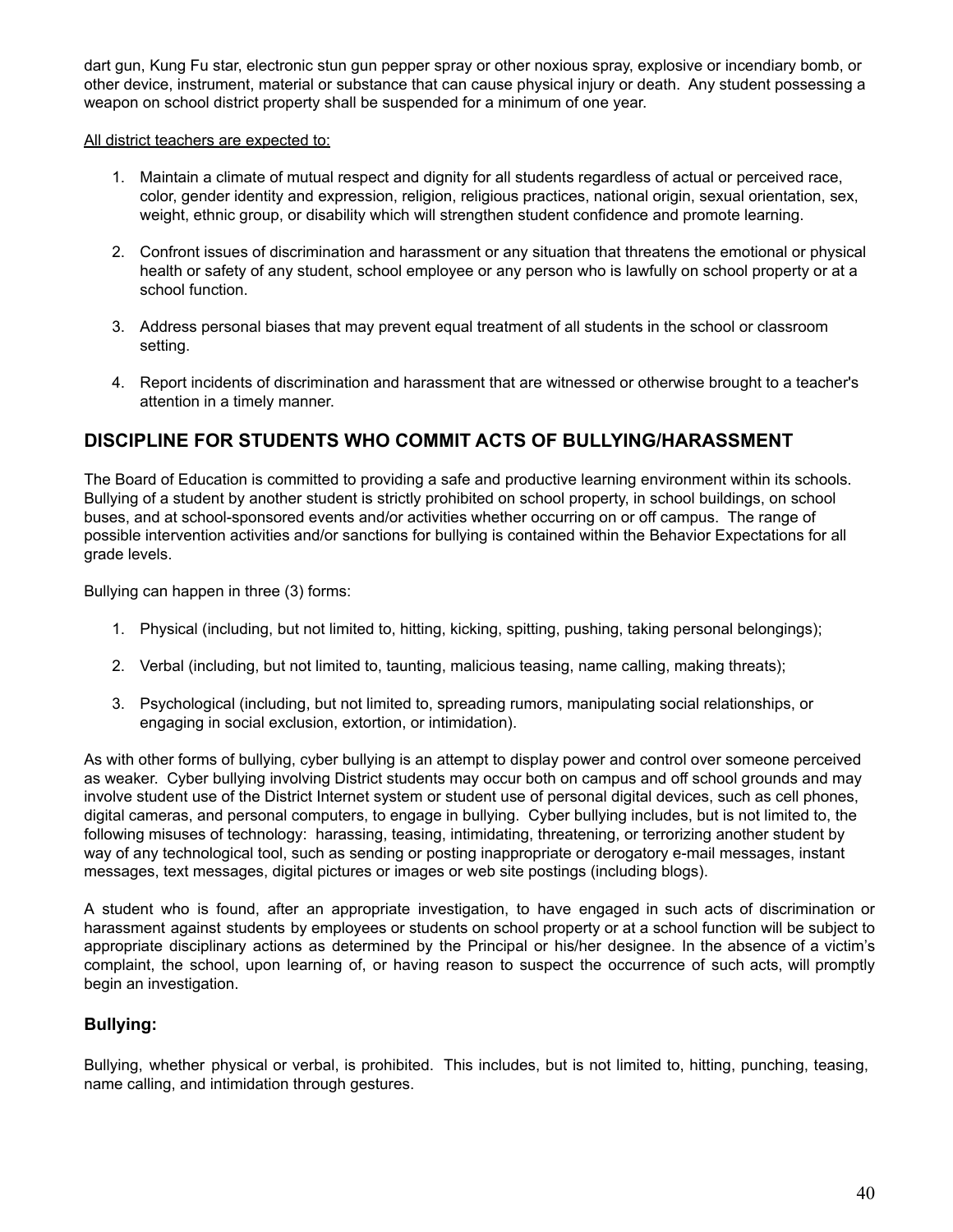Cyber bullying, including cyber threatening and sexting, is also prohibited.

Cyber bullying is the repeated use of information technology, including e-mail, instant messages, blogs, chat rooms, pagers, cell phones, and gaming systems to deliberately harass, threaten or intimidate others.

A Cyber threat is a type of cyberbullying that includes online materials that threaten or raise concerns about violence against others, suicide, or other self-harm.

Sexting is a type of cyber bullying that involves sending, receiving, or forwarding sexually suggestive, nude, or nearly nude photos through text messages or e-mail.

Bullying and cyberbullying in any form are not permitted whether or not the harmful behavior occurs at school or at home.

#### **Disciplinary actions may be the consequences noted below:**

- Immediate suspensions in school or out of school for 2 to 5 days. A phone call to parents and confirming letters will follow the student conference;
- Complaint may be filed with police;
- Parent conference during the suspension period;
- Counseling intervention with school social workers, if deemed necessary;
- Superintendent's hearing.

#### **Harassment or Discrimination:** Includes all forms of electronic, verbal, or written communications

Students will refrain from harassment or discrimination on the basis of race, color, gender identity and expression, religion, religious practices, national origin, weight, sexual orientation, ethnic group, or disability.

- Administrative conference in all cases. At the discretion of the administrator, a student may be given an educational packet to complete, a phone call may be made to parents, or the student may be suspended.
- Conference with counselor, if necessary.
- If appropriate, police may be notified and a complaint filed.
- Possible removal from class if harassment is becoming disruptive to the educational process, 3-5 day suspension. Mandatory parent conference.
- Superintendent's hearing.

The Dignity Act for All Students Act emphasizes the creation and maintenance of a positive learning environment for all students. In connection with disciplining students who engage in discrimination and harassment, the District shall place the focus of discipline on discerning and correcting the reasons why discrimination and harassment occurred. In addition to any disciplinary consequences imposed for acts of discrimination or harassment, the following remedial measures may be implemented:

- Peer support groups; corrective instruction or other relevant learning or service
- Experience
- Supportive intervention
- Behavioral assessment or evaluation
- Behavioral management plans, with benchmarks that are closely monitored
- Student counseling and parent conferences

#### **Conduct Outside of School (Sexting and Cyber-Bullying)**

Students may be suspended for conduct that occurred outside of the school which may endanger the health or safety of students within the educational system or adversely affect the education process. Where students off campus conduct "materially and substantially disrupt the work and discipline of the school" they may be disciplined.

#### **Reporting Discrimination, Harassment and Bullying**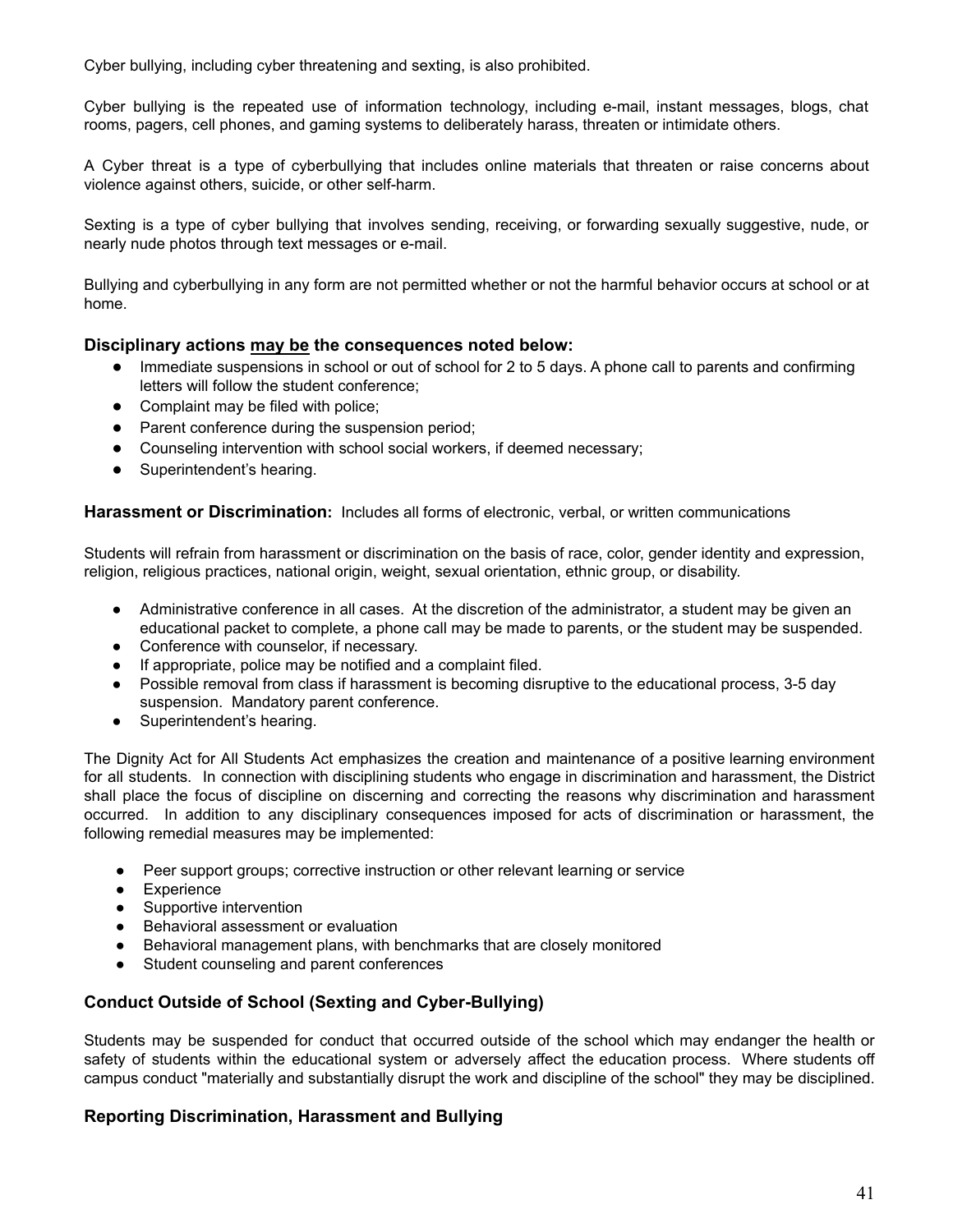Issues related to discrimination and harassment or any situation that threatens the emotional or physical health or safety of any student, school employee, or any person who is lawfully on school property or at a school function should be reported immediately to a teacher, principal, or school employee. The reporting of such incidents shall be in accordance with the Harassment of Students Policy and Regulation and Student Complaints and Grievances policies.

#### **Dissemination and Review of District's DASA Plan**

The Board will work to ensure that the community is aware of this Code of Conduct by:

- Providing copies of a summary of the Code to all students at a general assembly held at the beginning of each school year.
- Making copies of the Code available to all parents at the beginning of the school year at Open House events.
- Posting a summary of the Code of Conduct written in plain language to all parents of District students before the beginning of the school year on the District website.
- Providing all current teachers and other staff members with a copy of the Code and a copy of any amendments to the Code as soon as practicable after adoption.
- Providing all new employees with a copy of the current Code of Conduct when they are first hired.
- Making copies of the Code available for review by students, parents, and other community members.

The Board will sponsor an in-service education program for all District staff members to ensure the effective implementation of the Code of Conduct. The superintendent may solicit the recommendations of the District staff, particularly teachers and administrators, regarding in-service programs pertaining to the management and discipline of students.

The Board of Education will review this Code of Conduct every year and update it as necessary. In conducting the review, the Board will consider how effective the Code's provisions have been and whether the Code has been applied fairly and consistently.

The Board may appoint an advisory committee to assist in reviewing the Code and the District's response to Code of Conduct violations. The committee will be made up of representatives of student, teacher, administrators, and parent organizations, school safety personnel and other school personnel.

Before adopting any revisions to the Code, the Board will hold at least one public hearing at which school personnel, parents, students and any other interested party may participate.

The Code of Conduct and any amendments to it will be filed with the Commissioner no later than 30 days after adoption.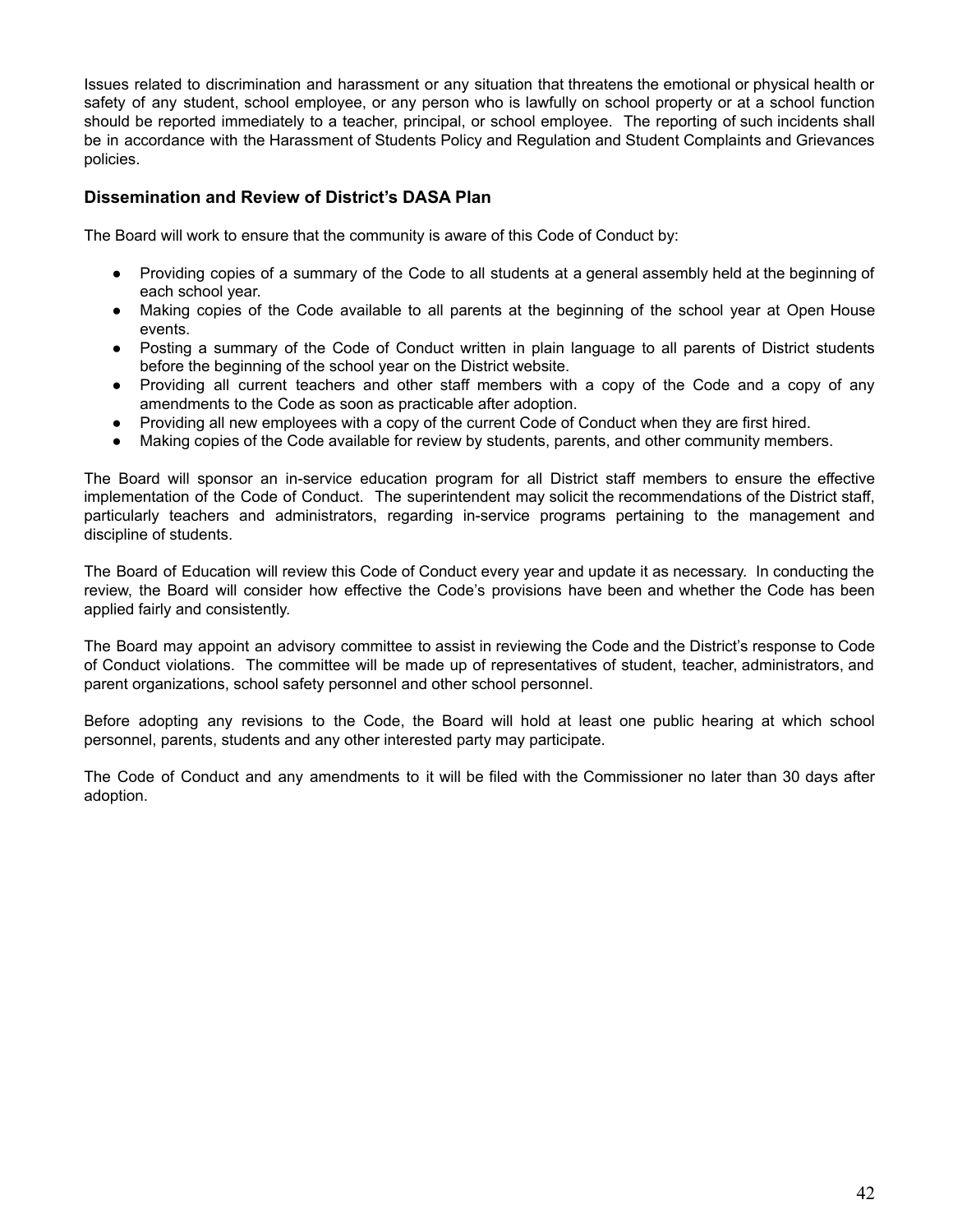## **APPENDIX E**

## **HOOSICK FALLS CENTRAL SCHOOL DISTRICT 2021-2022 CODE OF CONDUCT FOR EXTRACURRICULAR ACTIVITIES**

Hoosick Falls Central School understands that extra-curricular activities are a significant part of the educational process. The combination of academics and extra-curricular activities enhance the quality of students' lives and expands their options for learning and personal growth. Extra-curricular activities provide an educational opportunity in which students can learn essential life lessons beyond those that can be learned in an academic classroom.

The Code of Conduct of the Hoosick Falls Central School District for extra-curricular activities is intended:

- to encourage a healthy and safe lifestyle among all students who participate in extracurricular activities;
- to help them to resist negative peer pressure;
- to ensure that as representatives of the school they are positive role models for other students;
- to ensure that they conduct themselves in a way that brings credit to themselves and their school;
- to provide a dynamic environment which promotes competitiveness, teamwork, and self-discipline; and
- to achieve cooperation among all participating students, their parents and school faculty, in acknowledging the importance of a Code of Conduct, and sharing responsibility for compliance.

#### *INTRODUCTION*

#### **TO THE PARENT:**

This material is presented to you because your son or daughter has indicated a desire to participate in extra-curricular activities of the school. While participation in extracurricular activities provides a wealth of opportunities and experiences which assist students in personal development, it must be recognized that involvement in extracurricular activities is a privilege.

A student who elects to participate in any of these programs is voluntarily making a choice of self-discipline and commitment. These are the reasons we place conditions on involvement, as the health and safety and welfare of students must be our first priority.

#### **TO THE STUDENT:**

As a participant in the extra-curricular activities of the Hoosick Falls Central School, you must undertake to act responsibly and demonstrate a commitment to follow established rules. By participating in extracurricular activities to the best of your ability, you are contributing to the reputation of your school.

Because your mental and physical well-being is essential to your success, it is important that you remain drug-free. We are asking for your help and co-operation in achieving totally drug-free programs. Therefore, we are asking you to become an active part of the solution, not to become part of the problem. Your active participation in remaining drug-free throughout your activities at Hoosick Falls Central School will benefit the experience you will have.

In addition, the essential requirement for teamwork, the mental and physical challenges of training, rehearsals and competition, and the experience of winning and losing graciously and respectfully are important life lessons in every student's developmental experience. These lessons will serve students well into their future.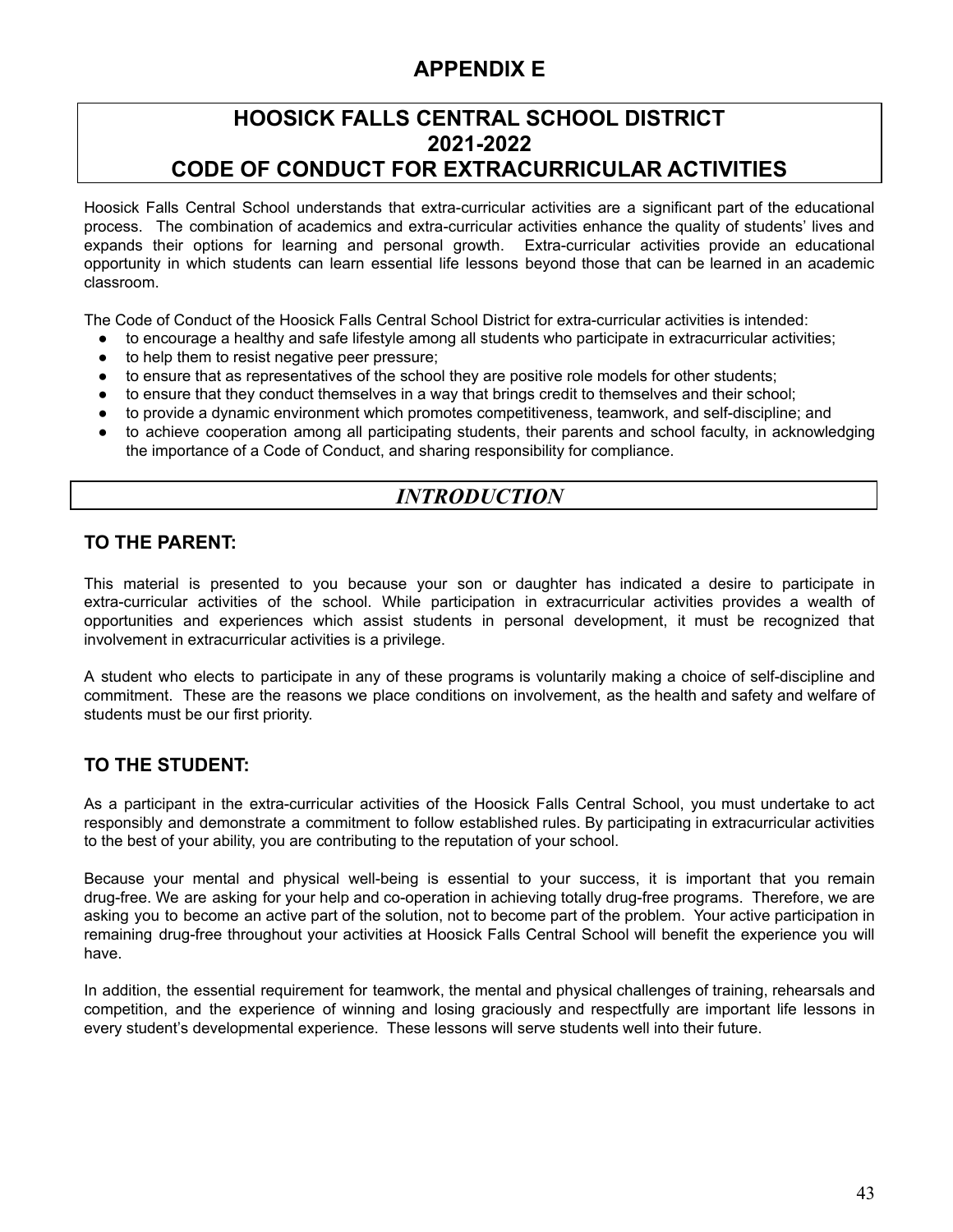#### **FULL YEAR POLICY**

The rules governing the Code of Conduct apply to such students throughout a calendar year (July 1, 2021 - June 30, 2022), at school-sponsored and non-school-sponsored activities, whether on or off school grounds, and whether or not the student's particular sport or activity is in season. We are entrusted to educate and teach our students and to maintain clear and consistent boundaries for them. Out of season violations reported shall be investigated and consequences for violations shall be faced prior to future extra-curricular involvement.

#### **PARTICIPATION IN EXTRACURRICULAR PROGRAMS**

The Board requires equal opportunity for every student of the district. In every way possible this policy must communicate that each student has equal access to every program of the school and that those opportunities be non-exclusionary and fair for all to try out.

It is understood that elections, tryouts, and auditions are sometimes necessary for an activity whose number of participants must be limited. It is also understood that criteria for selection must apply to all candidates.

The Board recognizes the value of extra-curricular activities as an integral part of the total experience to all students of the district and to the community. Therefore, the Board of Education shall provide as many varied programs as is financially and practically possible.

The Chemical Health policy at Hoosick Falls Central School is in effect throughout the school year, in and out of season, on and off the field, in and out of uniform. There is a reason for this… we care about the welfare of our students. We also demand a commitment from you if you want to be involved in the extracurricular activities at Hoosick Falls Central School.

#### **ACADEMIC ELIGIBILITY**

Students have a responsibility to fulfill academic expectations before they consider participation in extracurricular activities. The education of students is the highest priority. To be eligible for extra-curricular activities, a student must maintain sufficient academic status, as outlined in Hoosick Falls Central School Student Handbook. The academic eligibility requirements are applicable to all students in grades 7 through 12.

#### **SCHOOL ATTENDANCE**

In order to participate in or attend any extracurricular activities, students must arrive to first period by 7:42 a.m. and remain in school for the rest of the day.

In the event a student arrives to school after 7:42 a.m. without a written valid excuse from his/her parent/guardian, the student will be marked as an unexcused tardy. Students who acquire three (3) unexcused tardies will be assigned a consequence. For each unexcused tardy a student acquires in addition to the original three (3) unexcused tardies, the student will not be eligible to participate in extracurricular activities or attend extracurricular events the day s/he was tardy. It will be the coaches responsibility to monitor the daily attendance, which will be sent out by 2 p.m. in order to determine eligibility for practice.

Students who are excused early from school (prior to 2:15 p.m.) must provide a written valid excuse from his/her parent/guardian. In the event a student leaves school with an invalid excuse written by his/her parent/guardian, the student will be marked as an unexcused early dismissal. After three unexcused early dismissals, a student will not be eligible to participate in or attend extracurricular activities for that day. For each three unexcused early dismissal students will not be eligible to participate in or attend any extracurricular activities for that day.

#### **CONDUCT OF STUDENTS**

A firm and fair policy of enforcement is necessary to uphold the regulations and standards of the school district. All stakeholders feel strongly that high standards of conduct and citizenship are essential in maintaining the integrity of all activities. The health, safety and welfare of the student, is a major consideration and transcends any other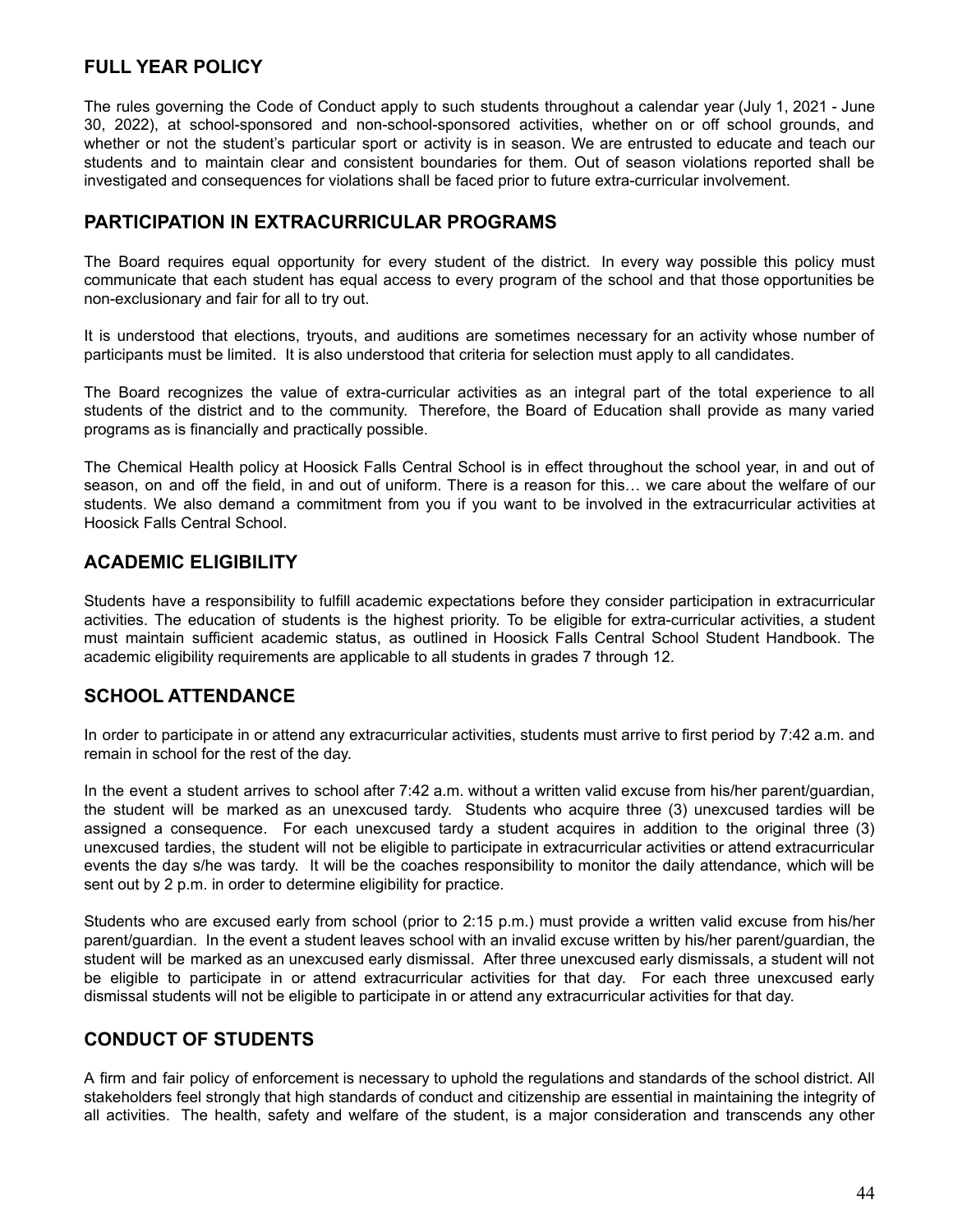consideration. All students shall abide by a code of conduct, which will earn them the honor and respect that participation and competition in extra-curricular activities affords. Any conduct that results in dishonor to the student or the school will not be tolerated. Acts of unacceptable conduct, such as, but not limited to theft, vandalism, disrespect, immorality or violations of law, tarnish the reputation of everyone associated with the program and will not be tolerated. In the event that a student is arrested for a criminal offense, the athlete may be suspended from extra-curricular participation both in practice, rehearsal or competition if it is determined that the nature of that offense places the other members of the activity in jeopardy or may endanger their health, safety or welfare.

#### First and foremost, the use of alcohol by anyone under the age of 21 years of age is against the law. *Marijuana is an illegal drug, punishable by criminal arrest and prosecution.*

#### *New York State Penal Law:*

A person under the age of 21 is guilty of 'a minor in possession', a misdemeanor, if that person attempts to *purchase, or is found in possession of alcohol.* Our message to all students is loud and clear and should be understood by all Stakeholders "NO USE".

This Code of Conduct spells out for all stakeholders, the clear and consistent boundaries of all extracurricular activities. To be successful we must agree to these provisions, have a sound knowledge of them, understand them, and adhere to them. They are the same for every student. There will be no exceptions to the consequences for those who decide to violate this code.

#### **DRUG-FREE STATUS REQUIREMENT**

All students are required to maintain a drug-free status in order to ensure their continued and uninterrupted participation in their chosen activities and to ensure the health, safety and welfare. In order to protect our students, coaches and advisors are instructed to look for and recognize any signs or symptoms of violations of this required drug-free status. When a student is suspected of violating his/her drug-free status, the educator must follow the appropriate remedies and penalties for the offense. Hoosick Falls Central School will offer on- going programs to educate all stakeholders as to the concerns and issues that our students face and the message for students will be clearly, "no use". This will help us maintain a program of excellence.

## *PROHIBITED BEHAVIORS THAT CONSTITUTE CODE VIOLATIONS*

#### **HOSTING OF DRINKING/DRUG PARTIES:**

It is unacceptable behavior for any student to host an underage party that involves the consumption of any alcohol, drugs, and/or other controlled substances. The student will be subject to an investigation. If such investigation finds a violation to have occurred, disciplinary action will be taken, including suspension or expulsion from interscholastic athletics or club activities for up to one calendar year.

#### **PARTIES/PRESENCE AT PARTIES WITH DRUGS/ALCOHOL:**

If a student attends a party where alcohol or drugs are being illegally dispensed, the student must IMMEDIATELY leave the party and report his or her attendance to a coach/club advisor/administrator **within twenty four hours** (leaving a detailed voice mail or email is considered a report). Following these procedures exactly exonerates the innocent student-leader assuming that the student-leader is not frequently showing up at these parties or that there is no corroborative information to indicate otherwise. However, a student-leader failing to report attendance will be judged to have been in possession or guilty by presence. It is the attendance at such gatherings which is prohibited by this rule. Actual consumption of alcohol or use of drugs is not a prerequisite to establish a violation of this rule. Any student who is found to have voluntarily remained in the vicinity of a gathering prohibited by this section will be guilty of a violation of this rule

#### **PERFORMANCE ENHANCING DRUGS/ SUPPLEMENTS:**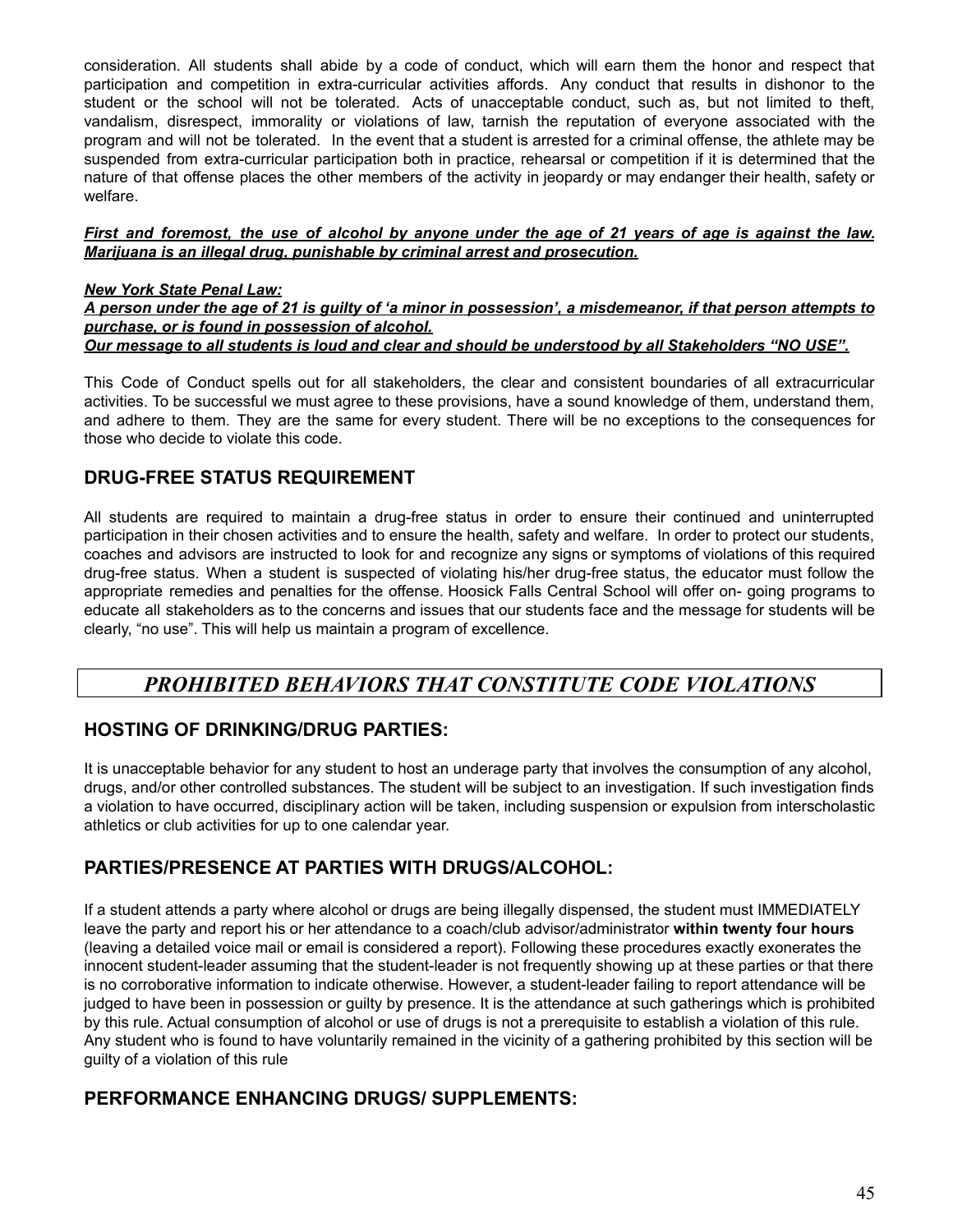A nutritional ergogenic aid is defined as any foodstuff or dietary procedure that either improves or is thought to improve physical performance. Although these compounds are easily available, they are unregulated and many either pose potential health compromising threats or dangers. The use of suspected or advertised ergogenic aids, including but not limited to Creatine or other nutritional supplements may be detrimental. Due to the serious and potentially fatal effects of anabolic/ androgenic steroids and their related compounds, including hormone precursors, the use of these products is strictly prohibited. They are also illegal to possess or distribute without medical documentation.

Specifically, the use of all anabolic steroids, diuretics and peptide hormones and analogues (HCG, ACTH and HGH) are to be avoided. The use of these drugs without a doctor-approved prescription and unsupervised administration represents a great risk to the student's health and welfare. It should be further noted that possession of many of these drugs is a felony and holds the same legal penalties as possession of cocaine. In addition to the illegal use of these controlled substances, you must be warned that the use of the many "Pro-hormones" and Hormone Precursors that are legal and available without a prescription may also have significant health consequences for students and may cause users to test positive for anabolic steroids. The health related effects of such substances can be lethal or permanently debilitating.

#### **OVER THE COUNTER PAIN RELIEVERS AND ENERGY DRINKS:**

According to the HFCS Student Handbook, over the counter pain relievers (Advil, Ibuprofen, Tylenol, etc.) are not to be in the possession of students at any time. Under certain circumstances described in the Handbook, the High School Nurse may dispense medications. Otherwise these medications should be administered by the parent or guardian. Coaches and advisors are to confiscate such medications and report the incident to the Athletic Director or to the Principal.

Energy drinks/gels (Red Bull, Amp, Full Throttle, etc.) are not healthy alternatives to water or Gatorade and they are not to be brought to school or to school events. Advisors and coaches are to confiscate such drinks/gels and dispose of them. Continued violation of this rule will result in more severe consequences for violators.

#### **PRESCRIPTION DRUGS:**

Under certain circumstances described in the Handbook, the High School Nurse may dispense medications. Students are not to be in possession of prescription medication on campus or at school sponsored events. All prescription drugs need to be registered for use with the school nurse by a parent and/or guardian. Misuse of prescription drugs (possession or use without a prescription from a doctor) is considered a code violation.

#### **CYBER IMAGE POLICY:**

Any identifiable image, photo, video, or posted online conversation which implicates a student to have been in violation of this Code of Conduct (including being in possession or in the presence of illegal drugs, illegal alcohol use, performance enhancing drugs, or tobacco use; out of character behavior or crime) shall be confirmation of a violation of the code. Since there is no way to establish a time frame for when or location of where the image was taken, it shall be a responsibility that the student must assume. It also must be noted that there may be persons who would attempt to implicate a student, by taking such images, to place them in a situation where they might be in violation of this standard. This is our rationale for demanding that our students do not place themselves in such environments.

#### **DIGNITY FOR ALL STUDENTS ACT (DASA):**

Discrimination and harassment against any student by employees or students under DASA means prohibiting discrimination and harassment against any student by employees or students on school property or at a school function, that creates a hostile environment by conduct with or without physical contact and/or by verbal threats, intimidation or abuse, of such a severe nature that: (1) has or would have the effect of unreasonably and substantially interfering with a student's educational performance, opportunities or benefits, or mental, emotional and/or physical well-being; or (2) reasonably causes or would reasonably be expected to cause a student to fear for his or her physical safety. Such conduct shall include, but is not limited to, threats, intimidation or abuse based on a person's actual or perceived race, color, weight, national origin, ethnic group, religion, religious practices,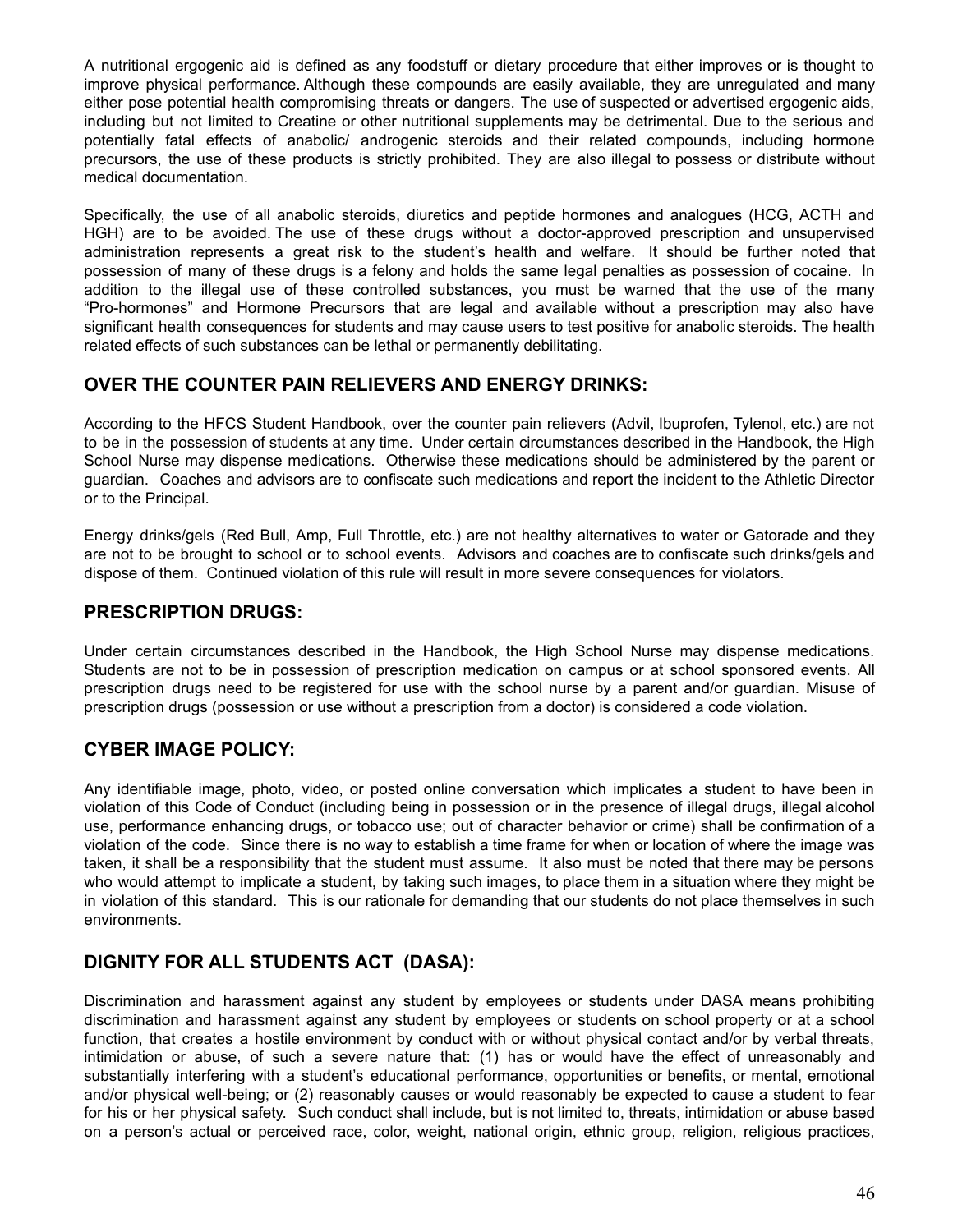disability, sexual orientation, gender, or sex. No student, coach, volunteer or district employee shall plan, direct, encourage, assist or engage in any behavior which violates DASA statutes. Violations of DASA will not be tolerated and should be reported to the advisor, coach, athletic administrator, principal or other school administrator immediately.

#### **BULLYING:**

Bullying is aggressive behavior directed at another that is intentional and involves an imbalance of power or strength and can include physical acts (hitting or punching), verbal acts (teasing and name-calling), and intimidation through gestures or social exclusion. Acts of bullying will not be tolerated and should be reported to the advisor, coach, athletic administrator, principal or other school administrator immediately.

#### **CYBER BULLYING:**

Cyber Bullying is the repeated use of information technology, including e-mail, instant messages, blogs, chat rooms, pagers, cell phones, and gaming systems, to deliberately harass, threaten or intimidate others. Acts of cyber bullying will not be tolerated and should be reported to the advisor, coach, athletic administrator, principal or other school administrator immediately.

#### **HARASSMENT:**

Harassment means the creation of a hostile environment by conduct or by verbal threats, intimidation or abuse that has or would have the effect of unreasonably and substantially interfering with a student's educational performance, opportunities or benefits, or mental, emotional or physical wellbeing; or conduct, verbal threats, intimidation or abuse that reasonably causes or would reasonably be expected to cause a student to fear for his or her physical safety; such conduct, verbal threats, intimidation or abuse includes but is not limited to conduct, verbal threats, intimidation or abuse based on a person's actual or perceived race, color, weight, national origin, ethnic group, religion, religious practice, disability, sexual orientation, gender or sex. Acts of harassment will not be tolerated and should be reported to the advisor, coach, athletic administrator, principal or other school administrator immediately.

#### **SEXTING:**

Sexting is sending, receiving or forwarding sexually suggestive, nude, or nearly nude, photos through text messages or email. Acts of sexting will not be tolerated and should be reported to the advisor, coach, athletic administrator, principal or other school administrator immediately.

#### **HAZING:**

Hazing is defined as any activity that recklessly or intentionally endangers the mental health, physical health or safety of a student for the purpose of initiation or membership in or affiliation with a team or activity. Any hazing activity, whether by an individual or a group, shall be presumed to be a forced activity, even if a student willingly participates. Any form of initiation or harassment, known as hazing, as part of any school sponsored activity will not be condoned. No student, coach, volunteer or district employee shall plan, direct, encourage, assist or engage in any hazing activity. Suspected acts of hazing should be reported to the advisor, coach, athletic administrator, principal or other school administrator immediately.

#### **STUDENT UNDER SUSPENSION:**

If for any reason a student is under in-school suspension or out-of –school suspension, the student may not participate in practices, rehearsals or competitions that day.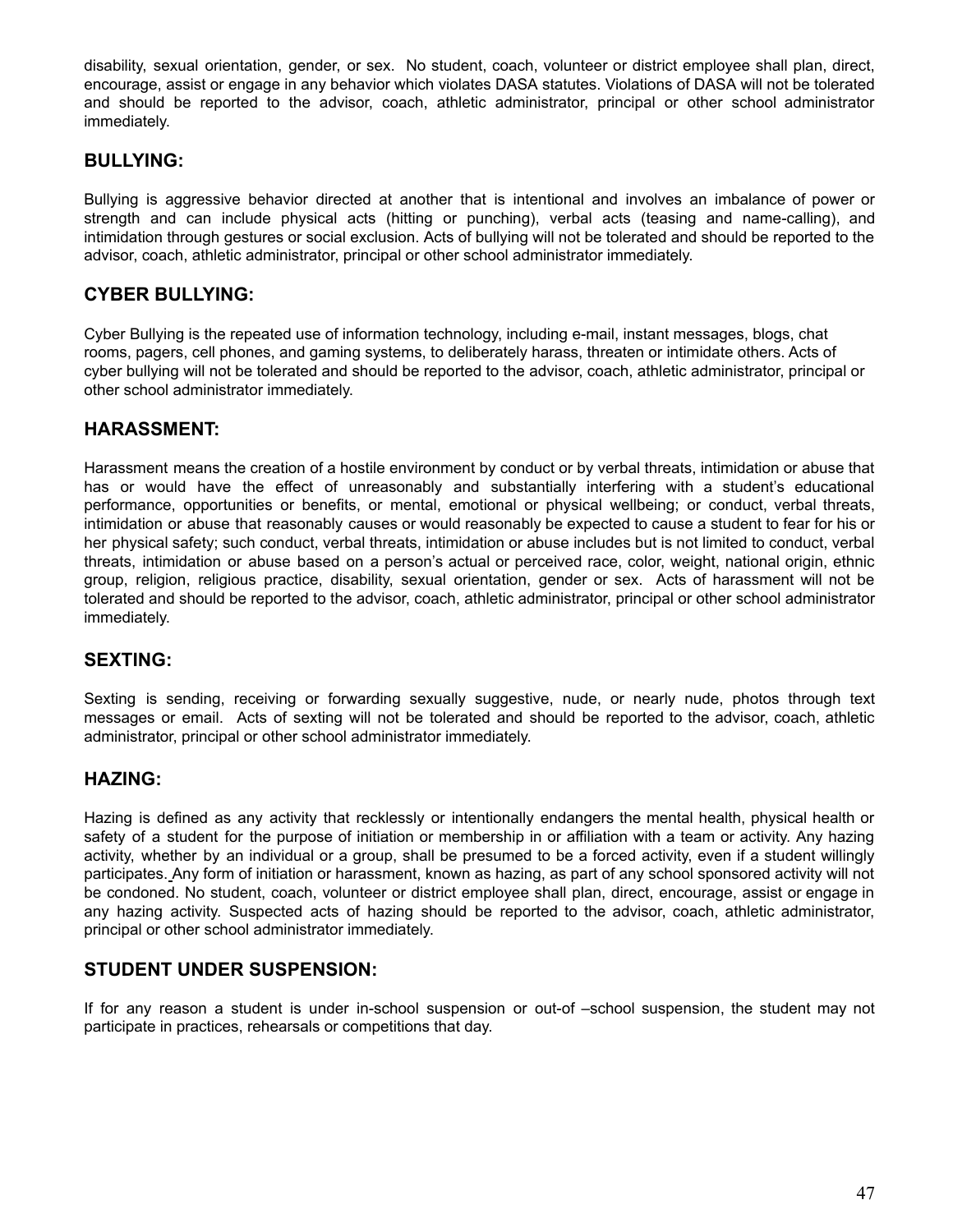## *CODE OF CONDUCT FOR EXTRA-CURRICULAR ACTIVITIES DISCIPLINARY SYSTEM*

Hoosick Falls considers our students who participate in extracurricular activities our student leaders. These students are often the face of the school community and help set the school culture. We are always striving to build a positive and healthy school culture which leads to PANTHER PRIDE. Therefore, we hold our student leaders to a higher standard.

#### **PANTHER PRIDE RULES FOR OUR STUDENT LEADERS**

First and foremost, Persons under the age of 21 years may not consume, possess, or be under the influence of alcohol. The use of alcohol by anyone under the age of 21 years of age is against the law.

A person under the age of 21 violates the New York State Penal Law, if that person attempts to purchase, or is found in possession of alcohol.

Marijuana is an illegal drug, punishable by criminal arrest and prosecution.

#### The message to all student leaders is loud and clear and should be understood by all stakeholders -*"NO USE!"*

- No hosting or attending of underage parties where consumption of alcohol, drugs and/or controlled substances are used
- No consumption or possession of tobacco including but not limited to cigarettes, cigars, and chewing tobacco.
- No consumption or possession of electronic cigarettes or vapor products.
- No consumption or possession of alcoholic beverages
- No consumption or possession of illegal drugs or mood altering substances
- No consumption or possession of performance enhancing drugs

#### **THREE TIERS OF CONSEQUENCES FOR PROHIBITED BEHAVIOR**

The possible consequence(s) for behavioral problems or code violations is a three tiered consequence framework with the understanding that the severity of the consequence may be lessened or increased by an administrator. Within that framework however, no consequence will be greater or lesser than the minimum or maximum limits.

#### **WHY THREE TIERS OF CONSEQUENCES?**

It has been known in prevention theory and practices that zero tolerance policies are neither effective nor fruitful with teens. It is therefore our obligation as an educational institution, to offer tier consequences so that they better learn from mistakes they have made at an age when these problems can be influenced in a positive way.

The primary goal of these options is:

- to place ownership of these violations with the student;
- to offer a process for change;
- to attempt to draw in the parents to participate in this process, and;
- to give the student every possible opportunity to rectify such behaviors.

**First Offense:** When a student leader violates a training rule they will receive a suspension from games or activities based upon the suspension formula (to be determined by season or the duration of the activity).

#### GAME SUSPENSION FORMULA FOR TRAINING RULE VIOLATIONS

The following formula has been developed to define a "game suspension formula" based upon the number of games in a sports season:

Total Games Count by Season/Length of Suspension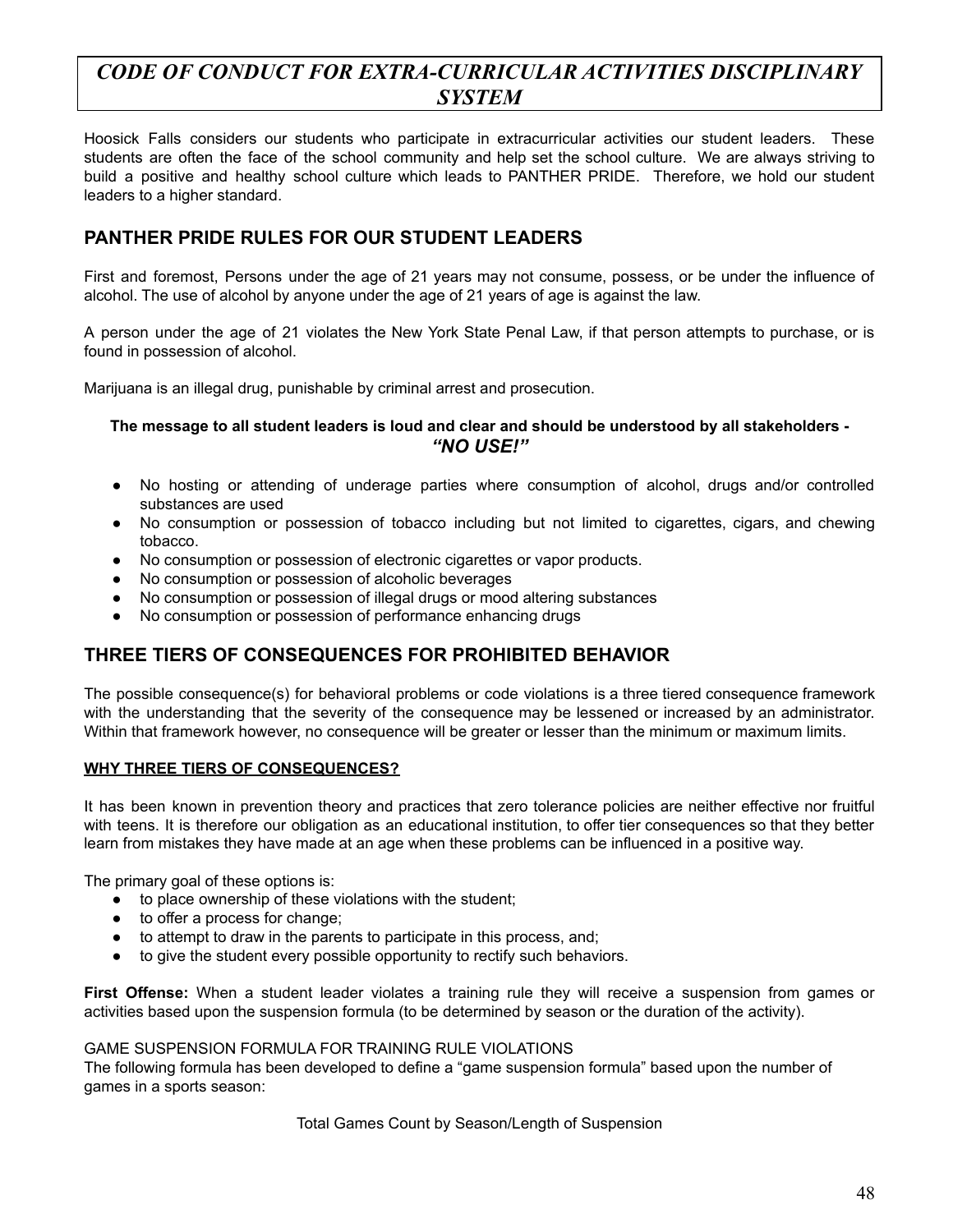0 to 9 games in season = 2 game suspension 10 to 14 games in season = 3 game suspension 15 to 20 games in season = 4 game suspension

Events/Performances that don't lend themselves to weekly contests/performances will require the student to not perform/participate for one (1) performance/contest (i.e. drama).

Students must also address coaches/advisors and their peers, and re-sign the Code prior to resumption of participation in contests, competitions or evaluations. During this time the student must practice but may not suit, adorn special regalia, perform or compete.

It is further understood that any training rule code violation that occurs during post-season competition will result in the student-athlete being declared ineligible from competition for the remainder of the season. Consequences may be carried forward to your next season, if your season concludes before serving your entire suspension. If an offense is established while an activity is inactive, the consequence will apply when the activity resumes.

**Second Offense - Option 1:** The student shall receive a suspension from the activity for one calendar year. After three consecutive clean or decreasing drug tests (with the 3rd test 100% clean), as certified by the school doctor, the student's case will be examined to determine if the full year suspension may be shortened and the student placed on probation. Drug testing will continue through the remainder of the probationary period. The student will be expected to have clean tests for the remainder of the probationary period. The student must also address the coaches/advisors and peers, re-sign the Code, prior to resumption of participation in competition. During this suspension, the student may practice but may not compete in any contests (scrimmages or games).

**Second Offense - Option 2:** Refer to the Third Offense, if the parent and student do not agree to drug screening.

**Third Offense:** The third offense triggers a full calendar year suspension from the activity. The student will be referred for a substance abuse evaluation to a qualified agency. After six months, the Principal will review the student's progress in substance abuse counseling. If satisfactory progress is determined, the Principal may reinstate the student to probationary status following the criteria for a Second Offense - Option 1 above.

#### **EDUCATIONAL COMPONENT FOR CHEMICAL HEALTH VIOLATIONS:**

As a pivotal part of our consequences for chemical health violations, the student will be required to complete an educational program as part of the process that may lead to the resumption of participation in extracurricular programs. If we fail to educate students when such violations occur, then we fail to help them learn from their mistakes.

#### **INVESTIGATIVE PROCESS**

The following general procedures will occur if you are suspected of violating your drug-free status.

- Your principal, athletic director, coach or advisor will interview you as to the reason(s) for suspected drug free violations in an effort to confirm or refute the suspicion.
- There will be parental notification if the interview with you does not succeed in obtaining the confirmation or exoneration of the suspected violation.
- The principal or athletic director will further investigate through interviews with those who may be aware of violations first-hand, those who may have limited knowledge of the violations, or those who may be involved with such violations.
- If the evidence of a suspected violation is strong enough, in the opinion of the principal or athletic director, you may be asked to participate in random drug screening to confirm your drug free status. Testing may occur for the remainder of the current school year.
- Failure to comply with providing the results of such a test or submitting to the test will be considered, as far as remedies and penalties are concerned, a confirmation of a violation.
- Any and all allegations of violations of your drug-free status will be seriously addressed and investigated.
- The approved and appropriate remedies and consequences for the type of violation will be applied and enforced.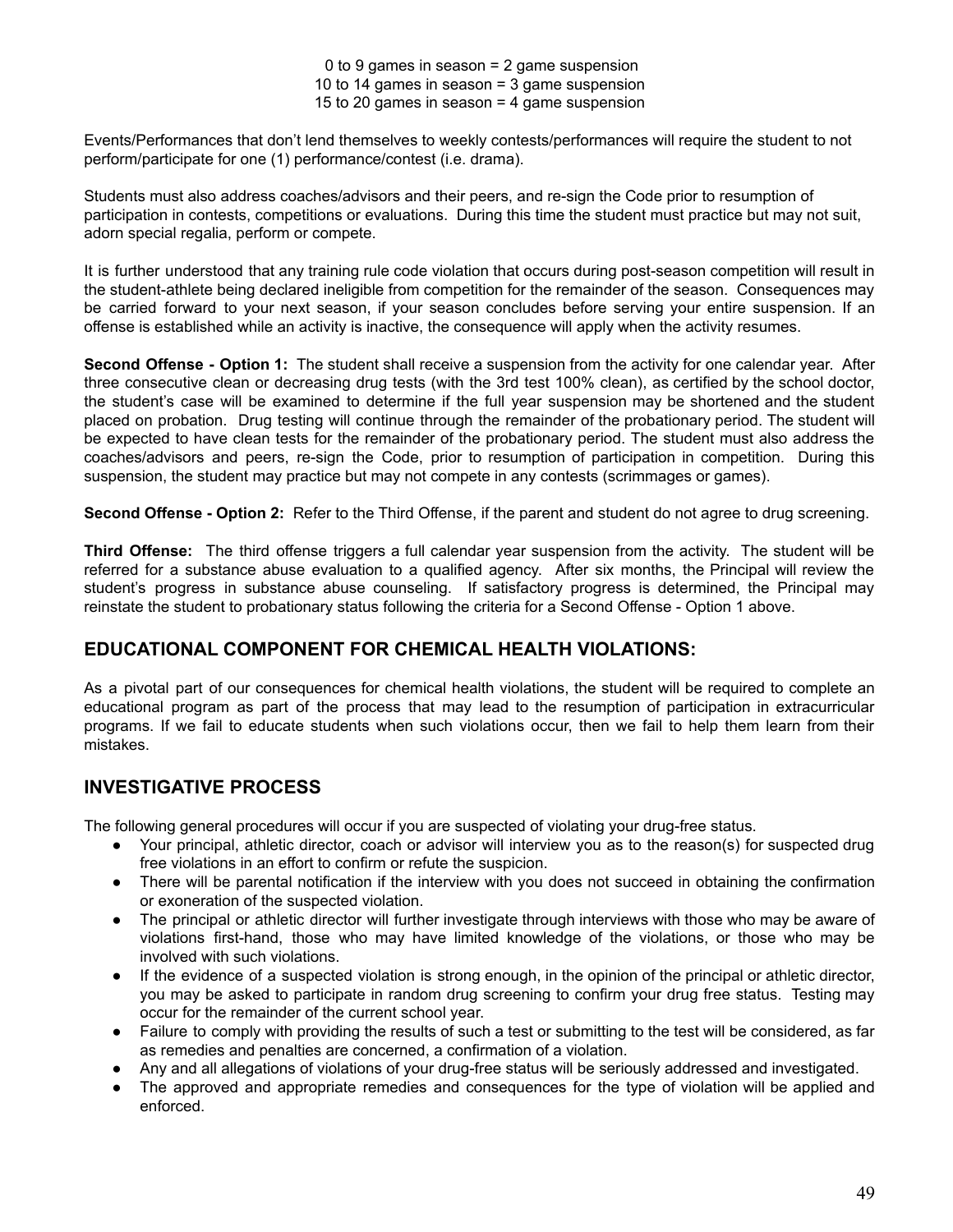#### **INVESTIGATION**

Any individual or stake holder may choose to report a chemical health violation orally or in writing to the:

- **Building principal**
- Athletic Director
- Teachers
- **•** Activity Advisor
- Coach
- Counselors
- Nurses
- Board member

All employees who receive violation reports concerning students must report such complaints to the Principal or the Athletic Director immediately. An investigation shall begin immediately to determine the nature of such allegations.

#### **COOPERATION DURING INVESTIGATION**

In the event that a student comes under investigation for possible violations of the provisions of this code, it is expected that:

- the student be truthful
- that the student be forthcoming with information
- that the student not be deceptive or untruthful
- that the student be cooperative

During the investigation of any alleged student violation the student must be truthful and forthcoming with information or the Principal and Athletic Director has within their power to impose a greater level of consequence if it is determined that the student has lied, been deceptive or untruthful prior to or after the determination of guilt and or consequences.

Failure to comply with the above conditions may result in full expulsion from extra-curricular activities for the duration of the student's future schooling career.

#### **SPECIAL CIRCUMSTANCES AND GREATER MAGNITUDE OF CONSEQUENCES**

The three tier system may not apply in all cases. It should be noted that a single very serious incident or criminal act may result in as serious a consequence as permanent suspension from any future involvement in any extracurricular activities.

The Administration has at their discretion the authority to impose consequences of greater magnitude if they feel the student shows no remorse, has not learned from said consequences, has not made corrective changes in behavior or is not willing to carry out restorative measures to redeem oneself.

Also, during the investigation of any student violation the student athlete must be truthful and forthcoming with information or the Administration has within its power the right to impose a greater level of consequence if it is determined that the student has lied, been deceptive or untruthful prior to or after the determination of guilt and/ or consequences.

#### **WHAT CONSTITUTES CONFIRMATION OF A VIOLATION?**

Confirmation of a violation of your drug-free status may be provided by, but not limited to, any one of the following:

- An admission by the offending student.
- A positive reading for a restricted substance on a medically conducted drug screening or test.
- A failure to provide the results of a medically conducted drug screening or test.
- A refusal to take a medically conducted drug screening or test.
- An abundance of circumstantial evidence with eyewitness support.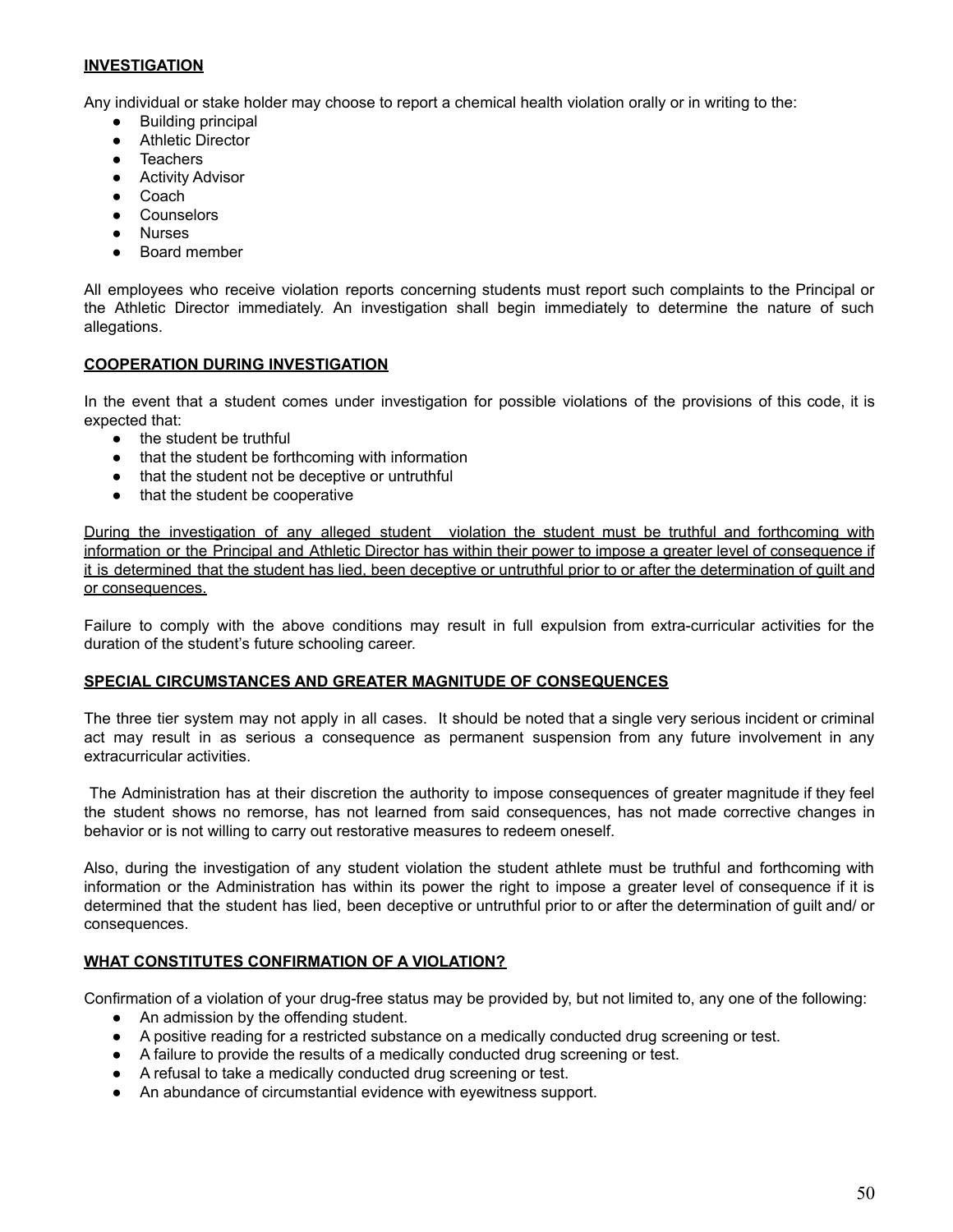- An advisor's or coach's evaluation of signs, symptoms and/or actions demonstrated by the student that would support the reasonable conclusion of a violation with the support of other circumstantial evidence or any eyewitness support.
- A credible eyewitness account.

#### **CONFIRMATION OF VIOLATIONS**

Once confirmation of a violation of your drug-free status has been obtained under the terms of this program, you will be subject to, but not limited by, the following disciplinary actions, consequences and process. These actions are uniform for all students. They are also not intended to replace or affect any additional disciplinary measures of each head coach or advisor. It is further understood that any specific program may elect to set a higher standard of conduct and include and adopt increased and/or additional disciplinary measures of more severe remedies and penalties if they so choose, but no lesser consequences shall exist than the provisions of this Code of Conduct.

#### **WHAT CONSTITUTES EXONERATION?**

Exoneration of a suspected violation of your drug-free status may be provided by, but not limited to, all or any one of the following:

- A negative reading for the in-question substance on a medically conducted drug screening or test.
- The absence of any credible evidence, either circumstantial or eyewitness accounts, that support the allegation.

#### **WHAT CONSTITUTES A NON-FINDING?**

A non-finding in an investigation of a suspected violation of your drug-free status may be considered when it is agreed that no reasonable conclusion of guilt or innocence may be obtained in a timely fashion. As a part of the agreement of a non-finding, the student may be placed on a probationary status and subjected to increase testing and verification procedures as to his/her drug free status. The terms of such probation are at the discretion of the administration.

#### **SELF REFERRAL**

Any student can at any time make a self-referral for a violation of the chemical health standards. This self-referral must be made prior to any investigation and must be made to the Principal or Athletic Director. The self-referral must be made prior to any investigation or reported allegations to the school authorities.

#### **APPLICATION OF RULES FOR EACH ACTIVITY**

Coaches and advisors will establish the manner in which the Code of Conduct and its established consequences will apply to each extra-curricular activity. These rules for individual activities must be explained to all participants and parents fully at the start of each activity.

#### **APPEALS PROCESS**

Each student shall have the right to an informal hearing of a decision made by the coaching and/or administrative staff. It is preferable that problems be solved by the persons involved in the appeal.tivity. Any hazing activity, whether by an individual or a group, shall be presumed to be a forced activity, even if a student willingly participates. Any form of initiation or harassment, known as hazing, as part of any school sponsored activity will not be condoned. No student, coach, volunteer or district employee shall plan, direct, encourage, assist or engage in any hazing activity. Suspected acts of hazing should be reported to the advisor, coach, athletic administrator, principal or other school administrator immediately.

#### **CIRCUMSTANCES THAT REQUIRE IMMEDIATE SEVERE CONSEQUENCES**

Certain circumstances may require immediate action in determining consequences for an apparent violation. In certain circumstances, the penalties for the violation may be much more severe and may be applied immediately by an administrator. The violation of your drug-free status is a serious action, but it may be amplified if the violation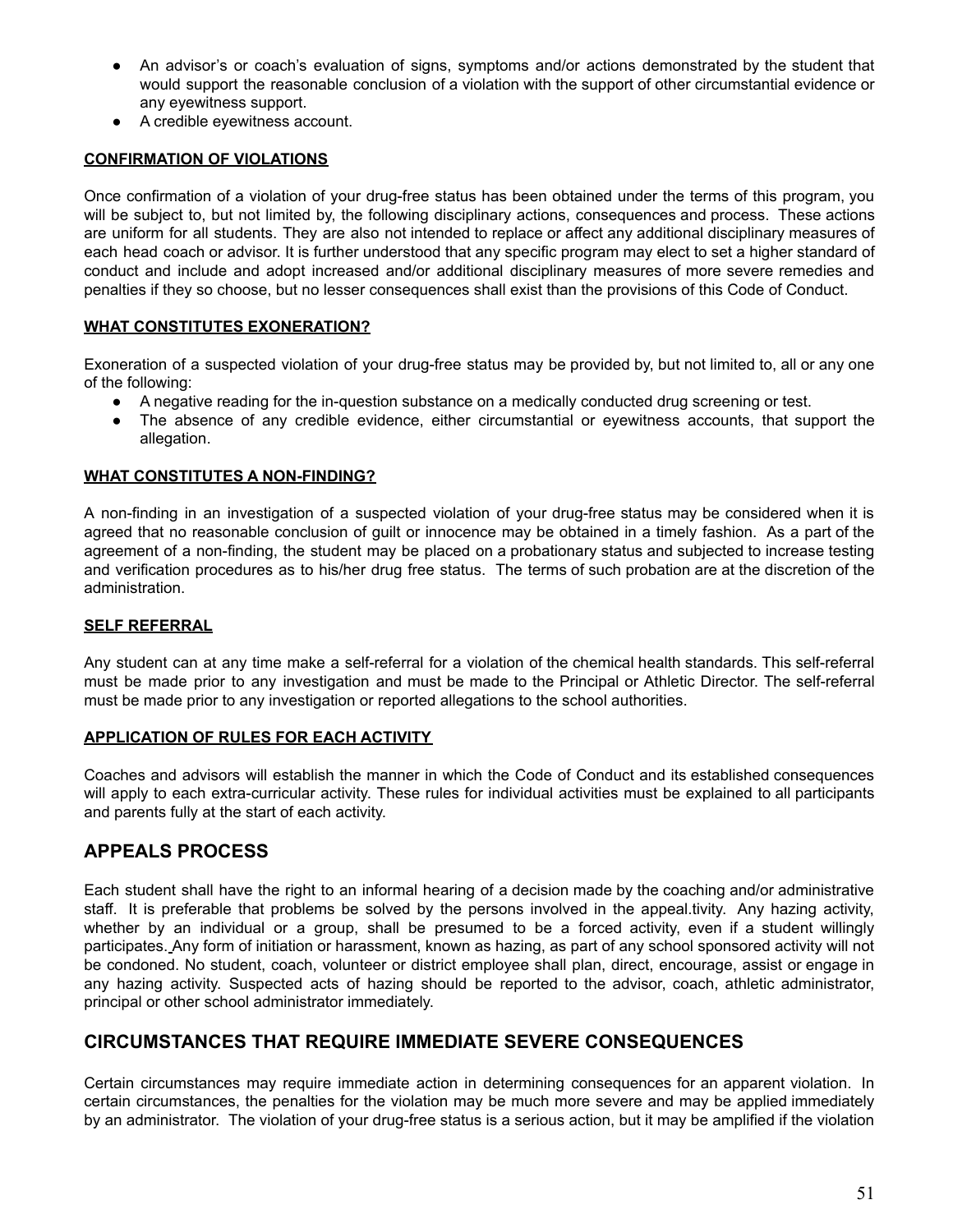takes place in certain environments and would tend to support the necessity for an increased severity of penalties and lessening the chances for remedies. The following situations constitute some but not all of such circumstances:

The use of an illegal substance during a school related activity, at school or away, or during travel or, at any other time school increases your risk and to those around you. The use of such substances during participation of your activity in any manner **may** constitute an immediate suspension of a year or more, even for a first offense.

The use of an illegal substance during school is another example. Being under the influence of an Illegal Drug or Alcohol at school hinders your learning capacity and places yourself and others at an increased risk of injury.

The use or possession of Nicotine at school increases the severity of the violation. As a role model, you are often being watched closely by other students, who may decide to follow your example, whether it is good or bad.

The use of these substances, especially Illegal Drugs and Alcohol, during training session (even out of season training) in the weight room or other training facilities places you and those around you at greater risk of injury. The use of any prohibited substances during school or during any school function will not be tolerated. This includes not only school functions at Hoosick Falls Central School, but any function you attend at other schools as well.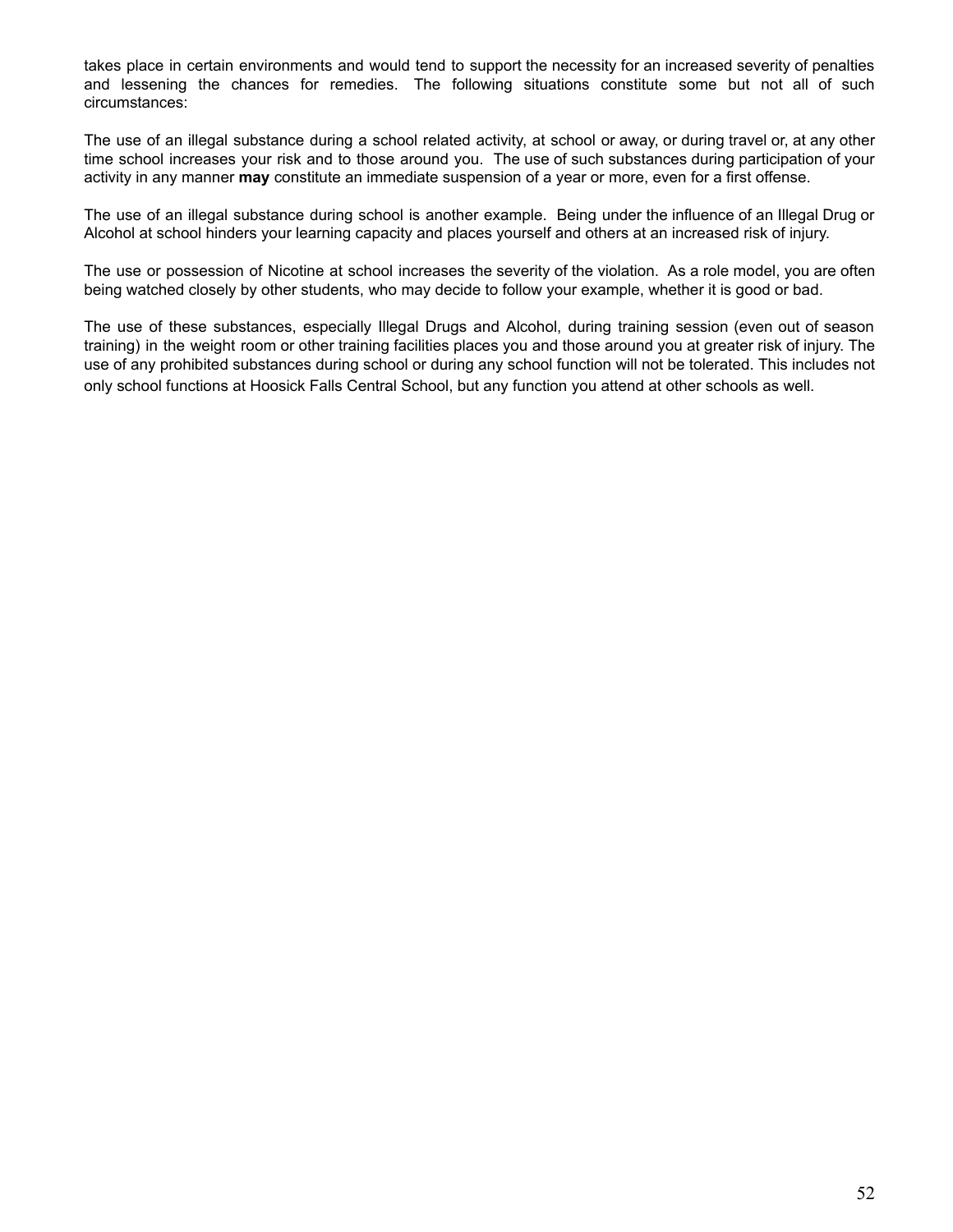## **APPENDIX F**

#### **Holistic Student Assessment**

We will be administering an online survey entitled: Holistic Student Assessment (HSA) to students in grades 5-12 twice in the 2019-2020 school year. The survey will be completed in the fall and again in the spring. The HSA profile provides teachers and parents with students' social emotional strengths and challenges so we can build upon their wellness. The HSA is completed in approximately 10-15 minutes and consists of a series of questions that help students understand their emotional being. These profiles are useful in identifying the best pathway forward for your child's continued social emotional development. If you would like to discuss your child's results, please contact your building principal to arrange a meeting.

Your consent and your child's participation is completely voluntary. If you do not want your child to participate in the survey, please contact Julie Lynch via one of the following avenues:

| Phone: | (518) 686-0197                |
|--------|-------------------------------|
| Fax:   | (518) 686-5869                |
| Email: | lynchi@hoosickfallscsd.org    |
| Mail:  | <b>Hoosick Falls CSD</b>      |
|        | CSE Office, Attn: Julie Lynch |
|        | P.O. Box 192                  |
|        | Hoosick Falls, NY 12090       |
|        |                               |

As always, the results of the survey will be treated in a confidential manner. Each child's social-emotional well-being is as important to us as their academic achievement. If you would like to find out more about the Holistic Student Assessment, please contact our school psychologist:

Corie Rushman 518-686-7321 ext. 2219, [rushmanc@hoosickfallscsd.org](mailto:rushmanc@hoosickfallscsd.org)